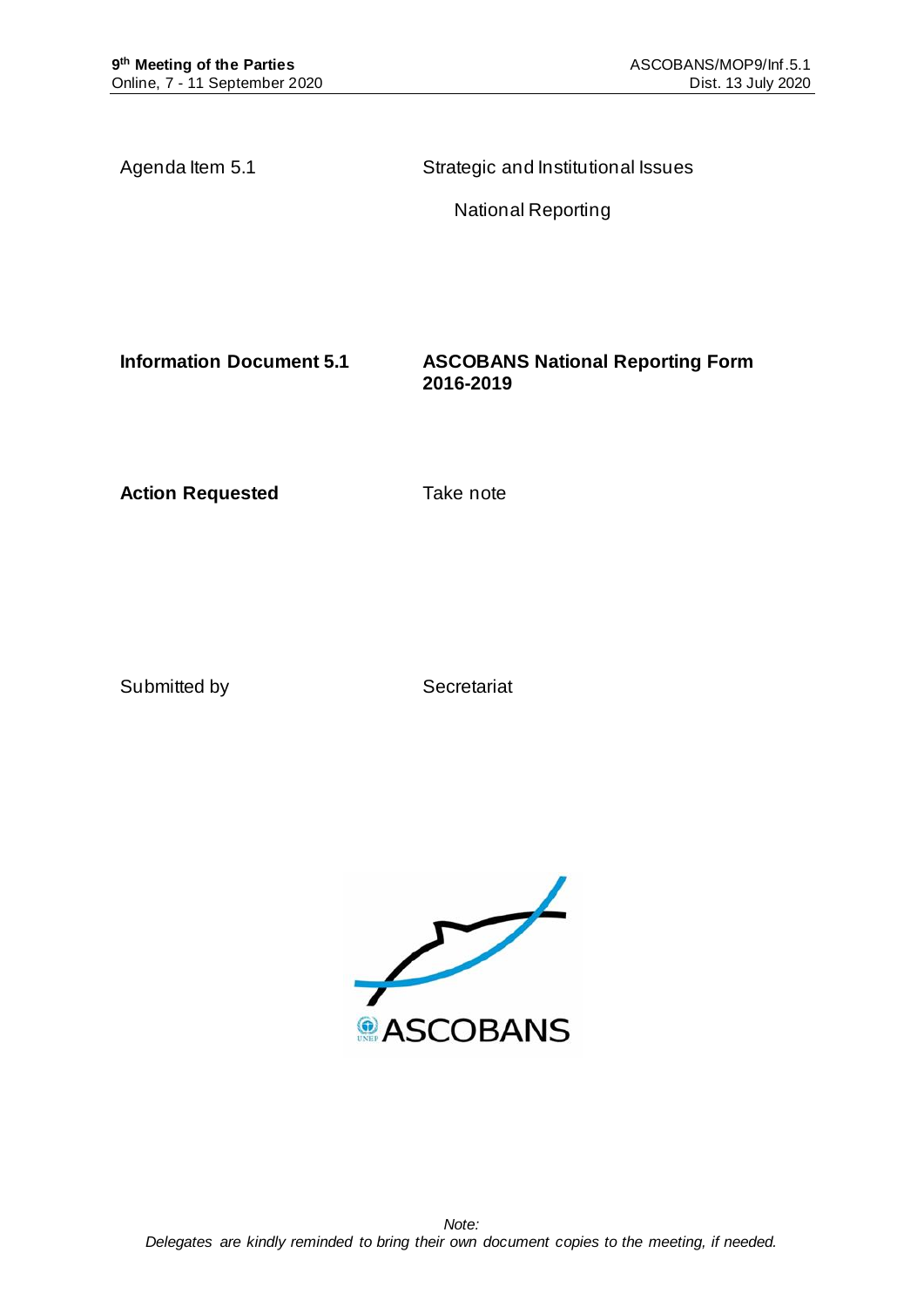# **ASCOBANS National Reporting Form**

# **1 January 2016 – 31 December 2019**

As outlined in [ASCOBANS Resolution 8.1](https://www.ascobans.org/en/document/ascobans-resolution-81-national-reporting) on National Reporting, this form will cover the years 2016, 2017, 2018 and 2019, and all Sections of the Annex to the Resolution:

- Section I: General Information
- Section II: Habitat Conservation and Management (threats and pressures on cetaceans)
- Section III: Surveys and Research
- Section IV: Use of Bycatches and Strandings
- Section V: Legislation
- Section VI: Information and Education
- Section VII: Other Matters

The national reports submitted will inform discussions at the 9<sup>th</sup> Meeting of the Parties to ASCOBANS (8-10 September 2020).

- All questions apply to the reporting period 2016-2019.
- Region in the tables refers to the sub-regions as defined by the HELCOM and OSPAR, and Areas refers to the sub-areas as defined by ICES. An overview and maps of these can be found in Annex A. Species can be chosen from the drop-down list provided, based on ASCOBANS species list, see Annex B.
- Throughout the form, please include relevant web links and add rows where applicable.

Where possible, National Coordinators should consult with, or delegate to, experts for particular topics so as to ease the reporting burden. The Secretariat has provided a list of potential country contacts as a starting point. Once the baseline information is in place, it should become easier to update in the future.

For any questions, please do not hesitate to contact the Secretariat.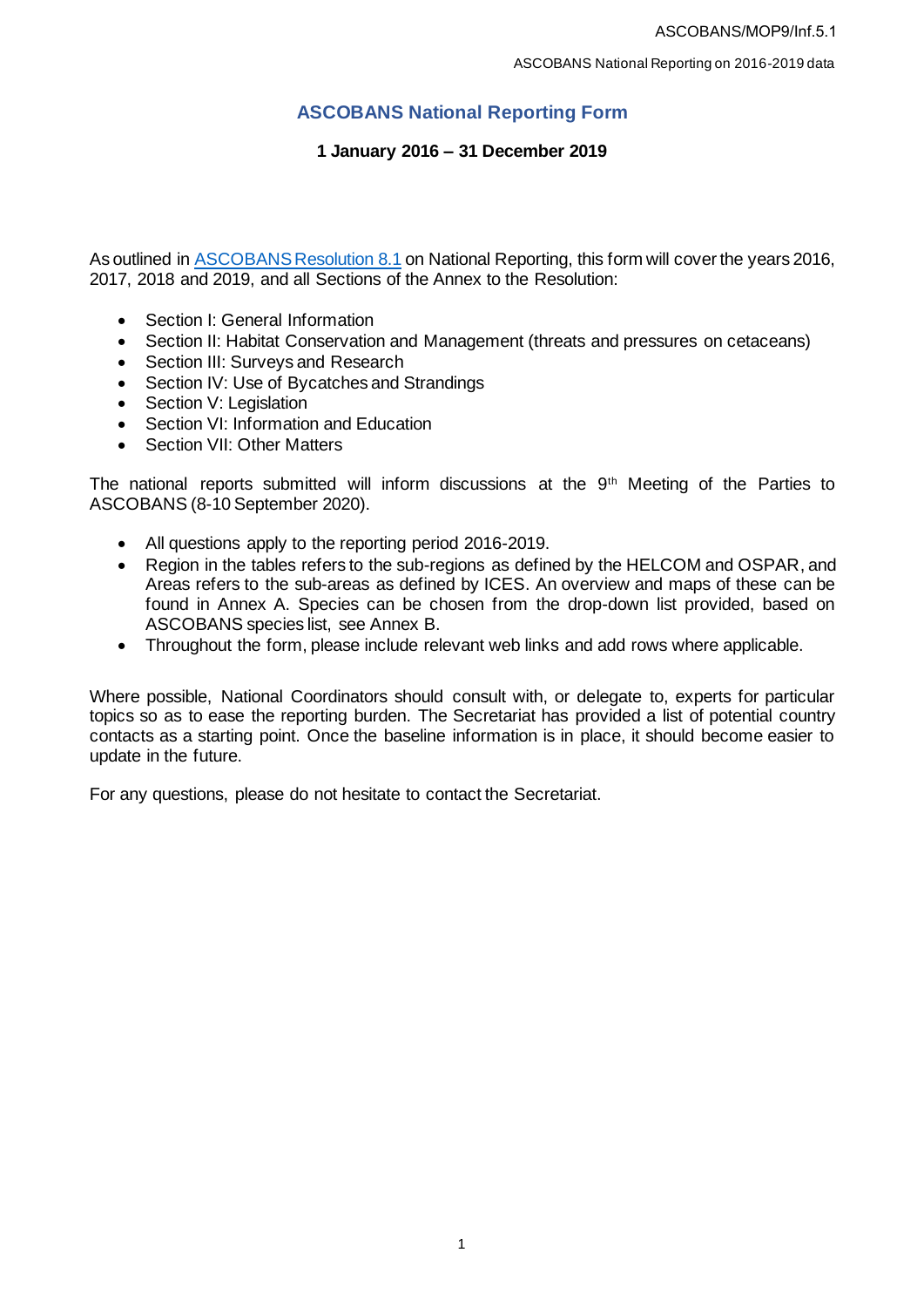# **High-level Summary of Key Messages**

**In your country, for the reporting period from 2016 to 2019, what does this report reveal about:**

- **1.** The most successful aspects of implementation of the Agreement? (list up to five items)
- **2. The greatest challenges in implementing the Agreement?** (list up to five items)
- **3. The main priorities for future implementation of the Agreement?** (list up to five items)

# **Section I: General Information**

#### **A. Country Information**

- **1. Name of Party / Non-Party Range State:**
- **2. Details of the Report Compiler**

| Name:                                                                             |
|-----------------------------------------------------------------------------------|
| <b>Function:</b>                                                                  |
| Organization:                                                                     |
| <b>Postal Address:</b>                                                            |
| Telephone:                                                                        |
| Email:                                                                            |
| Does the Report Compiler act as ASCOBANS National Coordinator (i.e. focal point)? |
| No<br>Yes                                                                         |

## **3. Details of contributor(s)**

| Topic(s) contributed to: |  |
|--------------------------|--|
| Name:                    |  |
| <b>Function:</b>         |  |
| Organization:            |  |
| <b>Postal Address:</b>   |  |
| Telephone:               |  |
| Email:                   |  |

Copy box if needed.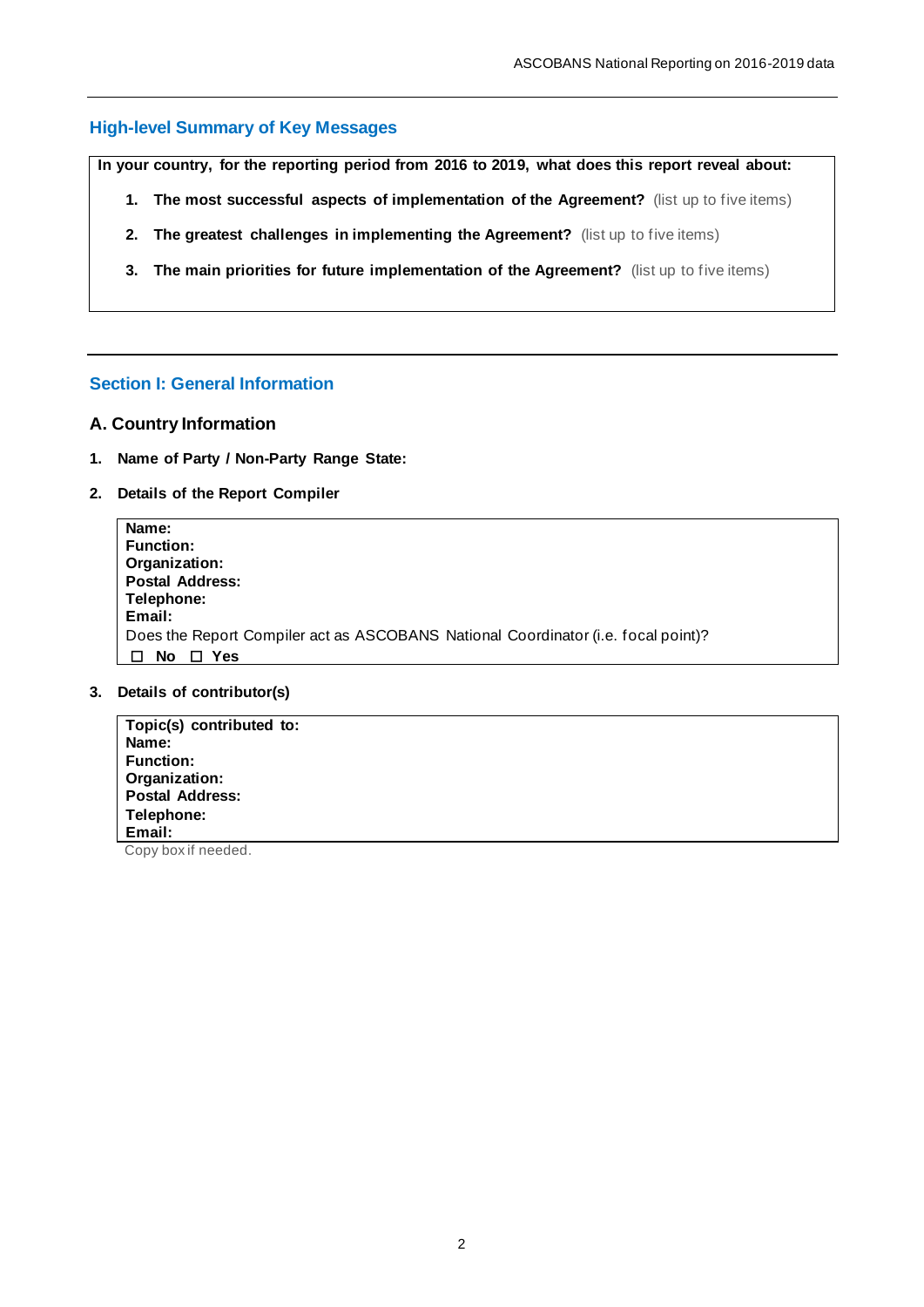# **Section II: Habitat Conservation and Management (threats and pressures on cetaceans)**

# **A. Fisheries-related Threats**

# **1. Bycatch**

**AIM:** to illustrate progress on understanding, monitoring and mitigating bycatch of small cetaceans. Relevant Resolutions: **[8.5](https://www.ascobans.org/en/document/monitoring-and-mitigation-small-cetacean-bycatch)**, [8.4,](https://www.ascobans.org/en/document/conservation-common-dolphins) [8.3,](https://www.ascobans.org/en/document/revision-recovery-plan-baltic-harbour-porpoises-jastarnia-plan) [7.3,](https://www.ascobans.org/en/document/research-and-conservation-actions-extension-agreement-area) [7.1,](https://www.ascobans.org/en/document/conservation-harbour-porpoises-and-adoption-conservation-plan-western-baltic-belt-sea-and) [6.1,](https://www.ascobans.org/en/document/adoption-and-implementation-jastarnia-and-north-sea-plans) [5.8,](https://www.ascobans.org/en/document/educational-and-promotional-activities-1) [5.7,](https://www.ascobans.org/en/document/research-habitat-quality-health-and-status-small-cetaceans-agreement-area) **[5.5](https://www.ascobans.org/en/document/incidental-take-small-cetaceans-0)**, **[3.3](https://www.ascobans.org/en/document/incidental-take-small-cetaceans)**

Bycatch, the entanglement of an animal in fishing gear, is identified as a major cause of mortality in small cetaceans. Every effort should be made to reduce bycatch towards zero as quickly as possible. Parties to ASCOBANS have agreed on a number of resolutions that highlight the importance of mitigating bycatch of small cetaceans in the Agreement Area, as available data indicates that levels of bycatch pose a considerable threat to their conservation status. Parties have agreed that modifications of fishing gear and relevant practices shall be applied in order to reduce negative impacts where data indicates unacceptable interaction. The Agreement Area requires improved monitoring, collation of data, and consideration of appropriate mitigation measures, while also taking into account similar work in other areas.

To better understand the extent of the impact of bycatch on small cetaceans, monitoring and mitigation measures in place, and ongoing work in the Agreement Area, countries are requested to provide relevant information.

Note: This section includes bycatch in recreational fisheries.

#### **Questions:**

|      |                              |             | Percentage                                 |
|------|------------------------------|-------------|--------------------------------------------|
| Year | <b>Method</b>                | <b>Used</b> | (% by monitoring method, of total bycaught |
|      |                              |             | animals, by gear type if applicable)       |
|      | Dedicated observser schemes  | $\Box$      |                                            |
|      | <b>Fisheries observes</b>    | $\Box$      |                                            |
| 2016 | Remote Electronic Monitoring | $\Box$      |                                            |
|      | Self-reporting by fisherman  | $\Box$      |                                            |
|      | Pathological investigation   | П           |                                            |
|      | Assessment at stranding site | $\Box$      |                                            |
|      | Dedicated observser schemes  | $\Box$      |                                            |
|      | <b>Fisheries observes</b>    | П           |                                            |
| 2017 | Remote Electronic Monitoring | П           |                                            |
|      | Self-reporting by fisherman  | $\Box$      |                                            |
|      | Pathological investigation   | $\Box$      |                                            |
|      | Assessment at stranding site | $\Box$      |                                            |
|      | Dedicated observser schemes  | П           |                                            |
|      | <b>Fisheries observes</b>    | П           |                                            |
| 2018 | Remote Electronic Monitoring | $\Box$      |                                            |
|      | Self-reporting by fisherman  | $\Box$      |                                            |
|      | Pathological investigation   | $\Box$      |                                            |
|      | Assessment at stranding site | $\Box$      |                                            |
|      | Dedicated observser schemes  | П           |                                            |
|      | <b>Fisheries observes</b>    | $\Box$      |                                            |
| 2019 | Remote Electronic Monitoring | $\Box$      |                                            |
|      | Self-reporting by fisherman  | $\Box$      |                                            |
|      | Pathological investigation   | $\Box$      |                                            |
|      | Assessment at stranding site | $\Box$      |                                            |

#### **1.1. How is bycatch assessed/monitored in your country?**

**Comments:**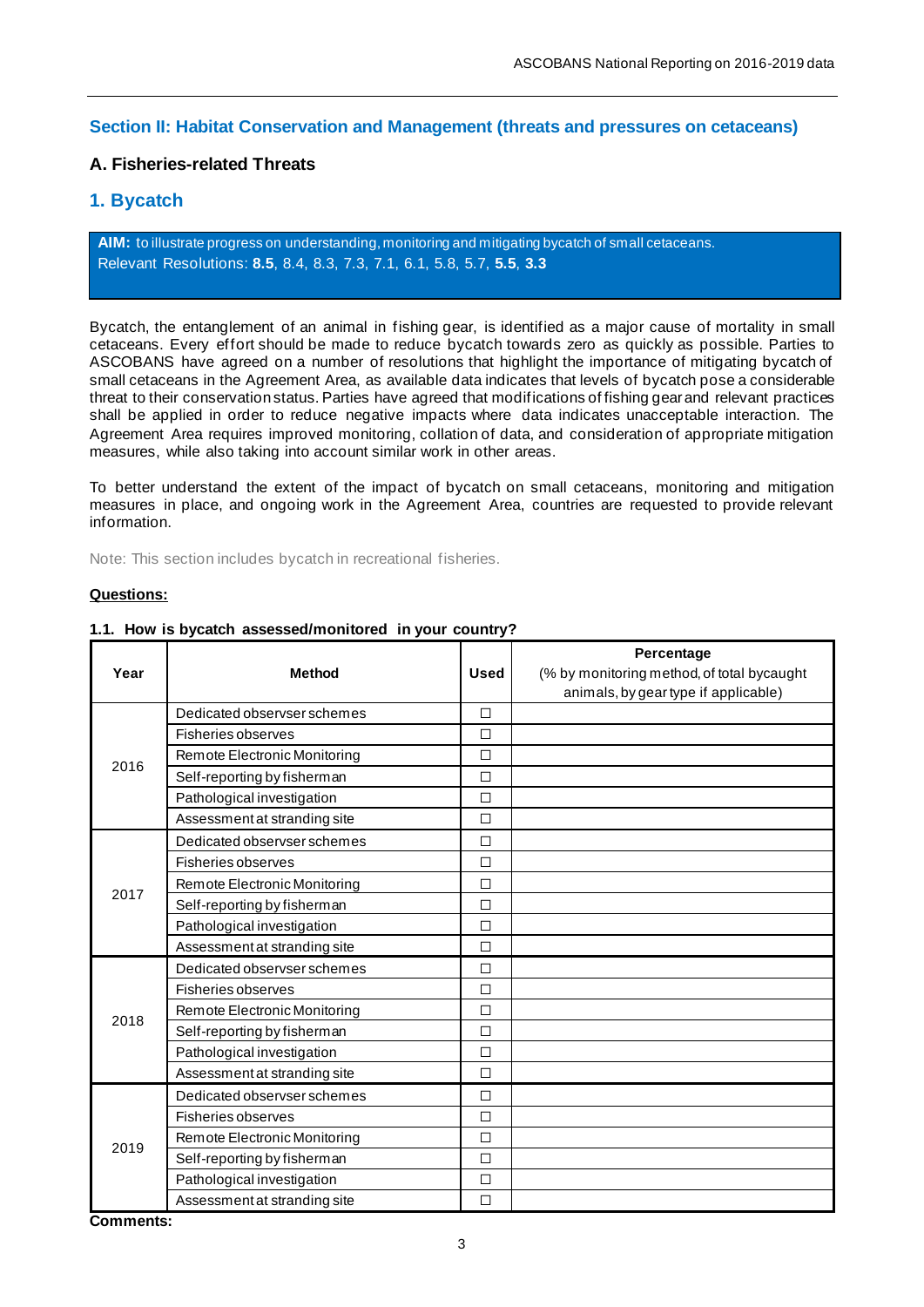#### **1.2. Which species of small cetaceans were recorded as bycatch by commercial fishing in the reporting period?**

| <b>Species</b>  | Number of<br>bycaught<br>animals<br>observed | Year<br>(incl.<br>season if<br>available) | Gear type | Area               | Overall<br>sampling<br>effort | <b>Monitoring method</b><br>used |
|-----------------|----------------------------------------------|-------------------------------------------|-----------|--------------------|-------------------------------|----------------------------------|
| Choose an item. |                                              |                                           |           | Choose an          |                               |                                  |
|                 |                                              |                                           |           | item.              |                               |                                  |
| Choose an item. |                                              |                                           |           | Choose an<br>item. |                               |                                  |

Overview of bycaught small cetaceans per region. Provide information where available.

#### **1.3. Which species of small cetaceans were recorded as bycatch by recreational fishing in the reporting period?**

Overview of bycaught small cetaceans per region. Provide information where available.

| <b>Species</b>  | Number of<br>bycaught<br>animals<br>observed | Year<br>(incl.<br>season if<br>available) | Gear type | Area               | Overall<br>sampling<br>effort | <b>Monitoring method</b><br>used |
|-----------------|----------------------------------------------|-------------------------------------------|-----------|--------------------|-------------------------------|----------------------------------|
| Choose an item. |                                              |                                           |           | Choose an<br>item. |                               |                                  |
| Choose an item. |                                              |                                           |           | Choose an<br>item. |                               |                                  |

## **1.4. Has there been any notable incidents/issues related to bycatch during the reporting period in your country?**

☐ **No.**

## ☐ **Yes.** Please provide details:

(mass bycatch incidents, unusual species bycatch etc.)

#### **1.5. Are there any mitigation measures in place?**

☐ **No.**

☐ **Yes.** Please provide details: What mitigation measures (including alternative gear) are being used and where? (acoustic deterrent devices, seasonal closures, gear modifications etc.)

| <b>Mitigation approach</b> | Region          | Year<br>implemented | Has the mitigation measure been effective? |  |  |
|----------------------------|-----------------|---------------------|--------------------------------------------|--|--|
|                            | Choose an item. |                     | $\Box$ No $\Box$ Yes. Comments:            |  |  |
|                            | Choose an item. |                     | $\Box$ No $\Box$ Yes. Comments:            |  |  |
|                            | Choose an item. |                     | $\Box$ No $\Box$ Yes. Comments:            |  |  |

# **1.6. Have there been changes in fishing effort (for fisheries known to have an impact) in the reporting period?**

☐ **No.**

☐ **Unknown/not applicable.** Comments:

☐ **Yes.** Please provide details:

## **1.7. Relevant new research/work/collaboration on bycatch in your country.**

(List initiatives/ projects (incl. PhD, MSc); publications (reports, theses, papers in journals, books) from any study; web links to other relevant information)

**1.8. Is the perceived level of pressure from bycatch in your country increasing, decreasing, staying the same or unknown?**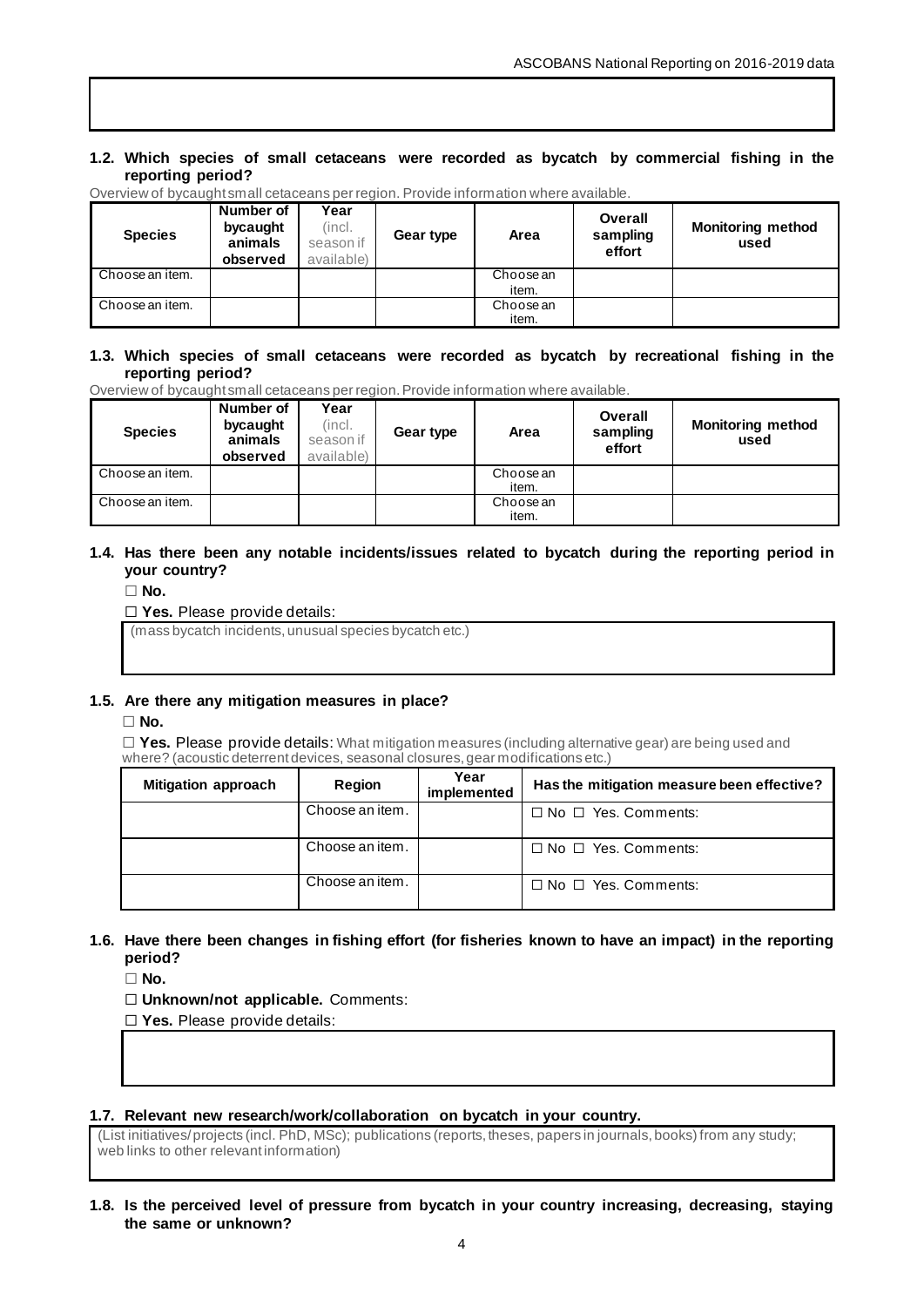#### To be done per species where applicable.

| <b>Species</b>  | <b>Increasing</b> | <b>Decreasing</b> | <b>Staying the</b><br>same | <b>Unknown</b> | Nature of the evidence<br>(e.g. strandings, observer<br>schemes) |
|-----------------|-------------------|-------------------|----------------------------|----------------|------------------------------------------------------------------|
| Choose an item. |                   |                   |                            |                |                                                                  |
| Choose an item. |                   | I.                |                            |                |                                                                  |
| Choose an item. |                   | п                 |                            |                |                                                                  |

☐ **Not applicable.** Comments:

# **A. Fisheries-related Threats**

# **2. Resource Depletion**

**AIM:** to determine areas where, and to what extent, depletion of fish stocks have occurred during the reporting period. In addition; identify ongoing mitigation efforts regarding detrimental implications for small cetaceans.

Relevant Resolutions: [8.9,](https://www.ascobans.org/en/document/managing-cumulative-anthropogenic-impacts-marine-environment-0) [8.3,](https://www.ascobans.org/en/document/revision-recovery-plan-baltic-harbour-porpoises-jastarnia-plan) [7.1,](https://www.ascobans.org/en/document/conservation-harbour-porpoises-and-adoption-conservation-plan-western-baltic-belt-sea-and) [6.1](https://www.ascobans.org/en/document/adoption-and-implementation-jastarnia-and-north-sea-plans)

Depletion in fish stocks due to overfishing and other factors generates pressure on the favourable conservation status of small cetaceans (through possible food shortage). More integrated management and reductions in fishing effort (also prompted by concern about fish stock depletion or other ecosystem considerations ) have been encouraged, especially in areas of known risk. Further research, effective fishery regulations and innovation within certain fishing methods are considered to be helpful steps towards mitigating this pressure.

Parties to ASCOBANS have agreed on a number of resolutions that (1) determine the impact of the depletion of fish stocks on small cetaceans, (2) encourage fishing effort reductions and (3) review new information on these depletions to make recommendations. Resource depletion in the Agreement Area requires improved monitoring, collation of data, and consideration of appropriate mitigation measures, while also taking into account similar work in other areas.

It is of particular interest to ASCOBANS to understand the extent of prey depletions, any related ongoing work, monitoring and mitigation measures in the Agreement Area. Countries are requested to provide relevant information.

#### **Questions:**

**2.1. Based on the latest stock assessments, are there any notable depletions of fish species which would be a concern for small cetaceans?**

☐ **No.**

☐ **Yes.** Please provide details.

#### **2.2. Where are these depletions in national waters occurring?**

Sub-areas/regions as defined by ICES/OSPAR & HELCOM.

| Area            | Region          |
|-----------------|-----------------|
| Choose an item. | Choose an item. |
| Choose an item. | Choose an item. |
| Choose an item. | Choose an item. |

#### **2.3. What measures are being taken to manage pressures on depleted fish stocks, including relevant regulations/guidelines (current / planned / year of implementation)?**

| <b>Measure</b> | Timeframe information | <b>Relevant driver</b> |
|----------------|-----------------------|------------------------|
|                |                       |                        |
|                |                       |                        |
|                |                       |                        |

- **2.4. Is there any evidence within your country's national waters that resource depletion may be impacting small cetaceans (e.g. evidence of starvation)?** ☐ **No.**
	-

5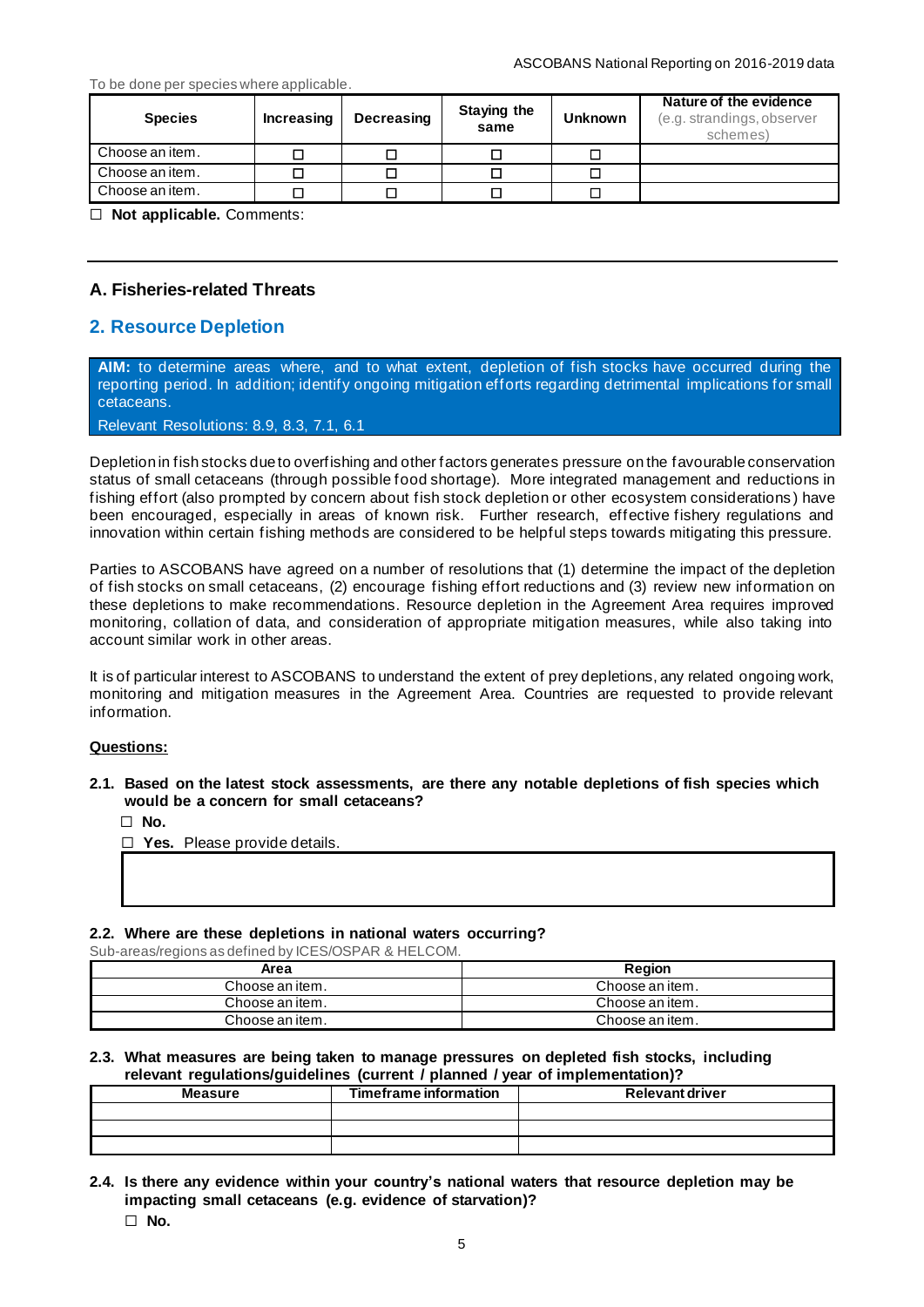## **2.5. Are there any national efforts to (e.g. surveys) evaluate cetacean body condition at sea?** ☐ **No.**

☐ **Yes.** Please provide details.

#### **2.6. Relevant new research/work/collaboration on resource depletion in your country.**

(List initiatives/ projects (incl. PhD, MSc); publications (reports, theses, papers in journals, books) from any study; web links to other relevant information)

#### **2.7. Is the perceived level of pressure from resource depletion in your country increasing, decreasing, staying the same or unknown?**

To be done per species where applicable.

| <b>Species</b>  | Increasing | <b>Decreasing</b> | <b>Staying</b><br>the same | <b>Unknown</b> | Nature of the evidence |
|-----------------|------------|-------------------|----------------------------|----------------|------------------------|
| Choose an item. |            |                   |                            |                |                        |
| Choose an item. |            |                   |                            |                |                        |
| Choose an item. |            |                   |                            |                |                        |

☐ **Not applicable.** Comments:

## **B. Disturbance (incl. potential physical impacts)**

# **3. Noise (impulsive i.e. piling and continuous/ambient i.e. shipping)**

**AIM:** to illustrate progress on understanding, monitoring and mitigating negative effects on small cetaceans from underwater noise during the reporting period. Relevant Resolutions: **[8.11,](https://www.ascobans.org/en/document/cms-family-guidelines-environmental-impact-assessments-marine-noise-generating-activities-0)** [8.9,](https://www.ascobans.org/en/document/managing-cumulative-anthropogenic-impacts-marine-environment-0) [8.6,](https://www.ascobans.org/en/document/ocean-energy) [8.4,](https://www.ascobans.org/en/document/conservation-common-dolphins) [8.3,](https://www.ascobans.org/en/document/revision-recovery-plan-baltic-harbour-porpoises-jastarnia-plan) [7.1,](https://www.ascobans.org/en/document/conservation-harbour-porpoises-and-adoption-conservation-plan-western-baltic-belt-sea-and) **[6.2,](https://www.ascobans.org/en/document/adverse-effects-underwater-noise-marine-mammals-during-offshore-construction-activities)** [6.1](https://www.ascobans.org/en/document/adoption-and-implementation-jastarnia-and-north-sea-plans)

Small cetaceans are especially susceptible to underwater noise due to their high responsiveness to sound and wide hearing range. Good environmental status, as defined by the European Union, suggests that the introduction of energy, including underwater noise, is at levels that do not adversely affect the marine environment. Anthropogenic noise pollution has generally increased in recent times and generates a broad range of frequencies due to a wide variety of human activities. Impulsive and continuous noise present different impacts on small cetaceans, which include communicative masking, behavioural response and physiological injury. Noise in marine environments potentially impedes communication, affects distribution and hence feeding and reproduction of small cetaceans. Studies show that not only cetaceans but also fish and other marine life may be negatively impacted by anthropogenic noise.

Parties to ASCOBANS have agreed on implementation of measures through a number of resolutions that (1) highlight the potential impact that noise pollution may have on small cetaceans in the Agreement Area and (2) commit to reduce the pressure presented by underwater noise. The Agreement Area requires improved monitoring, collation of data, and consideration of appropriate mitigation measures .

To better understand the extent to which noise negatively impacts the health of small cetaceans, and to learn about new work relevant to the topic, countries are requested to provide related information.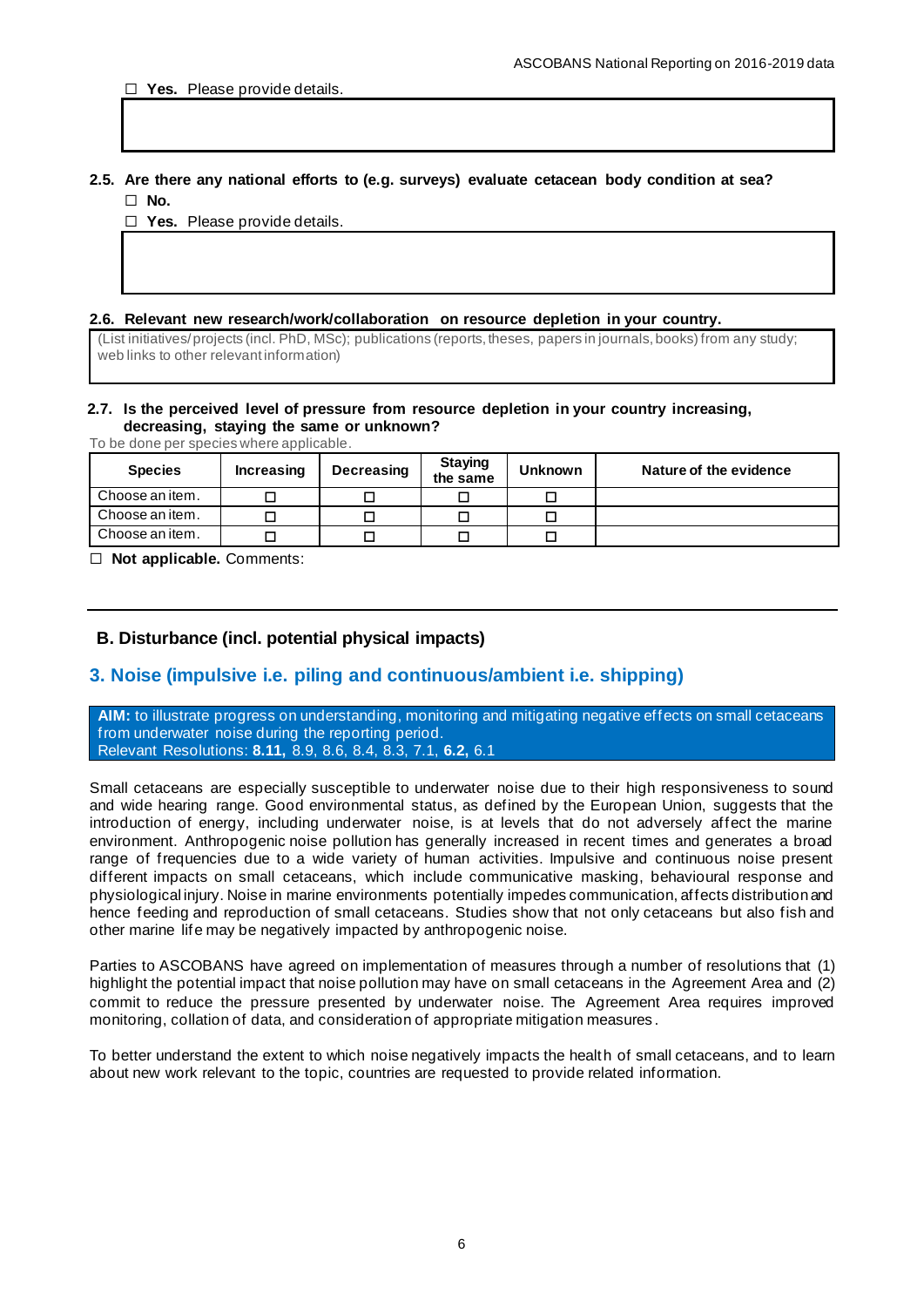#### **Questions:**

## **3.1. To which noise registers/databases has your country contributed to date?**

| <b>ICES Impulsive Noise Register</b><br>(for HELCOM and OSPAR Parties) | <b>National registry</b>                                                          | Other                  |
|------------------------------------------------------------------------|-----------------------------------------------------------------------------------|------------------------|
| $\Box$ Yes $\Box$ No $\Box$ Not Applicable                             | $\Box$ Yes $\Box$ No $\Box$ Not Applicable<br>Specify (e.g. JNCC noise registry): | □ Yes □ No<br>Specify: |

## **3.2. Any instances/issues in the reporting period including information on planned or completed significant developments/activities, including the details of monitoring in place before, during and after the project:**

| Development/Individual Activity of                     |                 |                                                        | <b>Strategic Environmental</b> | Information on noise management and monitoring |                         |                               |           |
|--------------------------------------------------------|-----------------|--------------------------------------------------------|--------------------------------|------------------------------------------------|-------------------------|-------------------------------|-----------|
| impulsive noise<br>(e.g. construction, seismic, sonar) | <b>Status</b>   | <b>Environmental Impact</b><br><b>Assessment (EIA)</b> | <b>Assessment (SEA)</b>        | <b>Regulations/</b><br>quidelines exist        | Monitorina<br>conducted | <b>Mitigation in</b><br>place | Region    |
|                                                        | Choose an item. | $\Box$ No. $\Box$ Yes.                                 | $\Box$ No. $\Box$ Yes.         | Choose an item.                                | Choose an item.         | Choose an item.               | Choose an |
|                                                        |                 | Weblinks:                                              | Weblinks:                      |                                                |                         |                               | item.     |
|                                                        | Choose an item. | $\Box$ No. $\Box$ Yes.                                 | $\Box$ No. $\Box$ Yes.         | Choose an item.                                | Choose an item.         | Choose an item.               | Choose an |
|                                                        |                 | Weblinks:                                              | Weblinks:                      |                                                |                         |                               | item.     |
|                                                        | Choose an item. | $\Box$ No. $\Box$ Yes.                                 | $\Box$ No. $\Box$ Yes.         | Choose an item.                                | Choose an item.         | Choose an item.               | Choose an |
|                                                        |                 | Weblinks:                                              | Weblinks:                      |                                                |                         |                               | item.     |

## **3.3. Relevant new research/work/collaboration on underwater noise in your country.**

(List initiatives/ projects (incl. PhD, MSc); publications (reports, theses, papers in journals, books) from any study; web links to other relevant information)

## **3.4. Report on noise management for cumulative impacts, including relevant regulations and guidelines, seismic shot point densities and level of impact deemed acceptable.**

#### **3.5. Is the perceived level of pressure from underwater noise in your country increasing, decreasing, staying the same or unknown?**

To be done per species basis where applicable.

| <b>Species</b>  | Increasing | Decreasing | <b>Staying the</b><br>same | <b>Unknown</b> | Nature of the evidence |
|-----------------|------------|------------|----------------------------|----------------|------------------------|
| Choose an item. | ۱          | −          |                            |                |                        |
| Choose an item. |            | –          |                            |                |                        |
| Choose an item. | ١          |            |                            |                |                        |

☐ **Not applicable.** Comments: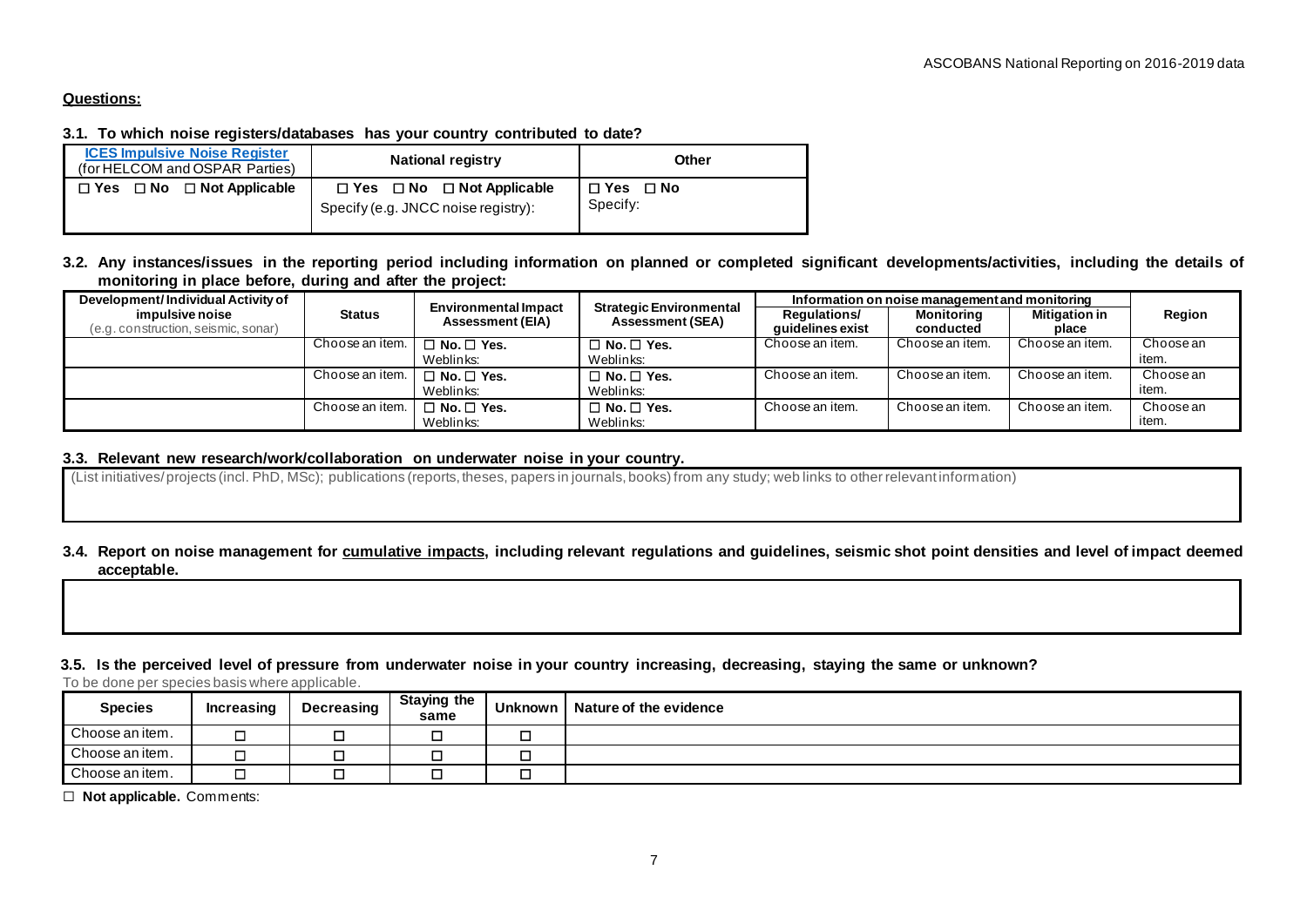# **B. Disturbance (incl. potential physical impacts)**

# **4. Ocean Energy**

**AIM:** to understand the extent and development of current and planned ocean energy projects, and progress in monitoring and mitigation of their negative effects on small cetaceans during the reporting period. Relevant Resolutions: [8.11,](https://www.ascobans.org/en/document/cms-family-guidelines-environmental-impact-assessments-marine-noise-generating-activities-0) [8.9,](https://www.ascobans.org/en/document/managing-cumulative-anthropogenic-impacts-marine-environment-0) **[8.6](https://www.ascobans.org/en/document/ocean-energy)**, [8.3,](https://www.ascobans.org/en/document/revision-recovery-plan-baltic-harbour-porpoises-jastarnia-plan) [6.2](https://www.ascobans.org/en/document/adverse-effects-underwater-noise-marine-mammals-during-offshore-construction-activities)

Renewable energy is a necessary component of the efforts to supply the energy needs of human populations while combatting climate change. Efforts to harness renewable energy sources, however, should be conducted in a way that does not have a harmful impact on biological diversity and the marine environment. There are potential adverse effects of ocean energy on small cetaceans from such energy projects. In regard to small cetaceans, this can include potential lethal interactions or injury, negative behavioural impacts from displacement and changes in fecundity, calf survival and juvenile and adult mortality. There remains uncertainty regarding quantifying the (magnitude of the) pressure from ocean energy production on small cetaceans.

Parties to ASCOBANS have agreed to introduce precautionary measures and procedures for activities surrounding the development of renewable energy in marine environments in order to minimise and mitigate possible effects on small cetaceans, by following best practices. Parties have committed to investigating such pressures and robustly monitoring and mitigating them through environmental impact assessments. Addressing all aspects relevant to the conservation of protected species in regard to ocean energy and collaboration with other organizations working on or potentially interested in the issue is to the benefit of small cetaceans in the Agreement Area.

It is of particular interest to ASCOBANS to understand current and ongoing renewable energy projects in the Agreement Area, mitigation measures and procedures in use and other work relevant to the topic. Countries are requested to provide information relevant to their activities.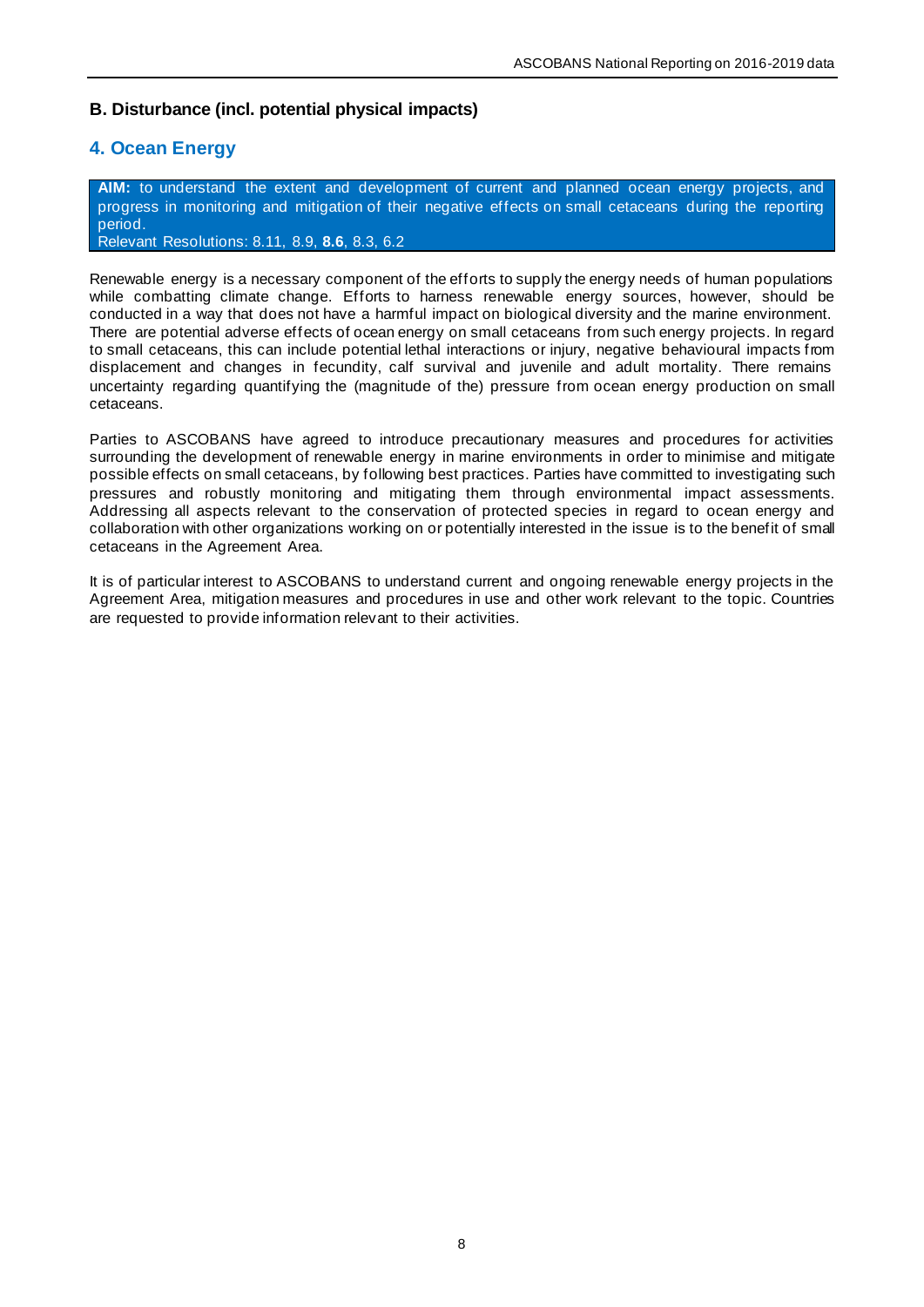# **Questions:**

# **4.1. Please enter wind energy farm data into the table below.**

| Name of<br>wind farm | Operational<br>date<br>(or foreseen<br>grid connection<br>date) | Area      | Output<br>(megawatts<br>per<br>turbine) | <b>Number</b><br>of<br>turbines | How were the<br>individual<br>wind turbines<br>installed in the<br>seabed? | Was scour<br>protection<br>used?  | Noise mitigation during<br>construction used?<br>(multiple ticks possible) | If the wind farm<br>is floating, how<br>was it<br>anchored? | Other mitigation used<br>in pre-/post-<br>construction | <b>Additional</b><br>information |
|----------------------|-----------------------------------------------------------------|-----------|-----------------------------------------|---------------------------------|----------------------------------------------------------------------------|-----------------------------------|----------------------------------------------------------------------------|-------------------------------------------------------------|--------------------------------------------------------|----------------------------------|
|                      |                                                                 |           |                                         |                                 |                                                                            |                                   | $\Box$ Single bubble curtains                                              |                                                             |                                                        |                                  |
|                      |                                                                 | Choose an |                                         |                                 | Choose an                                                                  | Choose an                         | $\Box$ Double bubble curtains                                              |                                                             |                                                        |                                  |
|                      | dd/mm/yy                                                        | item.     |                                         |                                 | item.                                                                      | item.                             | $\Box$ Acoustic deterrent devices                                          |                                                             |                                                        |                                  |
|                      |                                                                 |           |                                         |                                 |                                                                            |                                   | $\Box$ Time/area closures                                                  |                                                             |                                                        |                                  |
|                      |                                                                 |           |                                         |                                 |                                                                            |                                   | $\Box$ Other, please specify:                                              |                                                             |                                                        |                                  |
|                      |                                                                 |           |                                         |                                 |                                                                            |                                   | $\Box$ Single bubble curtains                                              |                                                             |                                                        |                                  |
|                      |                                                                 |           |                                         |                                 |                                                                            |                                   | $\Box$ Double bubble curtains                                              |                                                             |                                                        |                                  |
| dd/mm/yy             | Choose an<br>item.                                              |           |                                         | Choose an<br>item.              | Choose an<br>item.                                                         | $\Box$ Acoustic deterrent devices |                                                                            |                                                             |                                                        |                                  |
|                      |                                                                 |           |                                         |                                 |                                                                            |                                   | $\Box$ Time/area closures                                                  |                                                             |                                                        |                                  |
|                      |                                                                 |           |                                         |                                 |                                                                            |                                   | $\Box$ Other, please specify:                                              |                                                             |                                                        |                                  |

## **4.2. Please enter wave power installation data into the table below.**

| Name of<br>installation | Operational date<br>(or foreseen grid<br>connection date) | Area               | Output<br>(megawatts<br>per turbine) | Number<br>оf<br>turbines | How is the<br>installation<br>anchored? | Was scour protection<br>used? | Mitigation used in pre-<br>/during/post-construction | <b>Additional information</b> |
|-------------------------|-----------------------------------------------------------|--------------------|--------------------------------------|--------------------------|-----------------------------------------|-------------------------------|------------------------------------------------------|-------------------------------|
|                         | dd/mm/yy                                                  | Choose an<br>item. |                                      |                          |                                         | Choose an item.               |                                                      |                               |
|                         | dd/mm/yy                                                  | Choose an<br>item. |                                      |                          |                                         | Choose an item.               |                                                      |                               |

# **4.3. Please enter tidal energy installation data into the table below.**

| Name of<br>installation | <b>Operational date</b><br>(or foreseen grid<br>connection date) | Area      | Output<br>(megawatts<br>per turbine) | <b>Number</b><br>οf<br>turbines | Type            | <b>Collision mitigation</b> | Other mitigation used in pre-<br>/during/post-construction | Additional information |
|-------------------------|------------------------------------------------------------------|-----------|--------------------------------------|---------------------------------|-----------------|-----------------------------|------------------------------------------------------------|------------------------|
|                         | dd/mm/yy                                                         | Choose an |                                      |                                 | Choose an item. | Choose an item.             |                                                            |                        |
|                         |                                                                  | item.     |                                      |                                 |                 |                             |                                                            |                        |
|                         | dd/mm/yy                                                         | Choose an |                                      |                                 | Choose an item. | Choose an item.             |                                                            |                        |
|                         |                                                                  | item.     |                                      |                                 |                 |                             |                                                            |                        |

# **4.4. Please enter tidal lagoon/barrage installation data into the table below.**

| Name of<br>installation | <b>Operational date</b><br>(or<br>foreseen grid<br>connection date) | Area      | Output<br>(megawatts<br>per turbine) | <b>Number</b><br>оf<br>turbines | <b>Type</b>     | <b>Collision mitigation</b> | Other mitigation used in pre-<br>/during/post-construction | <b>Additional information</b> |
|-------------------------|---------------------------------------------------------------------|-----------|--------------------------------------|---------------------------------|-----------------|-----------------------------|------------------------------------------------------------|-------------------------------|
|                         | dd/mm/yy                                                            | Choose an |                                      |                                 | Choose an item. | Choose an item.             |                                                            |                               |
|                         |                                                                     | item.     |                                      |                                 |                 |                             |                                                            |                               |
|                         | dd/mm/yy                                                            | Choose an |                                      |                                 | Choose an item. | Choose an item.             |                                                            |                               |
|                         |                                                                     | item.     |                                      |                                 |                 |                             |                                                            |                               |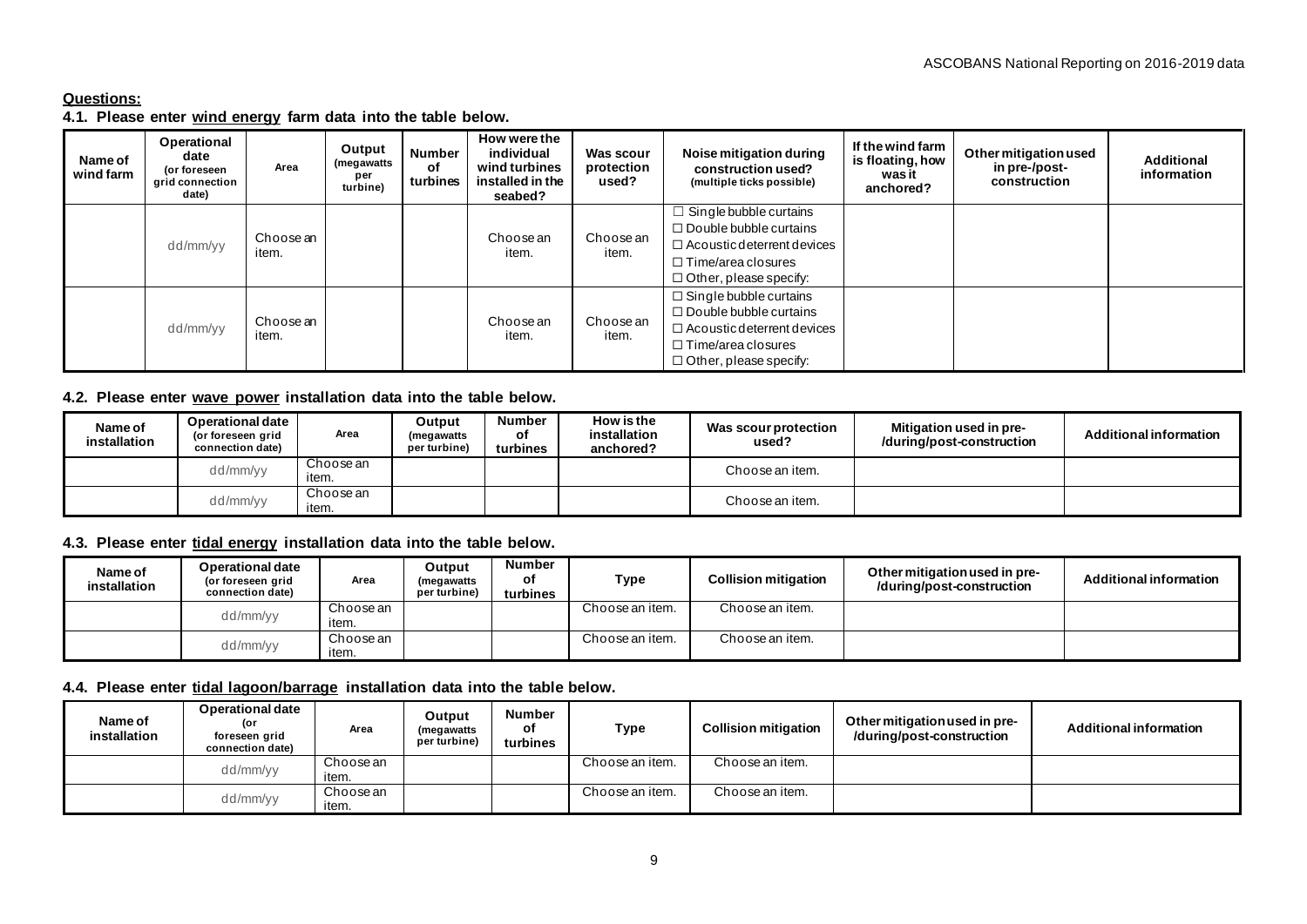**4.5. Has there been any other instances/issues related to ocean energy during the reporting period in your country?**

☐ **No.**

☐ **Yes.** Please provide details:

**4.6. How is the pressure managed, incl. relevant regulations / guidelines and the year of implementation (current and planned)?**

#### **4.7. Relevant new research/work/collaboration on ocean energy in your country.**

(List initiatives/ projects (incl. PhD, MSc); publications (reports, theses, papers in journals, books) from any study; web links to other relevant information)

#### **4.8. Mark the perceived level of pressure from ocean energy in your country to the table below.**

For example, active construction of new developments could increase the pressure, while decommissioning or addition of mitigation measures to pre-existing projects could decrease the pressure.

| Energy type                            | Status 2019 relative to<br>previous years | Nature of the evidence |
|----------------------------------------|-------------------------------------------|------------------------|
| Wind energy                            | Choose an item.                           |                        |
| Wave power                             | Choose an item.                           |                        |
| Tidal energy                           | Choose an item.                           |                        |
| Tidal lagoon/barrage                   | Choose an item.                           |                        |
| $n_{\rm am}$ $_{\rm max}$ $_{\rm max}$ |                                           |                        |

#### **Comments:**

#### **B. Disturbance (incl. potential physical impacts)**

# **5. Cetacean Watching Industry**

**AIM:** to determine if the developing cetacean watching industry poses a threat to small cetaceans. Relevant Resolutions: [8.9,](https://www.ascobans.org/en/document/managing-cumulative-anthropogenic-impacts-marine-environment-0) [6.1,](https://www.ascobans.org/en/document/adoption-and-implementation-jastarnia-and-north-sea-plans) [5.4](https://www.ascobans.org/en/document/adverse-effects-sound-vessels-and-other-forms-disturbance-small-cetaceans)

Whale and dolphin watching is a global industry that can provide socio -economic benefits to local communities by attracting tourism, as well as strengthening public awareness of conservation needs. However, it also has the potential of being harmful when it interferes with the behaviour of animals in their natural environment and may even lead to injury or death. As the cetacean watching industry is still scarcely developed in some countries, collecting this data now allows tracking the development of the industry.

It is of particular importance to ASCOBANS to obtain an overview of the current scale of the activities and to monitor the development of the industry in the future. This is done by quantifying the number and locations of operators, reporting negative interactions and providing information on the development and implementation of any guidelines regarding cetacean watching.

Filling out this section accurately and completely will help to detect any indications of potential threats, allow timely mitigation action and enable Parties and Non-Party Range States to work towards a coordinated approach regarding the development of cetacean watching guidelines in the Agreement Area.

Note: We are here only addressing commercial cetacean watching activities which take place from vessels and include viewing of small cetacean species. Operators are defined as those offering trips with a primary focus: they advertise specifically with the aim to see small cetaceans, or a secondary focus: they advertise either for other taxa, such as birds or seals, or large cetaceans, or more general for wildlife, but mention the opportunity to see small cetaceans.

## **Questions:**

#### **5.1. Do you have any commercial small cetacean watching industry operating in your country?**

- ☐ **No.** Go to **Question 5.3.**
- ☐ **Yes.**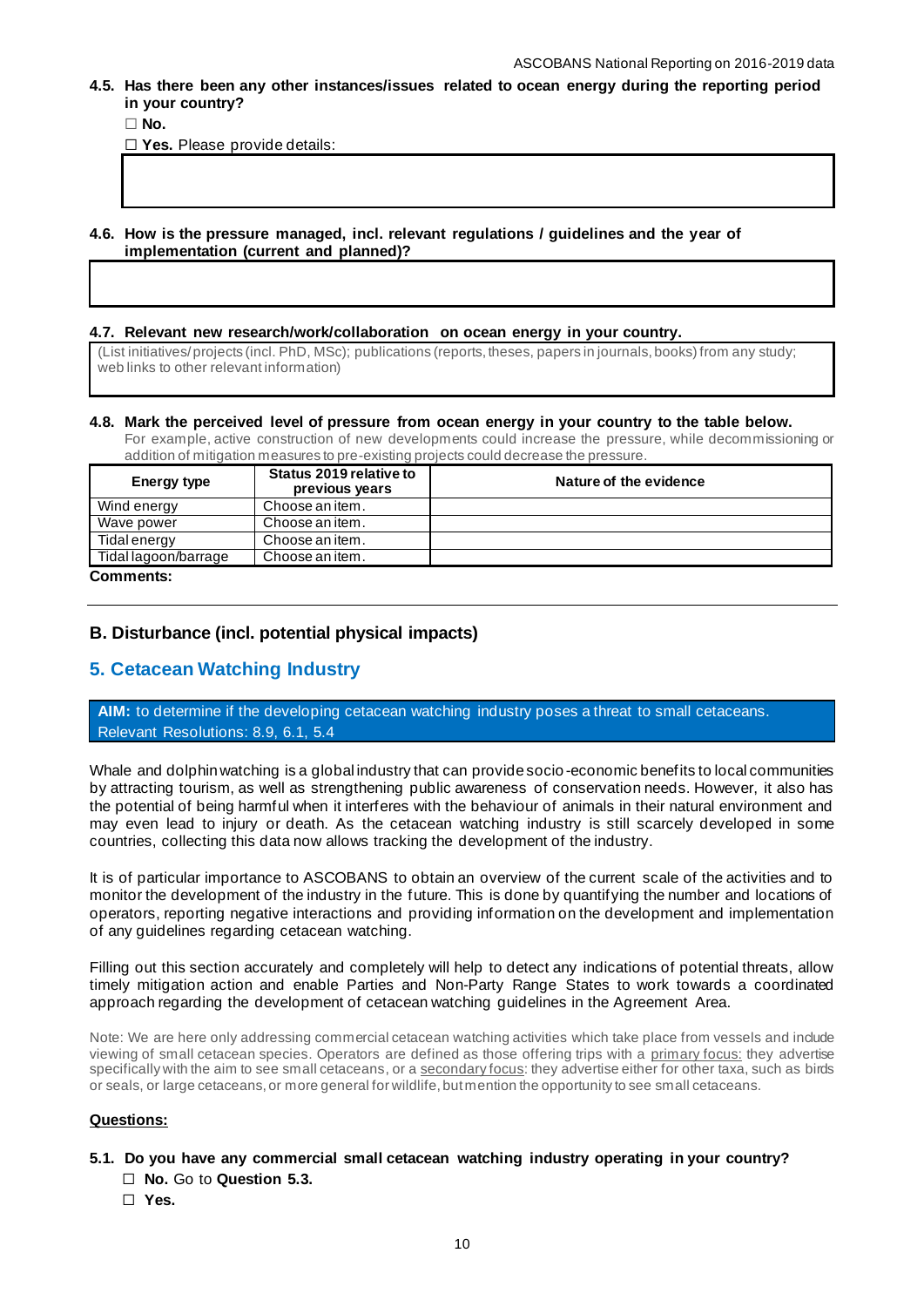**5.2. In the table below, provide the sub-regions from which commercial cetacean watching takes place. Please tick the boxes if small cetacean watching is a primary and/or secondary focus of the operators and, in the first case what the target species are.** 

| Overview of commercial small cetacean watching activities per sub-region. If necessary, add rows. |  |  |
|---------------------------------------------------------------------------------------------------|--|--|
|                                                                                                   |  |  |

|                 |                                                                                   | Small cetacean watching                                                      |                    | Link to website or contact details (include      |
|-----------------|-----------------------------------------------------------------------------------|------------------------------------------------------------------------------|--------------------|--------------------------------------------------|
| Region          |                                                                                   | Primary focus / target species                                               | Secondary<br>focus | information on ports and operators if available) |
| Choose an item. | г                                                                                 | Choose a species<br>Choose a species<br>Choose a species<br>Choose a species |                    |                                                  |
| Choose an item. | П                                                                                 | Choose a species<br>Choose a species<br>Choose a species<br>Choose a species |                    |                                                  |
| Choose an item. | Choose a species<br>Choose a species<br>П<br>Choose a species<br>Choose a species |                                                                              | П                  |                                                  |

- **5.3. Does your country have a definition of the term 'harassment' in general and/or as it relates to the Cetacean Watching Industry?** <sup>1</sup>
	- ☐ **No.**

☐ **Yes.** Provide definition below:

- **5.4. Have there been any incidents of harassment towards small cetaceans in the context of commercial cetacean watching reported to authorities during the reporting period?** ☐ **No.**
	- ☐ **Yes.** Provide information on table below. If necessary, copy table.

| <b>Date</b> dd/mm/yy | <b>Context of incidence</b>                             | Outcome for (a) the animal or (b) human<br>(e.g. behavioural response, injury, death) |
|----------------------|---------------------------------------------------------|---------------------------------------------------------------------------------------|
| took place           | Legal procedures / court proceedings / convictions that | Responsible authority for such reports                                                |
|                      | Link to websites or documentation of this report        |                                                                                       |

#### **5.5. Does your country have any operators that offer swimming with dolphins (or other small cetaceans)?**

In some parts of the world this has become an important tourism industry with potential impacts for both small cetaceans and swimmers. Although scarcely developed, it has occurred within the ASCOBANS Agreement Area, and requires at least background monitoring. Sometimes incidents occur and can lead to harm for small cetaceans and/or swimmers.

- ☐ **No**. Go to **Question 5.9**.
- ☐ **Yes**. Provide information in the table below.

| Location | <b>Species</b>  | <b>Operator</b>           | Any reported incidents between small<br>cetaceans or swimmers. |
|----------|-----------------|---------------------------|----------------------------------------------------------------|
|          | Choose an item. | (include link to website) | $\Box$ No $\Box$ Yes, please describe:                         |
|          | Choose an item. | (include link to website) | $\Box$ No $\Box$ Yes, please describe:                         |
|          | Choose an item. | (include link to website) | $\Box$ No $\Box$ Yes, please describe:                         |

 $1$  For example, the US Marine Mammal Protection Act uses the term harassment, and defines two levels: Level A harassment means any act of pursuit, torment, or annoyance that has the potential to injure a marine mammal or marine mammal stock in the wild. LevelB harassment refers to acts that have the potential to disturb (but not injure) a marine mammal or marine mammal stock in the wild by disrupting behavioural patterns, including, but not limited to, migration, breathing, nursing, breeding, feeding, or shel tering. NB. The UK uses the term 'disturbance' in its legislation.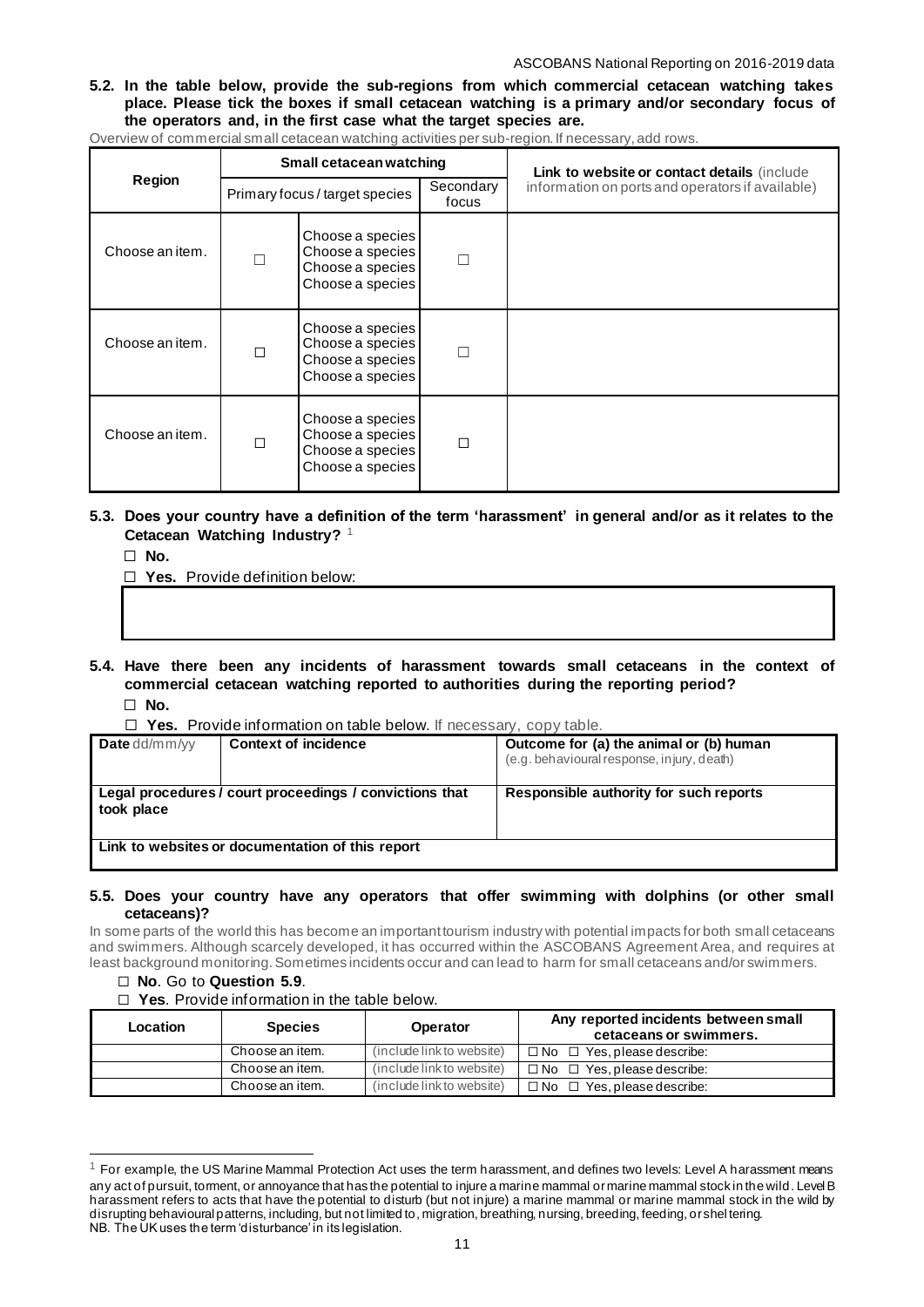#### **5.6. List any incidents of harassment to small cetaceans during the reporting period in your country in the context of swimming with small cetaceans reported to authorities – and the outcome if known (behavioural response, injury, death, any court proceedings).**

| <b>Date</b> | Outcome for (a) the<br><b>Context of</b><br>animal or (b) human<br>incidence<br>(e.g. behavioural<br>response, injury, death) |  | Legal procedures/<br>court proceedings/<br>convictions that<br>took place | Responsible<br>authority for<br>such reports | Link to<br>websites or<br>documentation<br>of this report |  |  |  |  |  |
|-------------|-------------------------------------------------------------------------------------------------------------------------------|--|---------------------------------------------------------------------------|----------------------------------------------|-----------------------------------------------------------|--|--|--|--|--|
| dd/mm/yy    |                                                                                                                               |  |                                                                           |                                              |                                                           |  |  |  |  |  |
| dd/mm/yy    |                                                                                                                               |  |                                                                           |                                              |                                                           |  |  |  |  |  |
| dd/mm/yy    |                                                                                                                               |  |                                                                           |                                              |                                                           |  |  |  |  |  |

# **5.7. Are there any solitary sociable dolphin interactions in your country?**

Occasionally, individual solitary dolphins may associate with humans, resulting in increased interactions between the two which may lead to impacts upon either. Sometimes incidents occur and can lead to harm for small cetaceans and/or swimmers.

## ☐ **No**. Go to **Question 5.12**.

☐ **Yes**. Provide information in the table below.

| <b>Region</b>   | <b>Date</b> | <b>Species</b>  | Link to websites | Reported incidents between small<br>cetaceans and swimmers |
|-----------------|-------------|-----------------|------------------|------------------------------------------------------------|
| Choose an item. | dd/mm/vv    | Choose an item. |                  |                                                            |
| Choose an item. | dd/mm/vv    | Choose an item. |                  |                                                            |

# **5.8. Does your country have any mitigation measures (codes of conduct/guidelines) in place in the event of disturbance or harassment in the context of commercial cetacean watching, swimming with cetaceans, and interactions with solitary sociable dolphins?**

☐ **No.** 

☐ **Yes.** Please add below the type of measures and relevant information:

| Measure:<br>(may include regional<br>measures)           |                                 |                         |
|----------------------------------------------------------|---------------------------------|-------------------------|
| Date of<br>implementation:                               |                                 | Region: Choose an item. |
| Has the measure been<br>effective?                       | $\Box$ No $\Box$ Yes. Comments: |                         |
| <b>Other information:</b><br>المصامصة مستكا ملطا مقددهما |                                 |                         |

Copy table if needed.

**5.9. List any incidents of harassments to small cetaceans during the reporting period in the context of interactions with solitary sociable dolphins reported to authorities – and the outcome if known (behavioural response, injury, death, any court proceedings).**

| <b>Date</b> | <b>Context of</b><br>incidence | Outcome for (a) the<br>animal or (b) human<br>(e.g. behavioural<br>response, injury, death) | Legal procedures/<br>court proceedings/<br>convictions that<br>took place | Responsible<br>authority for<br>such reports | Link to<br>websites or<br>documentation<br>of this report |
|-------------|--------------------------------|---------------------------------------------------------------------------------------------|---------------------------------------------------------------------------|----------------------------------------------|-----------------------------------------------------------|
| dd/mm/yy    |                                |                                                                                             |                                                                           |                                              |                                                           |
| dd/mm/yy    |                                |                                                                                             |                                                                           |                                              |                                                           |

**5.10. Relevant new research/work/collaboration on the cetacean watching industry, "swim with small cetacean" operations, solitary sociable dolphin interactions and their possible effects on small cetaceans in your country.**

(List initiatives/ projects (incl. PhD, MSc); publications (reports, theses, papers in journals, books) from any study; web links to other relevant information)

# **5.11. Have there been any other instances/issues related to cetacean watching industry during the reporting period in your country?**

☐ **No.**

☐ **Yes.** Please provide details:

**5.12. Is the perceived level of pressure from commercial small cetacean watching in your country increasing, decreasing, staying the same or unknown?**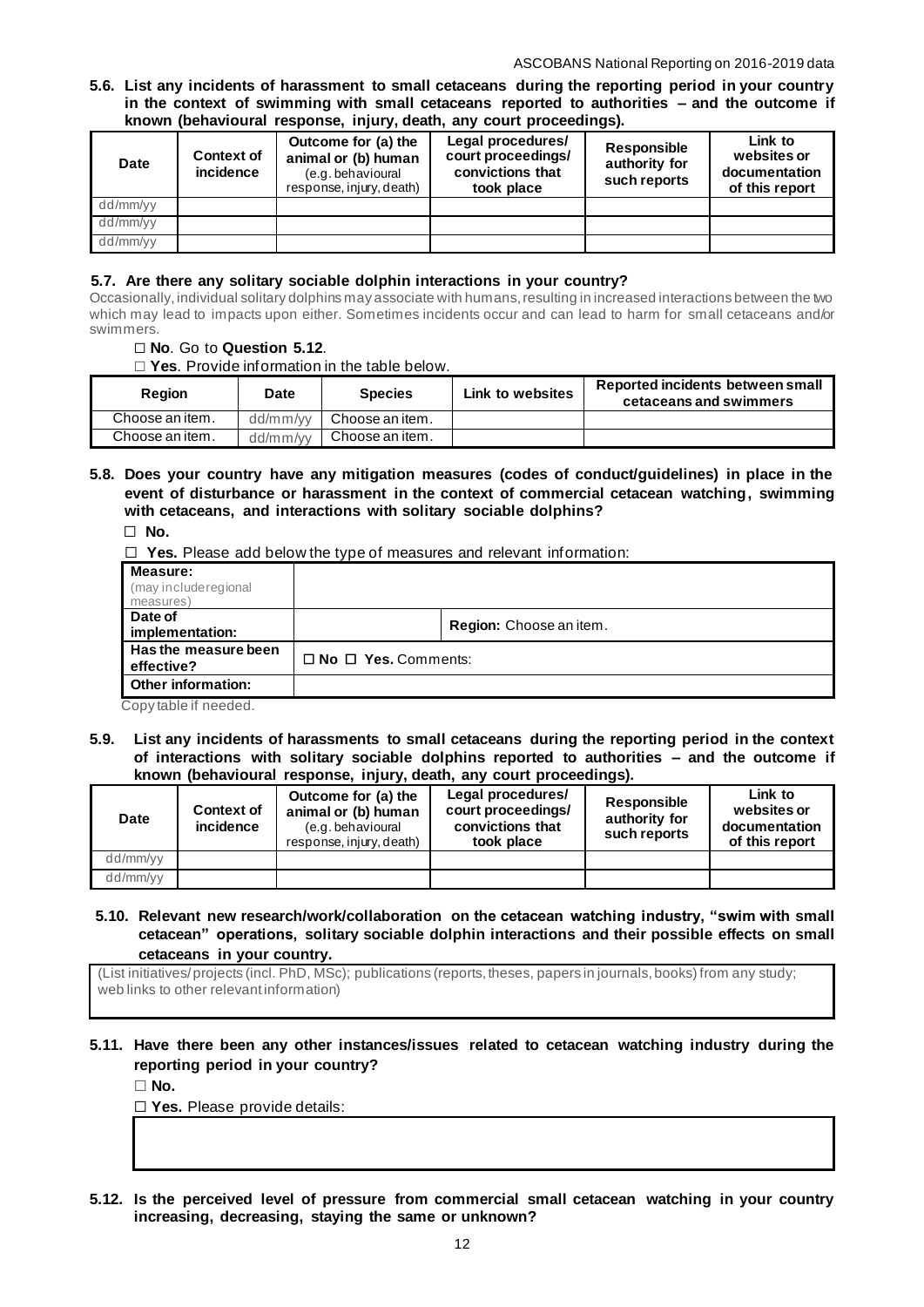#### To be done per species where applicable.

| <b>Species</b>  | Increasing | Decreasing | <b>Staying</b><br>the same | <b>Unknown</b> | Nature of the evidence |
|-----------------|------------|------------|----------------------------|----------------|------------------------|
| Choose an item. |            |            |                            |                |                        |
| Choose an item. |            |            |                            |                |                        |
| Choose an item. |            |            |                            |                |                        |

☐ **Not applicable.** Comments:

# **B. Disturbance (incl. potential physical impacts)**

# **6. Recreational Sea Use**

**AIM:** to determine whether recreational sea use is detrimental to small cetaceans and , if so, to identify types of activity and areas of concern. Relevant Resolutions: [8.9,](https://www.ascobans.org/en/document/managing-cumulative-anthropogenic-impacts-marine-environment-0) [8.3,](https://www.ascobans.org/en/document/revision-recovery-plan-baltic-harbour-porpoises-jastarnia-plan) [7.1,](https://www.ascobans.org/en/document/conservation-harbour-porpoises-and-adoption-conservation-plan-western-baltic-belt-sea-and) [6.1,](https://www.ascobans.org/en/document/adoption-and-implementation-jastarnia-and-north-sea-plans) [5.4](https://www.ascobans.org/en/document/adverse-effects-sound-vessels-and-other-forms-disturbance-small-cetaceans)

Recreational use of the sea by humans includes a wide variety of activities , some of which are known to have a potential negative impact on small cetaceans. This includes the use of RIBs (rigid-hulled inflatable boats), hard-hulled boats exceeding 10 knots in speed, yachts and personal watercrafts such as jet skis, kayaks and surfboards; and excludes recreational fishing and sea-angling.

Interactions can cause animals to change behaviour and move away, but can also have more serious impacts, such as injury or even death due to collision. ASCOBANS has agreed on a number of resolutions that highlight the importance to review all available information on recreational use of the sea. Obtaining an overview of best practices and guidelines will enable comparisons to be made across the Agreement Area, and ultimately may lead to the provision of overall, consistent guidelines that might be developed at a regional or national level. In this section we strive to obtain an overview of potential risk areas and national sources that have data on incidents with small cetaceans related to recreational sea use.

#### **Questions:**

#### **6.1. Are data on recreational sea use available for your country?**

☐ **No.** Go to **Question 6.3.**

☐ **Yes.** Provide information in the table below:

**Type of information:** (e.g. number of licenced recreational vessels per region, tourist number per region, other)

**Web link or other relevant link to data:** (where can this information be found)

#### **6.2. Is information on main areas of recreational sea use available for your country?**

Many Range States are mapping human activities to fulfil obligations under the EU Maritime Spatial Planning Directive, MSFD, OSPAR, and HELCOM; this information is relevant (though often not readily accessible) to ASCOBANS in understanding the extent and trends of human activities potentially impacting small cetaceans.

☐ **No.**

#### ☐ **Not applicable.** Comments:

☐ **Yes.** Provide information in the table below.

| Region          | Type of information       | Is the data<br>available online? | Provide link to data, or comment<br>on unavailability |
|-----------------|---------------------------|----------------------------------|-------------------------------------------------------|
| Choose an item. | (e.g. maps, GIS, reports) | $\Box$ No $\Box$ Yes             | (weblinks)                                            |
| Choose an item. | (e.g. maps, GIS, reports) | $\Box$ No $\Box$ Yes             | (weblinks)                                            |
| Choose an item. | (e.g. maps, GIS, reports) | $\Box$ No $\Box$ Yes             | (weblinks)                                            |

# **6.3. Were there any incidents of disturbance or harassment to small cetaceans in relation to recreational sea use in your country?**

- ☐ **No.**
- ☐ **Unknown.**
- ☐ **Yes.** Provide information in the table below.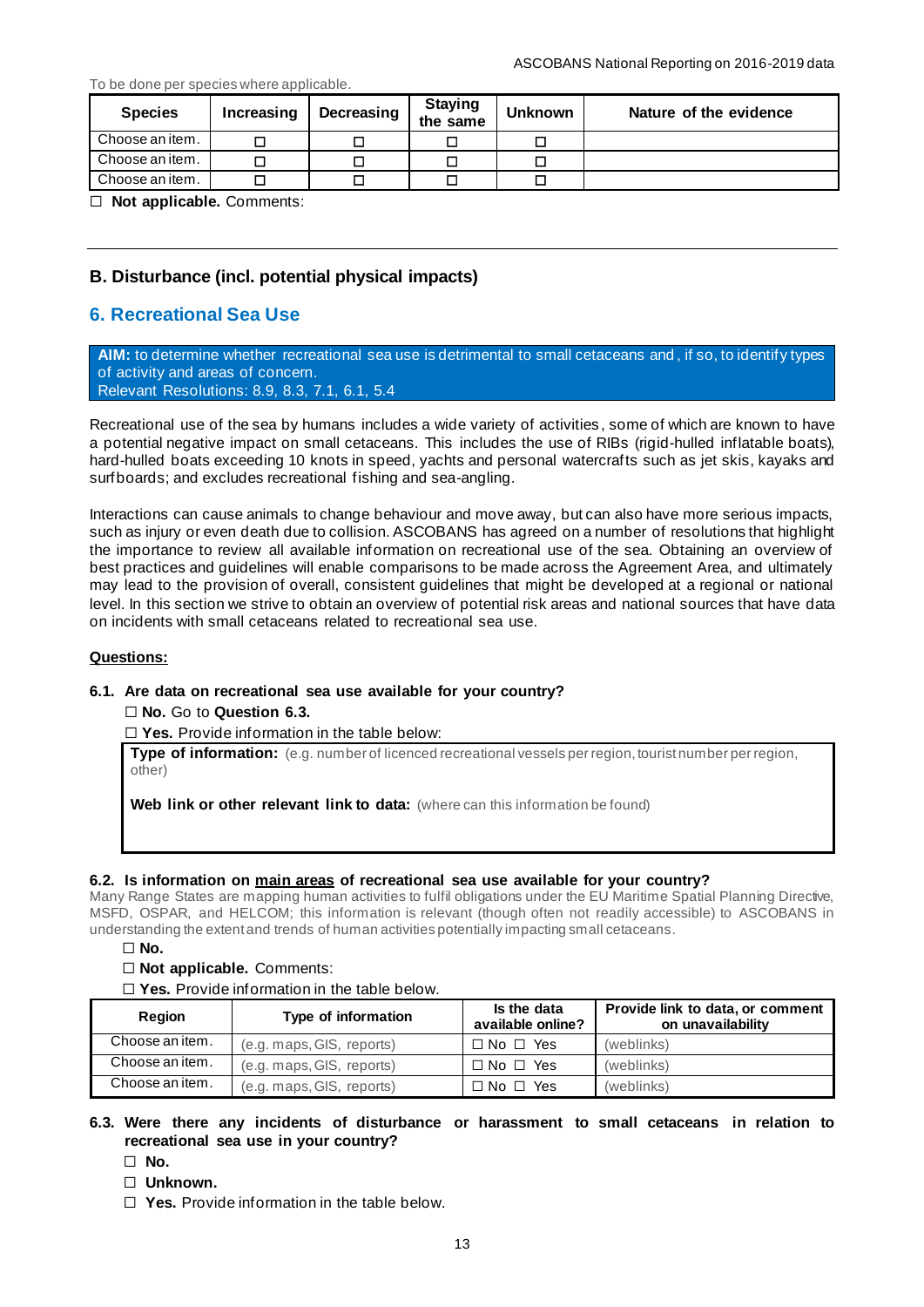| Date     | Area            | <b>Context of</b><br>incidence | Outcome for (a) the<br>animal or (b) human | Legal<br>procedures/<br>court<br>proceedings/<br>convictions | Link to websites<br>or<br>documentation<br>of the incident |  |
|----------|-----------------|--------------------------------|--------------------------------------------|--------------------------------------------------------------|------------------------------------------------------------|--|
| dd/mm/yy | Choose an item. | (e.g. what kind of             | (e.g. behavioural                          |                                                              |                                                            |  |
|          |                 | recreational activity)         | response, injury, death)                   |                                                              |                                                            |  |
| dd/mm/yy | Choose an item. | (e.g. what kind of             | (e.g. behavioural                          |                                                              |                                                            |  |
|          |                 | recreational activity)         | response, injury, death)                   |                                                              |                                                            |  |
| dd/mm/yy | Choose an item. | (e.g. what kind of             | (e.g. behavioural                          |                                                              |                                                            |  |
|          |                 | recreational activity)         | response, injury, death)                   |                                                              |                                                            |  |

### **6.4. Does your country have any mitigation measures (codes of conducts/guidelines/laws/rules) in place in the event of disturbance or harassment of small cetaceans through recreational sea use?** ☐ **No.**

☐ **Yes.** Provide information in table below:

| Measure:                           |                                  |                         |
|------------------------------------|----------------------------------|-------------------------|
| Date of<br>implementation:         |                                  | Region: Choose an item. |
| Has the measure been<br>effective? | $\Box$ No. $\Box$ Yes. Comments: |                         |
| Other information:                 |                                  |                         |
| Copy table if needed.              |                                  |                         |

#### **6.5. Relevant new research/work/collaboration on disturbance or harassment of small cetaceans through recreational sea use in your country.**

(List initiatives/ projects (incl. PhD, MSc); publications (reports, theses, papers in journals, books) from any study; web links to other relevant information)

# **6.6. Have there been any other instances / issues related to recreational sea use in your country during the reporting period?**

☐ **No.**

☐ **Yes.** Please provide details:

**6.7. Is the perceived level of pressure from recreational sea use in your country increasing, decreasing, staying the same or unknown?** To be done per species where applicable.

| <b>Species</b>  | Increasing | Decreasing | <b>Staying the</b><br>same | <b>Unknown</b> | Nature of the evidence |
|-----------------|------------|------------|----------------------------|----------------|------------------------|
| Choose an item. |            |            |                            |                |                        |
| Choose an item. |            |            |                            |                |                        |
| Choose an item. |            |            |                            |                |                        |

☐ **Not applicable.** Comments:

# **B. Disturbance (incl. potential physical impacts)**

# **7. Other Sources of Disturbance**

**AIM:** to identify new sources of disturbance that could be a threat to small cetaceans. Relevant Resolutions: [8.9,](https://www.ascobans.org/en/document/managing-cumulative-anthropogenic-impacts-marine-environment-0) [6.1](https://www.ascobans.org/en/document/adoption-and-implementation-jastarnia-and-north-sea-plans)

Overlap of small cetacean and human habitat use is not covered by the questions above, while human activities in the seas are increasing, particularly in the coastal zone. Human activities can, for example, cause a small cetacean to change behaviour, or it can cause physical harm or death. This section aims to identify new sources of disturbance that could be a threat to small cetaceans. The issue of noise is covered under section B3.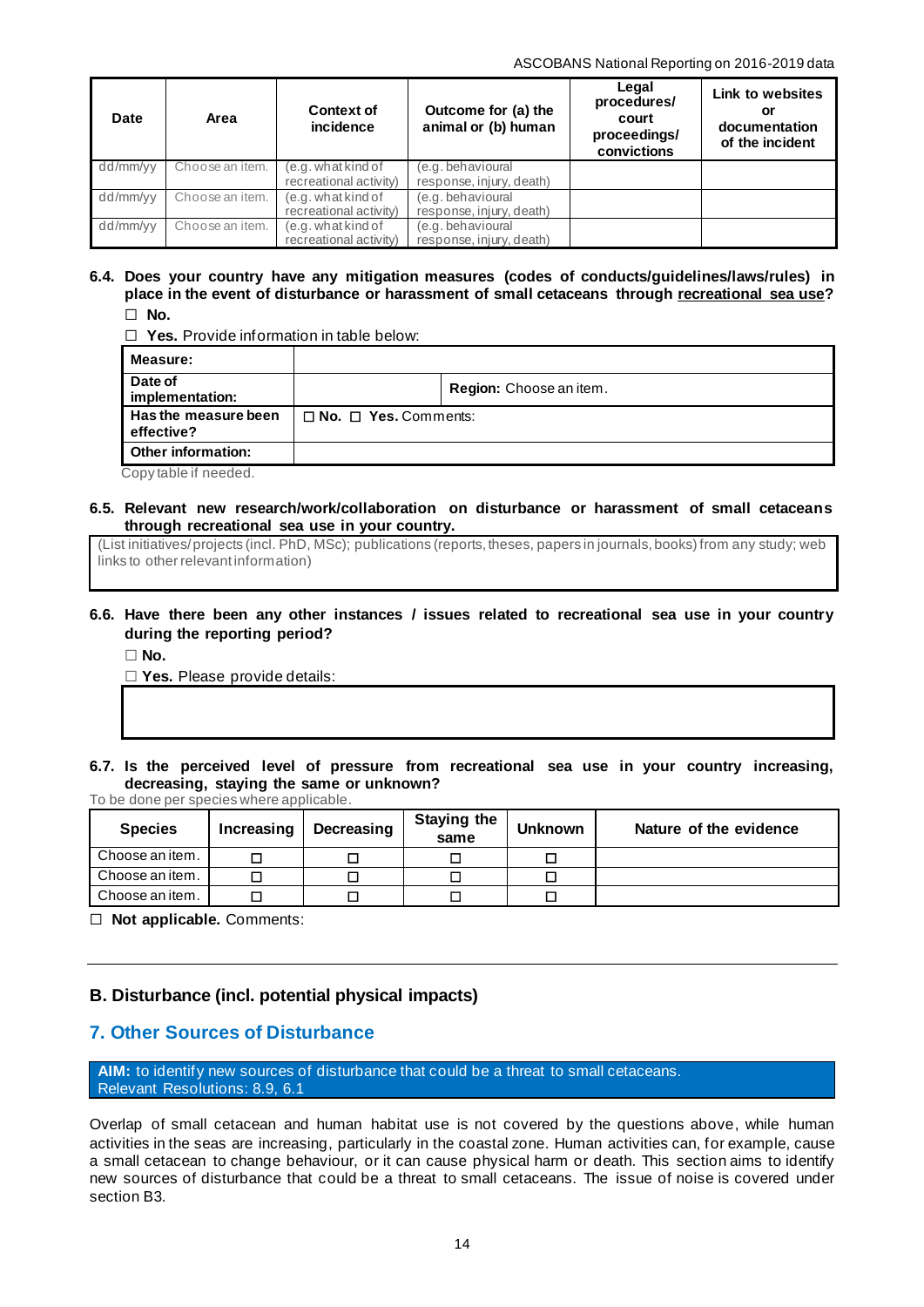**7.1. Have there been any incidents of disturbance to small cetaceans in your country during the reporting period, not covered in the items above?**

☐ **No.**

- ☐ **Unknown.**
- □ Yes. Please provide information in the table below.

Any incidents of disturbance to small cetaceans not covered in Sections B5 or B6 by the report.

| Description of event:                              |                                            | Date:<br>dd/mm/vv | Area:<br>Choose an item. |
|----------------------------------------------------|--------------------------------------------|-------------------|--------------------------|
| Outcome for (a) the animal or<br>(b) human         | (e.g. behavioural response, injury, death) |                   |                          |
| Describe mitigation measures:                      |                                            |                   |                          |
| Legal procedures/court<br>proceedings/convictions: |                                            |                   |                          |
| Links to relevant information:                     | (websites, etc.)                           |                   |                          |

#### **7.2. Relevant new research/work/collaboration on other sources of disturbance in your country.**

(List initiatives/ projects (incl. PhD, MSc); publications (reports, theses, papers in journals, books) from any study; web links to other relevant information)

# **C. Habitat Change and Degradation (incl. potential physical impacts)**

# **8. Unexploded Ordnance**

**AIM:** to provide information on the mitigation, management and potential negative impacts of unexploded ordnance on small cetaceans during the reporting period. Relevant Resolutions: [8.11,](https://www.ascobans.org/en/document/cms-family-guidelines-environmental-impact-assessments-marine-noise-generating-activities-0) [8.9,](https://www.ascobans.org/en/document/managing-cumulative-anthropogenic-impacts-marine-environment-0) **[8.8](https://www.ascobans.org/en/document/addressing-threats-underwater-munitions)**, [8.3](https://www.ascobans.org/en/document/revision-recovery-plan-baltic-harbour-porpoises-jastarnia-plan)

Unexploded chemical and conventional munitions present a threat to small cetaceans. Hazards exist from unexploded munitions, which release chronic contaminants, and upon detonation, which is physically hazardous from extreme underwater noise and a sudden release of toxic substances. Unexploded ordnance is a notable threat in many areas, such as the Baltic Sea, where the quantity is unknown, though estimates are high. Information on disposal, state of corrosion and quantities of dumped munition is limited , as are meaningful data on the measured environmental impacts. The significance of this pressure's impact on small cetaceans requires further quantification. However, it is clear that mitigation measures are necessary to support alternatives to detonations, and when no alternative is feasible, to reduce negative impacts on small cetaceans.

In the ASCOBANS Area, millions of tons of unexploded ordnance are present in the marine environment and thousands of sea users, such as fishermen, encounter such munitions every year. Parties have agreed on resolutions to support (1) research investigating the pressure on marine animals and habitat and (2) mitigation measures regarding effects of disintegrating submerged munitions on the marine environment. Parties are to strive towards providing relevant information to required bodies and supporting efforts to address the negative implications from this pressure in other regional and international organizations and waters.

#### **Questions:**

**8.1. To which registers/databases covering conventional and chemical munitions has your country contributed to date?**

| <b>OSPAR</b>  | <b>None</b>          | <b>Unknown</b> |
|---------------|----------------------|----------------|
| <b>HELCOM</b> | Other, please state: |                |

- **8.2. Please fill in Table 8.2 below on unexploded ordnance. For explanation of terms, see** [AC22/Inf.4.6.c](http://www.ascobans.org/sites/default/files/document/AC22_Inf_4.6.c_OSPAR_MunitionsRec2010.pdf)**.**
- **8.3. Have there been any instances/issues (not listed in Table 8.2) related to the issue of unexploded ordnance during the reporting period in your country?** ☐ **No.**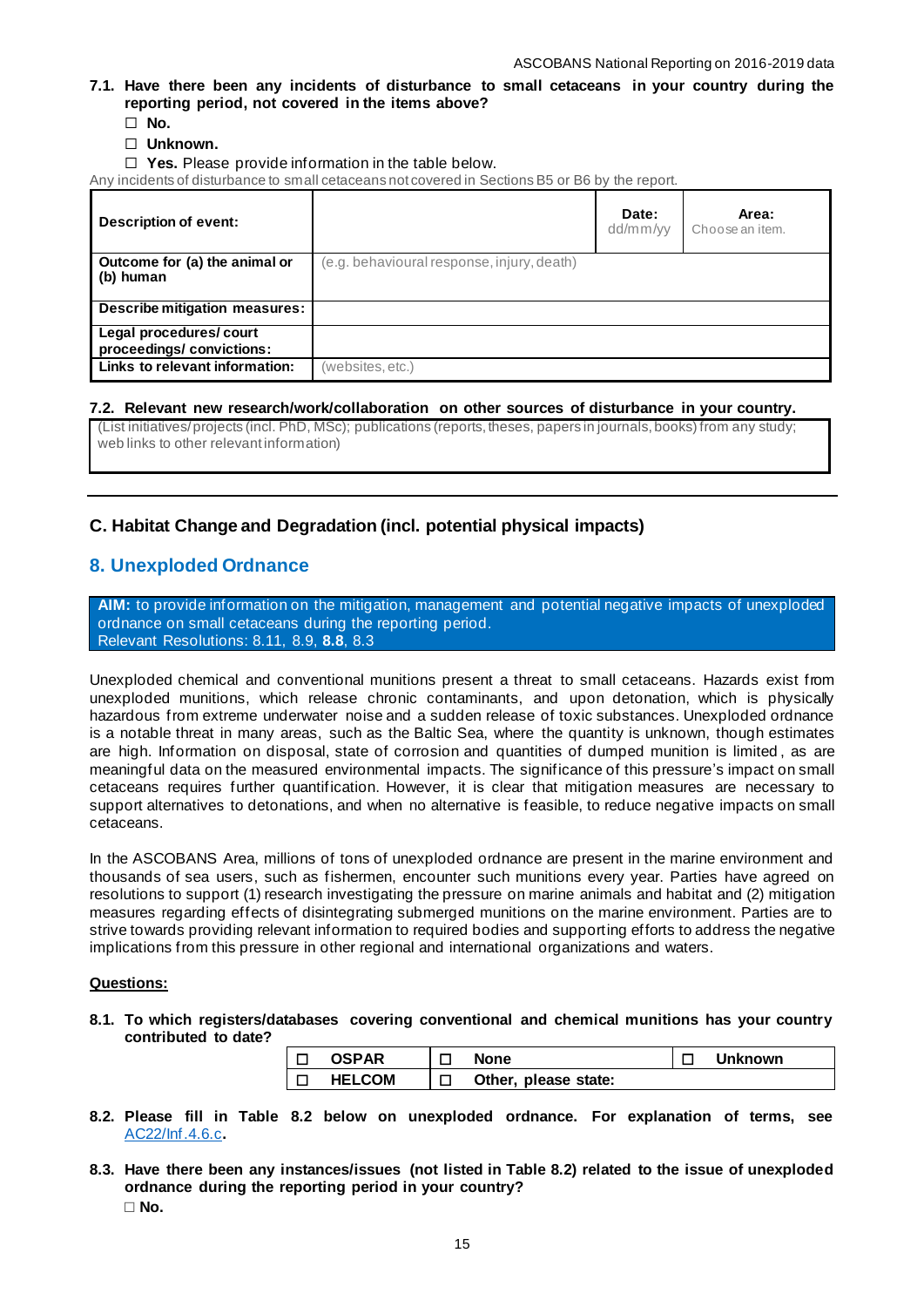## **8.4. How is the issue of unexploded ordnances being managed?**

(incl. mitigation measures, relevant regulations/guidelines, year of implementation; may include planned management)

# **8.5. Relevant new research/work/collaboration on the issue of unexploded ordnance in your country.**

(List initiatives/ projects (incl. PhD, MSc); publications (reports, theses, papers in journals, books) from any study; web links to other relevant information)

## **8.6. Is the perceived level of pressure from unexploded ordnance in your country:**

| $\Box$ Increasing   | $\Box$ Decreasing | $\Box$ Staying the same | $\Box$ Unknown |
|---------------------|-------------------|-------------------------|----------------|
| Nature of evidence: |                   |                         |                |

☐ **Not applicable.** Comments: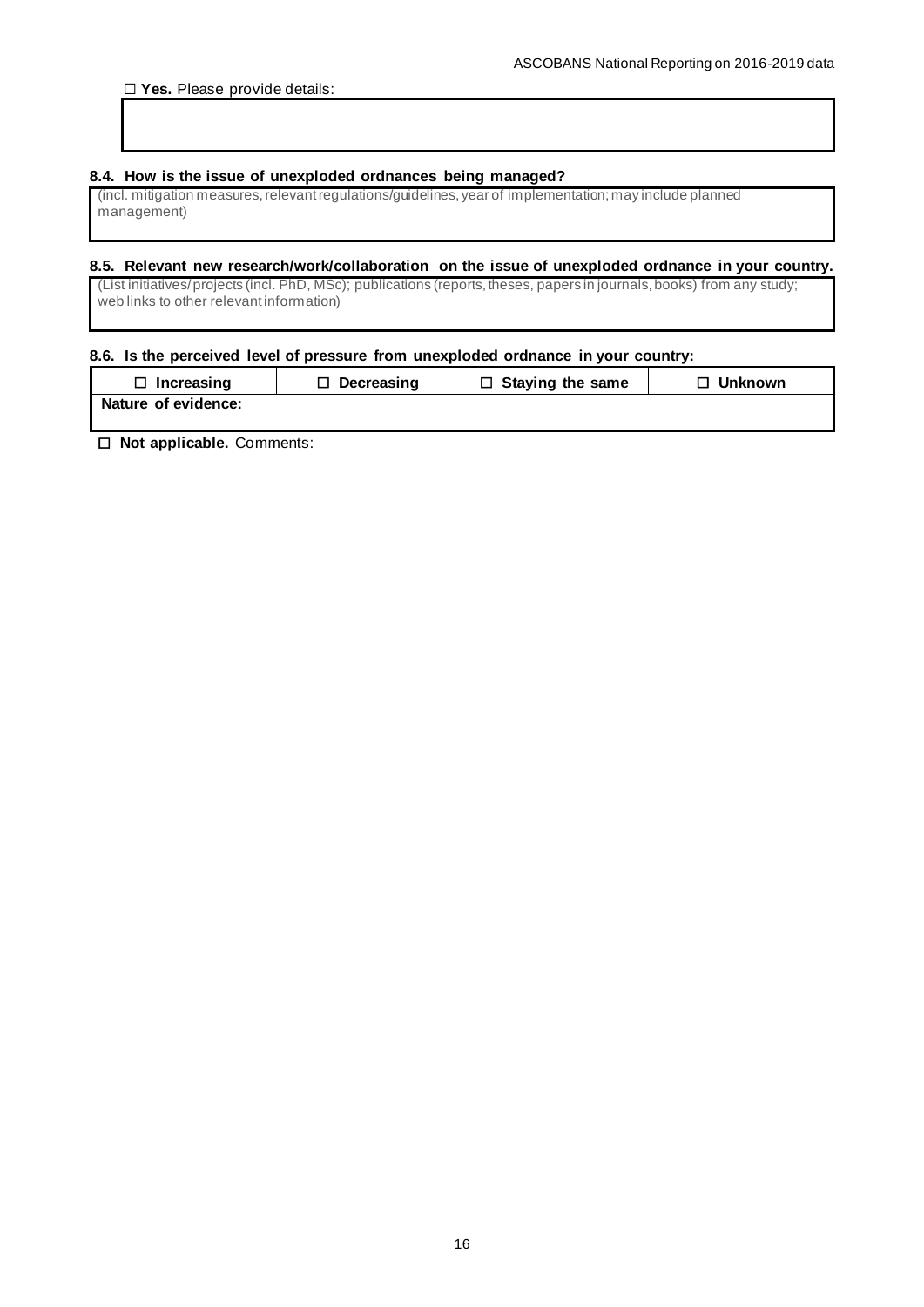| Table 8.2 on Unexploded Ordnance (adapted from the OSPAR reporting format) |  |
|----------------------------------------------------------------------------|--|
|                                                                            |  |

| <b>OSPAR</b><br>Ref. No                         | <b>First</b><br>located<br>(Area) | Nature of<br>encounter | Date     | Type of<br>munition | <b>Action</b><br>taken | State of<br>munition<br>(corrosio<br>n) | Release,<br><b>Destruction</b><br>(Area) | <b>Remarks</b>                                   | Depth of<br><b>Explosion</b>    | <b>Estimated net</b><br>weight of<br>explosive<br>material of<br>demolished UXO | <b>Demolition</b><br>charge: net<br>weight of<br>explosive<br>material added | <b>Observations</b><br>during<br>explosion |
|-------------------------------------------------|-----------------------------------|------------------------|----------|---------------------|------------------------|-----------------------------------------|------------------------------------------|--------------------------------------------------|---------------------------------|---------------------------------------------------------------------------------|------------------------------------------------------------------------------|--------------------------------------------|
| lf<br>available,<br>otherwise<br>leave<br>blank | Please<br>select                  | Please<br>select       | dd/mm/yy | Please<br>select    | Please<br>select       | Please<br>select                        | Please select                            | (incl. mitigation)<br>measures taken.<br>if any) | Meters on<br>seafloor<br>raised | <b>TNT</b><br>equivalent in kg                                                  | TNT equivalent<br>in kg                                                      | Please select                              |
|                                                 | Choose an                         | Choose an              |          | Choose an           | Choose an              | Choose                                  | Choose an item.                          |                                                  |                                 |                                                                                 |                                                                              | Choose an                                  |
|                                                 | item.                             | item.                  |          | item.               | item.                  | an item.                                |                                          |                                                  |                                 |                                                                                 |                                                                              | item.                                      |
|                                                 | Choose an                         | Choose an              |          | Choose an           | Choose an              | Choose                                  | Choose an item.                          |                                                  |                                 |                                                                                 |                                                                              | Choose an                                  |
|                                                 | item.                             | item.                  |          | item.               | item.                  | an item.                                |                                          |                                                  |                                 |                                                                                 |                                                                              | item.                                      |
|                                                 | Choose an                         | Choose an              |          | Choose an           | Choose an              | Choose                                  | Choose an item.                          |                                                  |                                 |                                                                                 |                                                                              | Choose an                                  |
|                                                 | item.                             | item.                  |          | item.               | item.                  | an item.                                |                                          |                                                  |                                 |                                                                                 |                                                                              | item.                                      |
|                                                 | Choose an                         | Choose an              |          | Choose an           | Choose an              | Choose                                  | Choose an item.                          |                                                  |                                 |                                                                                 |                                                                              | Choose an                                  |
|                                                 | item.                             | item.                  |          | item.               | item.                  | an item.                                |                                          |                                                  |                                 |                                                                                 |                                                                              | item.                                      |
|                                                 | Choose an                         | Choose an              |          | Choose an           | Choose an              | Choose                                  | Choose an item.                          |                                                  |                                 |                                                                                 |                                                                              | Choose an                                  |
|                                                 | item.                             | item.                  |          | item.               | item.                  | an item.                                |                                          |                                                  |                                 |                                                                                 |                                                                              | item.                                      |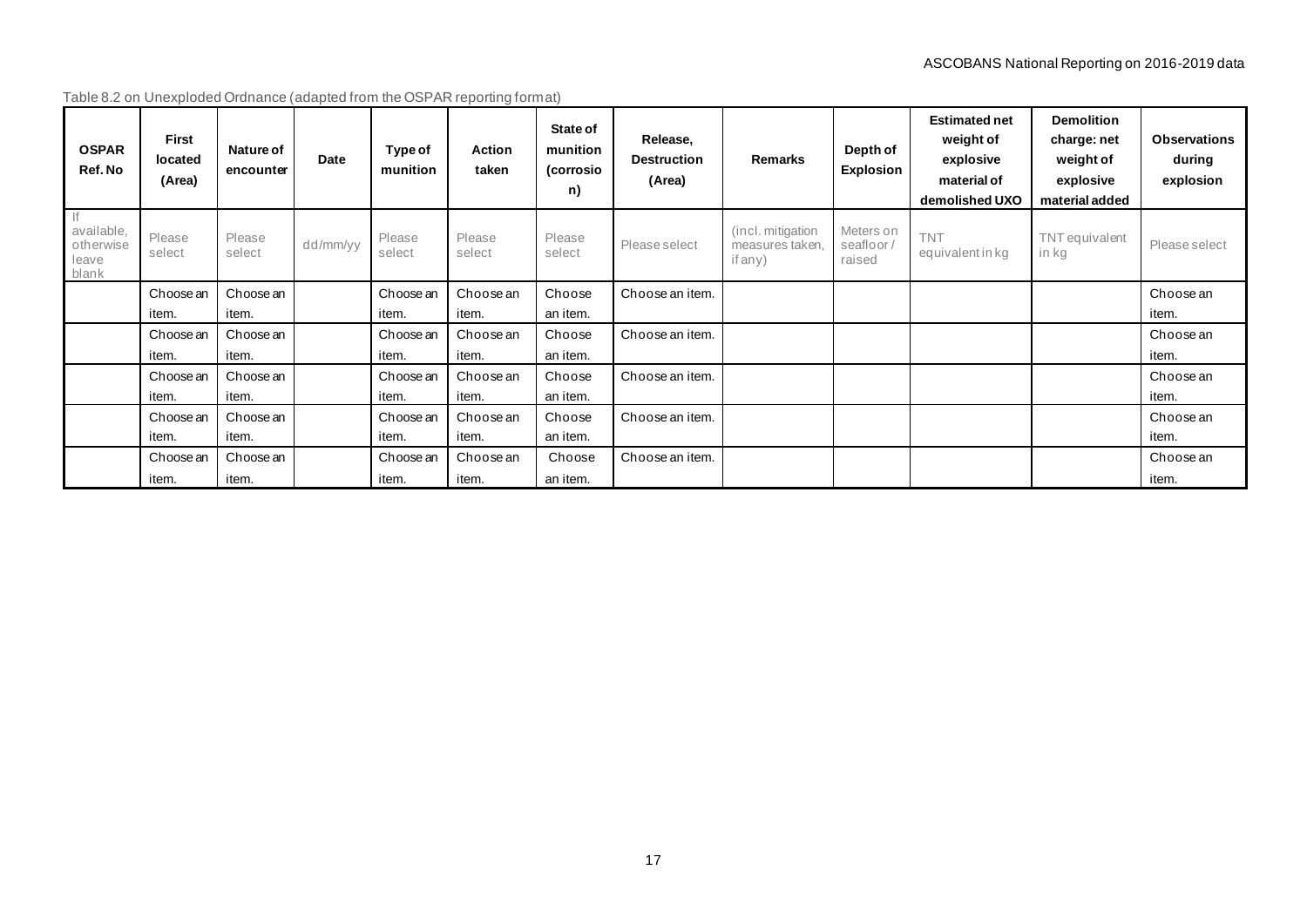# **C. Habitat Change and Degradation (incl. potential physical impacts)**

# **9. Marine Debris (ingestion and entanglement)**

**AIM:** to illustrate progress, during the reporting period, on understanding, monitoring and mitigating impacts of marine debris on small cetaceans. Relevant Resolutions: [8.8,](https://www.ascobans.org/en/document/addressing-threats-underwater-munitions) [8.3,](https://www.ascobans.org/en/document/revision-recovery-plan-baltic-harbour-porpoises-jastarnia-plan) [6.1](https://www.ascobans.org/en/document/adoption-and-implementation-jastarnia-and-north-sea-plans)

Marine debris, such as macroplastics and discarded fishing gear, poses a threat to small cetaceans due to the potential for these materials to be ingested or to cause entanglement. Commercial fishing operations, recreational fishing and cargo shipping are notable sources of this material, of which the majority is plastic and ghost nets. However, it is assumed that most of the marine litter worldwide comes from land, although this differs per region. Even small amounts of macroplastics that have been ingested may present serious effects on small cetaceans, such as detrimental influence on the gastrointestinal tract or leaching pollutants into the body, potentially leading to mortality or reduced body condition. Entanglement is well-established as a threat to small cetaceans as plastic debris continues to accumulate in aquatic environments, and may cause physical injuries, reduced survival or drowning.

To better understand the impact of marine debris on small cetaceans and measures in place to mitigate these effects, countries are requested to provide relevant information.

Note: Includes macroplastics and discarded fishing gear. Microplastics are covered under Section C 10 Pollution and Hazardous Substances.

#### **Questions:**

# **9.1. Does your country have monitoring in place to assess levels of marine debris?**

# ☐ **No.** Go to **Question 9.3.**

□ **Yes.** Provide information in the table below:

(e.g. type of litter (size, shape, material), amount, impacts on species, geographical location, etc.; include parameters provided through monitoring)

#### **9.2. Are these data publicly available?**

☐ **No.**

☐ **Yes.** Please provide a link:

#### **9.3. What species of small cetaceans were found to have been impacted by marine debris?**

| <b>Species</b>  | # of impacted individuals | Year | <b>Region</b>   | Description of the impact |
|-----------------|---------------------------|------|-----------------|---------------------------|
| Choose an item. |                           |      | Choose an item. |                           |
| Choose an item. |                           |      | Choose an item. |                           |
| Choose an item. |                           |      | Choose an item. |                           |

#### **9.4. Are there any mitigation measures in place?**

☐ **No.**

#### ☐ **Yes.** Provide information in the table below.

(Mitigation measures might include e.g. changes in gear to prevent loss, entanglement response, adoption of measures to reduce land-based/boat-based sources of marine debris)

| <b>Measure:</b>                    |                                  |                                |
|------------------------------------|----------------------------------|--------------------------------|
| Date of implementation:            |                                  | <b>Region:</b> Choose an item. |
| Has the measure been<br>effective? | $\Box$ No. $\Box$ Yes. Comments: |                                |
| Other information:                 |                                  |                                |

Copy table if needed.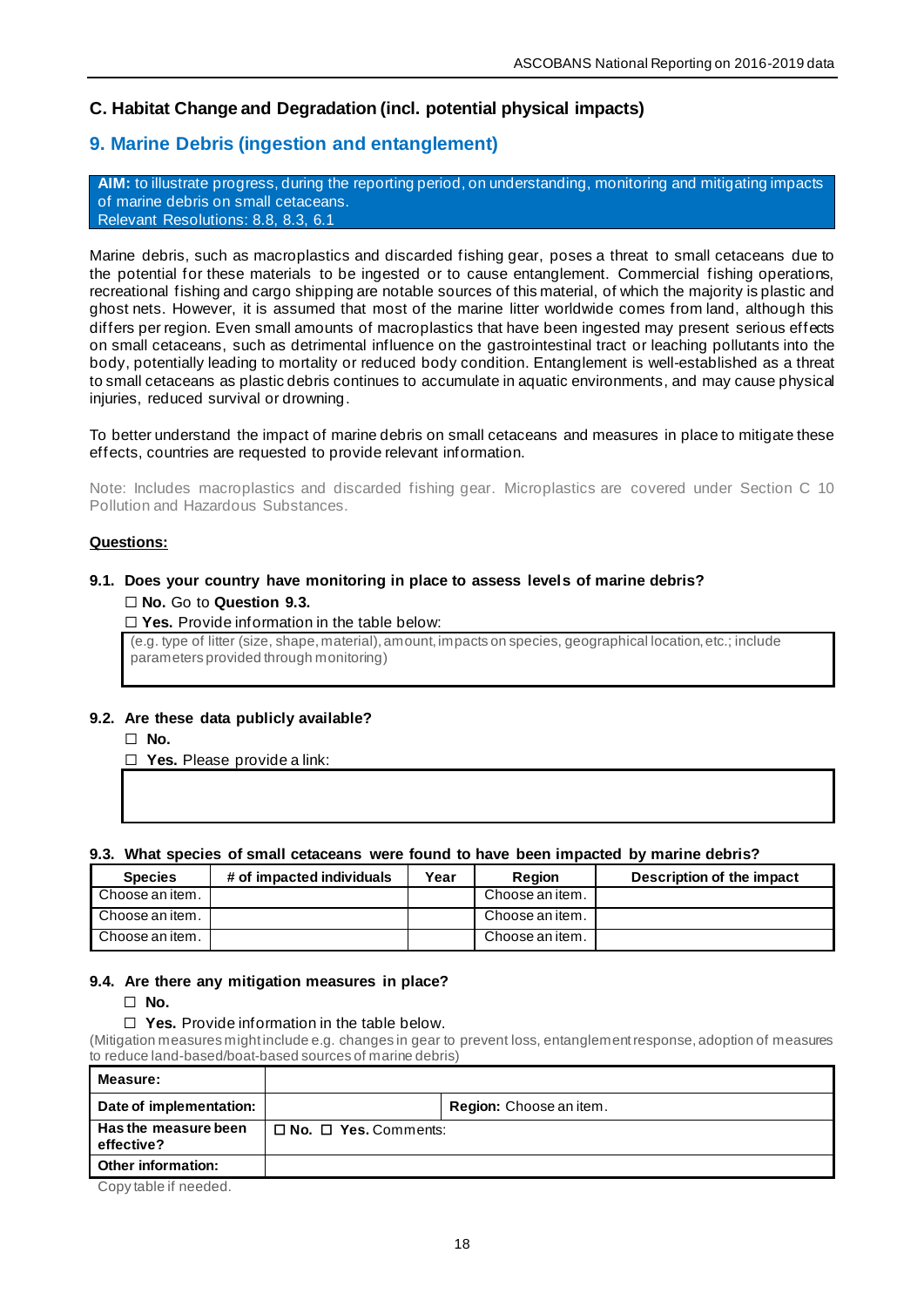**9.5. How is marine debris managed? (incl. relevant regulations / guidelines and the year of implementation, current and planned)**

## **9.6. Relevant new research/work/collaboration on marine debris in your country.**

(List initiatives/ projects (incl. PhD, MSc); publications (reports, theses, papers in journals, books) from any study; web links to other relevant information e.g. link to OSPAR reports)

## **9.7. Is the perceived level of pressure from marine debris in your country increasing, decreasing, staying the same or unknown?**

To be done per species where applicable.

| <b>Species</b>  | Increasing | Decreasing | <b>Staying</b><br>the same | <b>Unknown</b> | Nature of the evidence |
|-----------------|------------|------------|----------------------------|----------------|------------------------|
| Choose an item. |            |            |                            |                |                        |
| Choose an item. |            |            |                            |                |                        |
| Choose an item. |            |            |                            |                |                        |
|                 |            |            |                            |                |                        |

☐ **Not applicable.** Comments:

# **C. Habitat Change and Degradation (incl. potential physical impacts)**

# **10. Pollution and hazardous substances (incl. microplastics)**

**AIM:** to illustrate progress on understanding, monitoring and mitigating impacts of important current and emerging pollution-related hazards on small cetaceans. during the reporting period Relevant Resolutions: [8.9,](https://www.ascobans.org/en/document/managing-cumulative-anthropogenic-impacts-marine-environment-0) [8.8,](https://www.ascobans.org/en/document/addressing-threats-underwater-munitions) **[8.7](https://www.ascobans.org/en/document/impacts-polychlorinated-biphenyls-pcbs)**, [8.4,](https://www.ascobans.org/en/document/conservation-common-dolphins) [8.3,](https://www.ascobans.org/en/document/revision-recovery-plan-baltic-harbour-porpoises-jastarnia-plan) **[7.4](https://www.ascobans.org/en/document/impacts-chemical-pollution-small-cetaceans)**, [7.1,](https://www.ascobans.org/en/document/conservation-harbour-porpoises-and-adoption-conservation-plan-western-baltic-belt-sea-and) [6.1,](https://www.ascobans.org/en/document/adoption-and-implementation-jastarnia-and-north-sea-plans) [5.7](https://www.ascobans.org/en/document/research-habitat-quality-health-and-status-small-cetaceans-agreement-area)

Marine environments have been subject to a wide range of different types of pollution over the last decades. Top predators, such as small cetaceans that feed on higher trophic prey, tend to accumulate many of these potentially hazardous substances. There are a number of contaminants and pathogens that are known, or suspected, to have impacts on small cetacean health, immune status or reproduction. These include, for example: polychlorinated biphenyls (PCBs) and other persistent organic pollutants (POPs), oil pollution (polycyclic aromatic hydrocarbons), toxins from harmful algal blooms (HABs), sewage, radionuclides, toxic elements, tri-butyl tin (TBT), morbillivirus, and Brucella. In addition, micro- and nano-plastics are also present in marine environment and their impacts are presently poorly understood.

Monitoring can be done using body tissue from small cetaceans obtained from live animals through biopsies, or from dead animals that are generally found on the shore. Necropsies allow the sampling of different types of tissue such as blubber, muscle, kidney or liver and these can be analyzed subsequently.

To better understand the impact of contaminants on small cetacean health, to detect new emerging hazards and to work towards a common protocol for analyzing samples, countries are asked to provide information on their programs.

Note: Includes microplastics. Macroplastics and discarded fishing gear are covered under Section C 9 Marine Debris.

## **Questions:**

#### **10.1. Does your country conduct monitoring of pollutants in small cetaceans?**

Several pollutants have serious effects on individual small cetaceans and can threaten populations. The aim is to capture the nature of existing monitoring and identify gaps in terms of which pollutants are monitored, the extend of this monitoring and the establishment of securely funded long-term data series.

|  |  |  |  | $\Box$ No. Go to Question 10.7. |  |
|--|--|--|--|---------------------------------|--|
|--|--|--|--|---------------------------------|--|

## ☐ **Yes. Comments:**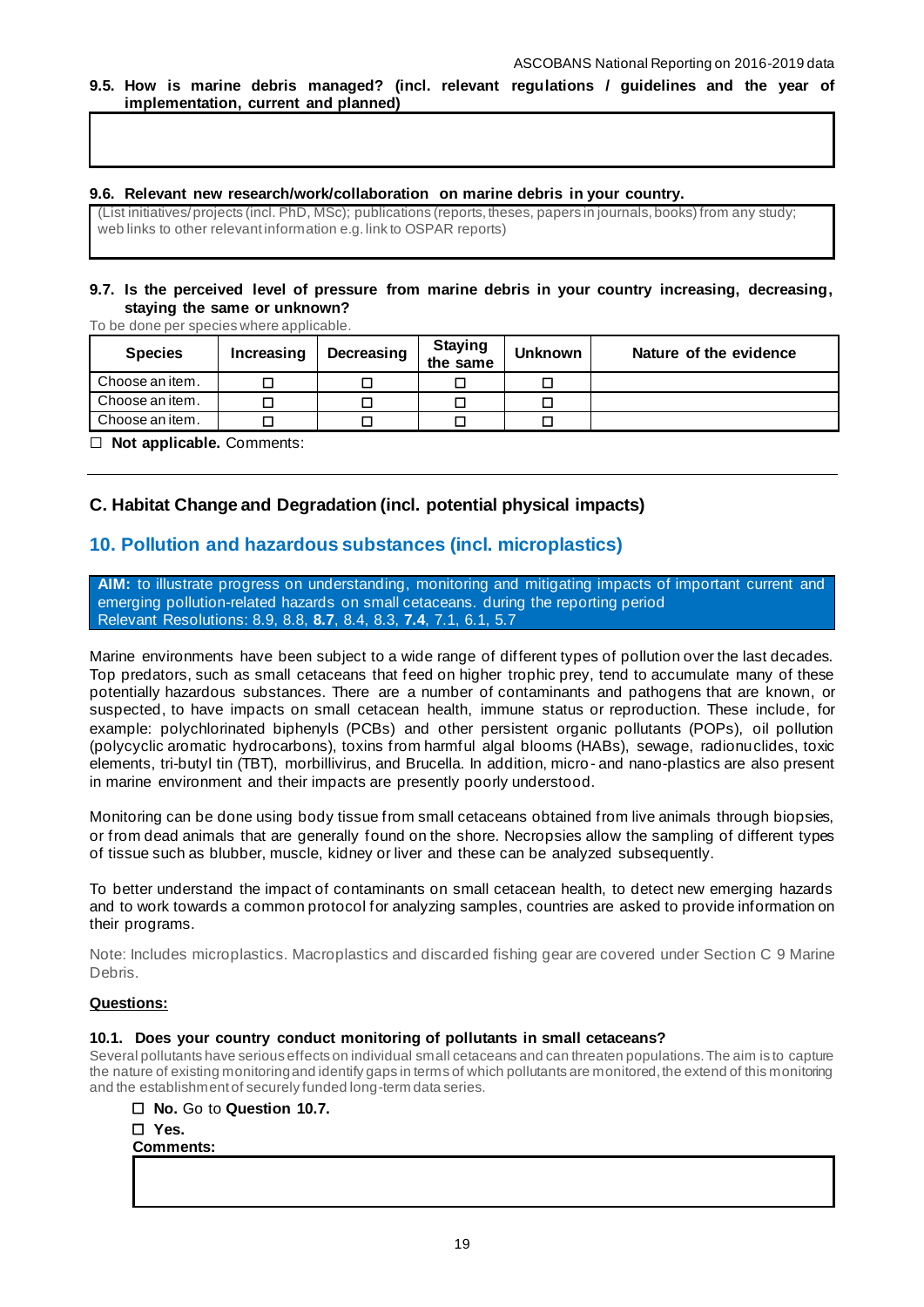#### ASCOBANS National Reporting on 2016-2019 data

## **10.2. Who is carrying out the pollutant monitoring program? Please provide information on the institution(s)/agencies that collect the samples and carry out the analyses.** Copy table if needed.

**Name: Role in monitoring:** (e.g. sample collection, analyses, other) **Postal Address**: **Contact Person**: **Telephone**: **Email**: **Weblink**:

#### **10.3. Select the small cetacean species that were covered by your monitoring program during the reporting period. Mark the year in which the species was sampled with an x.**

| 2016             | 2017 | 2018 | 2019 | <b>Species</b>   | 2016 | 2017 | 2018 | 2019 | <b>Species</b>          |
|------------------|------|------|------|------------------|------|------|------|------|-------------------------|
|                  |      |      |      | Choose a species |      |      |      |      | <b>Choose a species</b> |
|                  |      |      |      | Choose a species |      |      |      |      | Choose a species        |
|                  |      |      |      | Choose a species |      |      |      |      | Choose a species        |
| <b>Comments:</b> |      |      |      |                  |      |      |      |      |                         |

**10.4. Select the source of your samples** (multiple answers possible)

- ☐ Necropsy from stranding
- ☐ Necropsy from bycatch
- ☐ Sample from live stranding
- ☐ Biopsy from live animal
- ☐ Other (specify in comments)

#### **Comments:**

## **10.5. Select the geographical coverage of your monitoring program** (several answers are possible)

| <b>OSPAR Region I Arctic Waters</b>      | <b>OSPAR Region IV Bay of Biscay</b> | <b>HELCOM cont.</b>         |
|------------------------------------------|--------------------------------------|-----------------------------|
| □ Norwegian Sea                          | and Iberian Coast                    | $\Box$ Gulf of Finland      |
|                                          | $\Box$ N. Bay of Biscay              | Northern Baltic Proper<br>0 |
| <b>OSPAR Region II Greater North Sea</b> | Iberian Sea<br>п                     | Western Gotland Basin       |
| $\Box$ Dogger Bank                       | <b>Gulf of Cadiz</b><br>П.           | Eastern Gotland Basin       |
| □ Southern North Sea                     |                                      | $\Box$ Gulf of Riga         |
| □ Northern North Sea                     | <b>OSPAR Region V Wider Atlantic</b> | Gdansk Basin<br>0           |
| $\Box$ Channel                           | □                                    | Bornholm Basin              |
| □ Norwegian Trench                       |                                      | Arkona Basin<br>0           |
| $\Box$ Skagerrak                         | <b>HELCOM</b>                        | $\Box$ Kattegat             |
|                                          | Bothnian Bay<br>П.                   | <b>Belt Sea</b><br>n.       |
| <b>OSPAR Region III Celtic Sea</b>       | Bothnian Sea<br>П                    |                             |
| $\Box$ Celtic Sea                        | Archipelago Sea<br>□                 | The Sound<br>П.             |
| $\Box$ Irish Sea                         | Åland Sea<br>п                       |                             |
| $\Box$ Irish & Scottish W. Coast         |                                      |                             |
|                                          |                                      |                             |
|                                          |                                      |                             |

A map of the OSPAR and HELCOM regions and sub-regions can be found in the Annex A.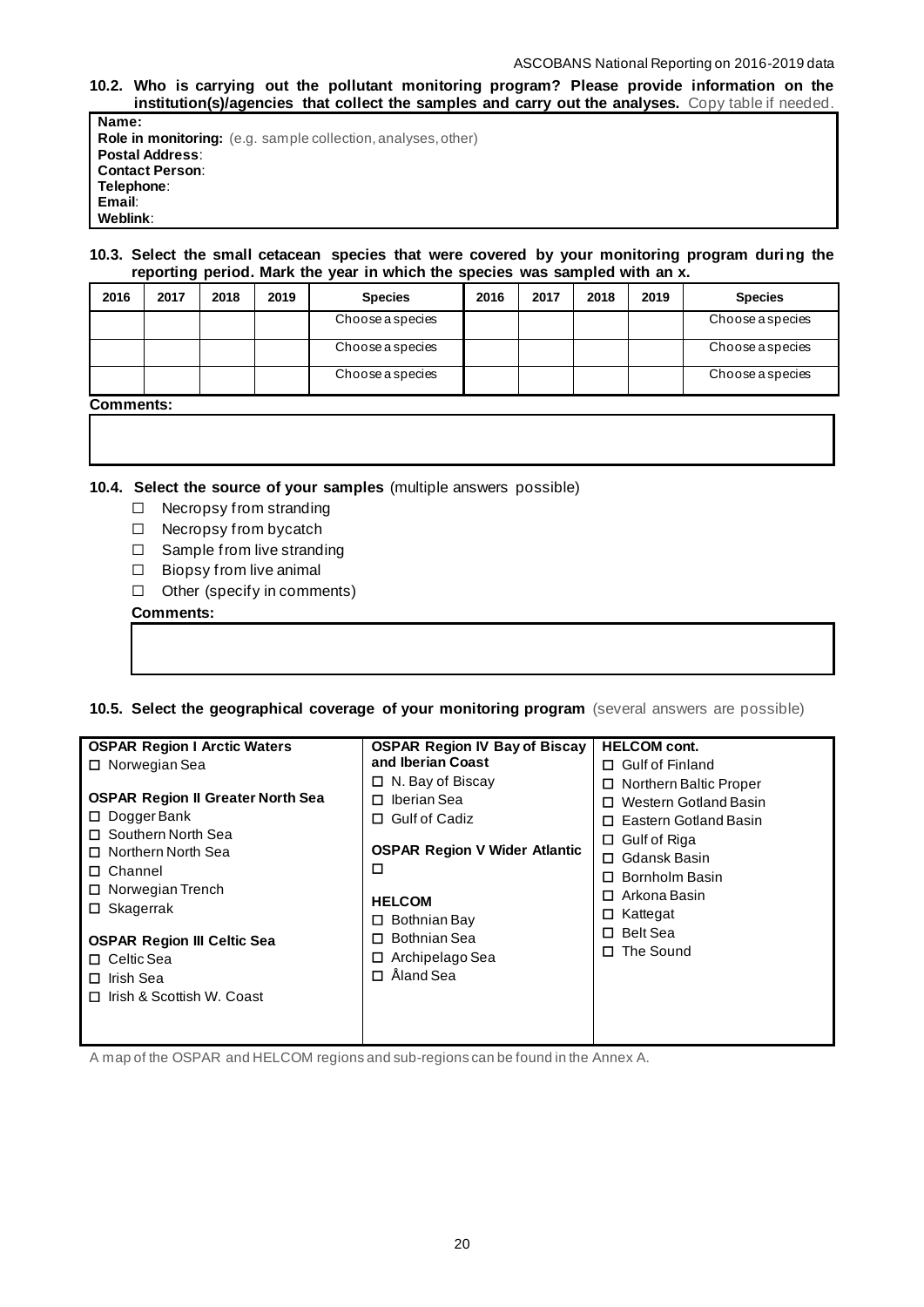## **10.6. Select the contaminant / pathogen analyses you have conducted for small cetaceans.**

| $\Box$ POPs (e.g. PCBs) | $\Box$ Radionuclides  | $\Box$ Brucella      | Others:<br>П   |
|-------------------------|-----------------------|----------------------|----------------|
| $\Box$ Oil (e.g. PAHs)  | $\Box$ Toxic elements | $\Box$ Microplastics | $\Box$ Others: |
| $\Box$ HAB toxins       | $\Box$ TBT            | $\Box$ Nanoplastics  | $\Box$ Others: |
| Sewage<br>$\Box$        | Morbillivirus<br>п    | $\Box$ Others:       | Others:<br>П   |
| Comments:               |                       |                      |                |
|                         |                       |                      |                |

# **10.7. Does your country determine microplastics in small cetaceans?**

# ☐ **No.** Go to **Question 10.9.**

☐ **Yes.** Please provide information in the table below:

**Do you have a specific protocol to monitor microplastic in small cetaceans?** ☐ **No** ☐ **Yes** (If yes, please provide details and weblinks or upload document.)

There is currently no agreed protocol between Parties. Best practice needs to be established to make sure that all results obtained are comparable between research institutes. In particular, it is essential to avoid contamination of samples during processing, e.g. with airborne microplastic fibres.

#### **10.8. Relevant new research/work/collaboration on impact of pollution and hazardous substances (incl. microplastics) on small cetaceans in your country.**

We need to capture information on new knowledge arising from monitoring schemes or other research projects, especially results which enhance our understanding of impacts of hazardous pollutants and/or assess their known or likely effects on small cetacean population status (e.g. considering PCB concentrations in blubber in relation to threshold for inhibition of reproduction). Where relevant, please report separately per pollutant, species and area.

(List initiatives/ projects (incl. PhD, MSc); publications (reports, theses, papers in journals, books) from any study; web links to other relevant information)

#### **10.9. If applicable, list any additional evidence/data of reduced impacts of pollutants on small cetaceans following implementation of national mitigation measures (e.g. decline of contaminant levels in blubber over time).**

# **10.10. Have there been any instances/issues related to pollution and hazardous substances in your country during the reporting period?**

☐ **No.**

☐ **Yes.** Please provide details:

**10.11. Is the perceived level of pressure from pollution and hazardous substances in your country increasing, decreasing, staying the same or unknown?** To be done per species where applicable.

| <b>Species</b>  | Increasing | <b>Decreasing</b> | <b>Staying the</b><br>same | <b>Unknown</b> | Nature of the evidence |
|-----------------|------------|-------------------|----------------------------|----------------|------------------------|
| Choose an item. |            |                   |                            |                |                        |
| Choose an item. |            |                   |                            |                |                        |
| Choose an item. |            |                   |                            |                |                        |

☐ **Not applicable.** Comments: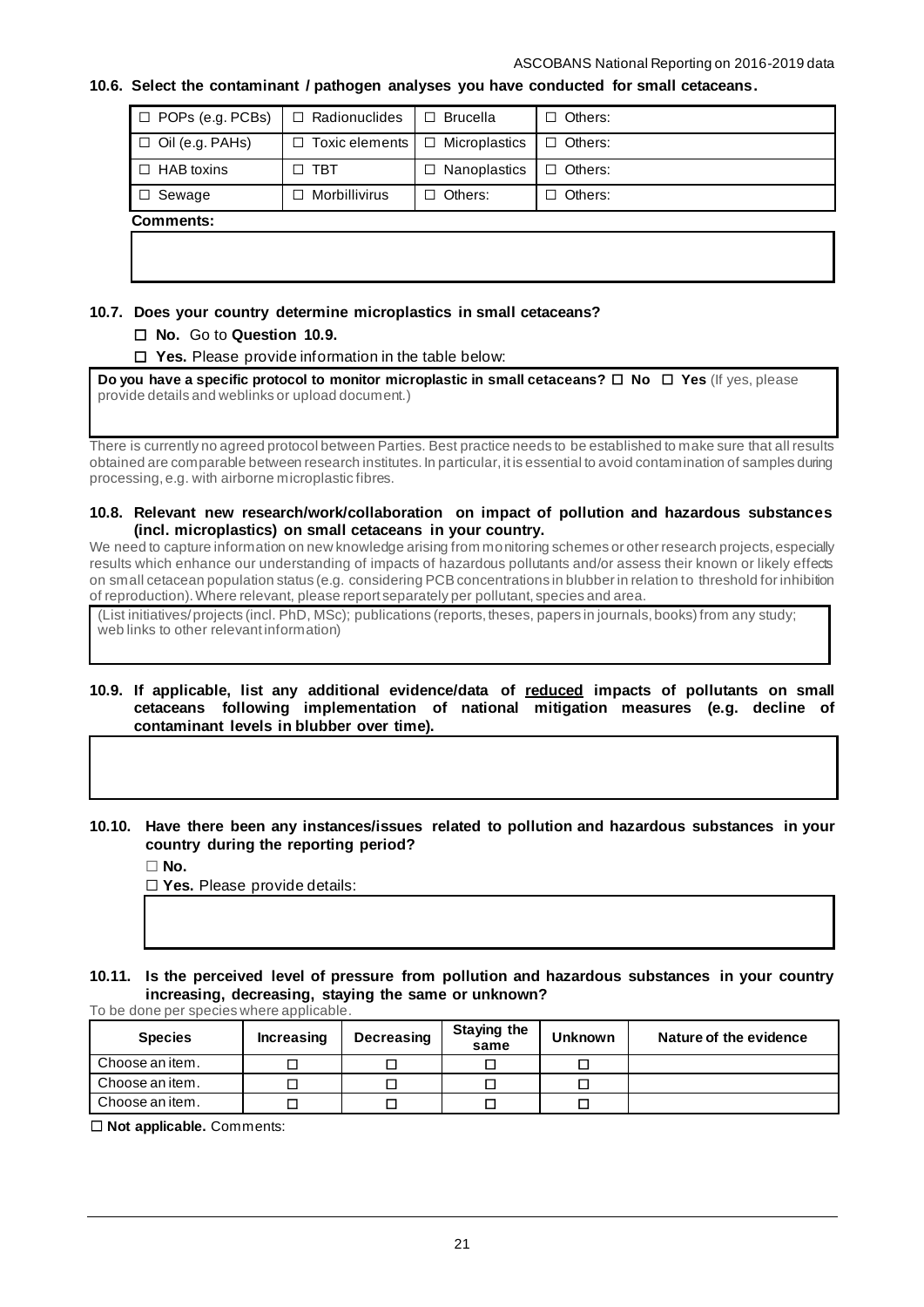# **C. Habitat Change and Degradation (incl. potential physical impacts)**

# **11. Ship Strikes**

**AIM:** understanding the potential risk of ship strike as a cause of injury/death in small cetaceans. Relevant Resolutions: [8.9,](https://www.ascobans.org/en/document/managing-cumulative-anthropogenic-impacts-marine-environment-0) [8.2,](https://www.ascobans.org/en/document/work-plan-ascobans-advisory-committee-and-secretariat-2017-2020-and-strategic-plan-0) [8.1,](https://www.ascobans.org/en/document/national-reporting) [6.1,](https://www.ascobans.org/en/document/adoption-and-implementation-jastarnia-and-north-sea-plans) [5.4](https://www.ascobans.org/en/document/adverse-effects-sound-vessels-and-other-forms-disturbance-small-cetaceans)

Ship strikes are collisions between vessels and cetaceans. In the last decades , evidence has emerged that ship strikes might occur more often than previously thought and can have a significant impact on small resident cetacean populations. Most research so far has focused on large cetaceans as those animals are often carried visibly into port at the bow of a vessel. For small cetaceans, ship strike events are not well documented.

Ship strike occurrence is directly linked to the frequency of shipping activity, including such directed at cetaceans, i.e. cetacean watching. To quantify this pressure, it is important to know what kind of vessels are involved in the strike, as well as the type, size and speed of the vessel. But it is also important to have information on the small cetaceans involved, in particular if the animals were engaged in certain behaviour such as feeding.

Ship strike can cause direct death or injury in cetaceans. Even collisions that are non-fatal might leave individuals with a reduction in their chance of survival. To determine the occurrence of ship-strikes, different sources are used. For small cetaceans, direct observations are the rarest. Necropsies of stranded animals can find evidence of characteristic trauma and photographs of animals that survived ship strikes can show typical injuries, such as marks left by propellers. One way to quantify how many animals in a population are impacted by ship strike is to assess the percentage of animals in a photo-identification catalogue that bear ship strike marks.

As this is still a not well documented threat, this section aims to obtain an overview of what kind of data and research is available and ongoing in the countries.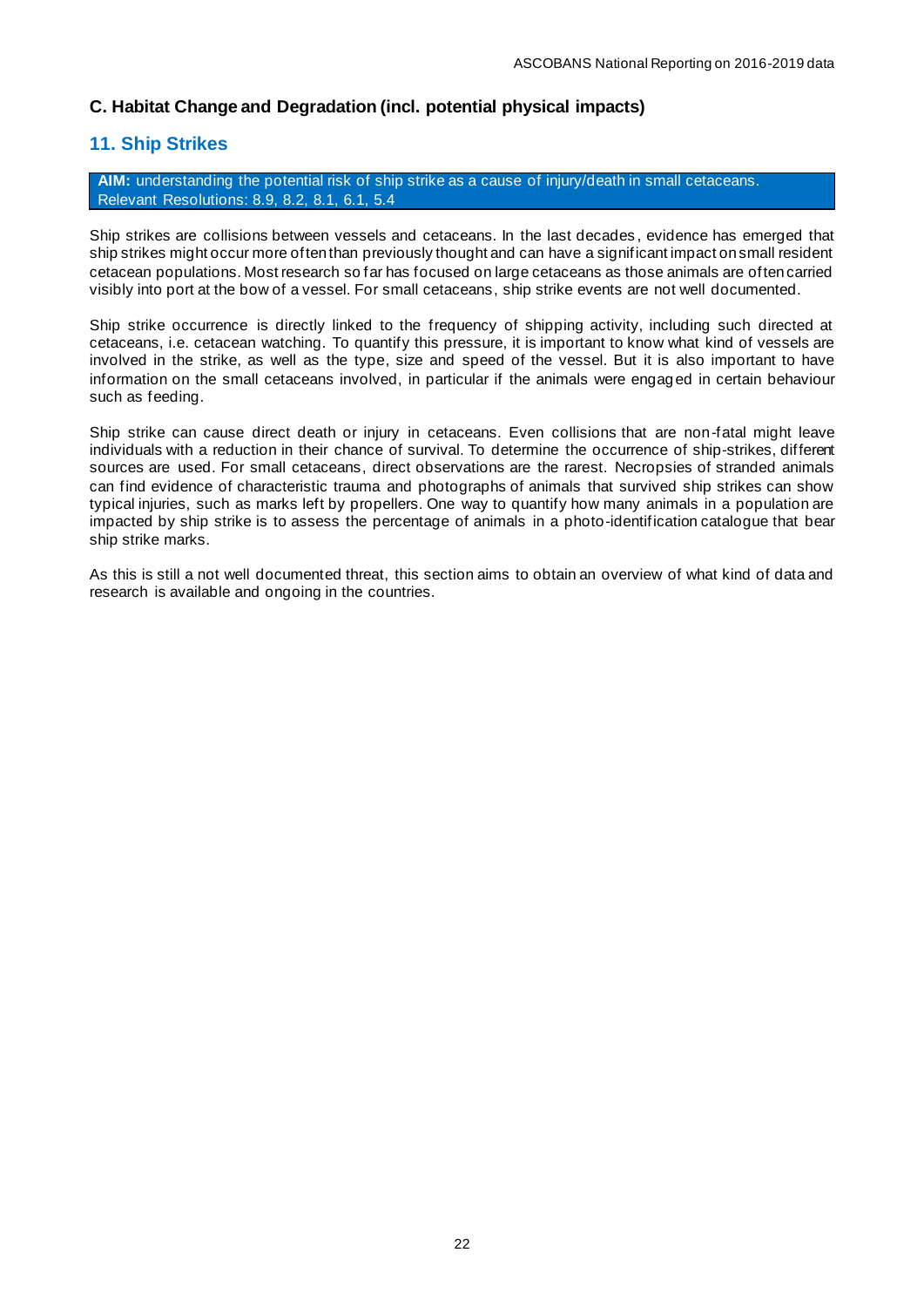## **Questions:**

# **11.1. Are there reports available in your country of ship strikes with small cetaceans from visual observations?**

The International Whaling Commission (IWC) has a global database for ship strike incidents with small cetaceans. Whether or not your country is Party to the IWC, it is encouraged for countries to provide all ship strike incident information to the IWC database.

# ☐ **No.**

## ☐ **Yes.** Please provide information from the reporting period in the table below.

| Has the ship strike<br>been submitted to<br>the IWC Ship<br><b>Strike Database?</b> | Region          | <b>Species</b><br>(if known) | Date of<br>incident<br>(dd/mm/yy) | Contact<br>(if available contact details<br>of the observer) | Description of the observed incidence<br>(Group size if other cetaceans present, dead/alive<br>after collision, animal retrieval, animal being dead<br>before collision, other information, vessel type/name,<br>speed, damage to vessel or injuries to people) | Is there a<br>necropsy<br>report? | Websites, other<br>information, photographs<br>or publications:<br>(provide links) |
|-------------------------------------------------------------------------------------|-----------------|------------------------------|-----------------------------------|--------------------------------------------------------------|-----------------------------------------------------------------------------------------------------------------------------------------------------------------------------------------------------------------------------------------------------------------|-----------------------------------|------------------------------------------------------------------------------------|
| Choose an item.                                                                     | Choose an item. | Choose an item.              |                                   |                                                              |                                                                                                                                                                                                                                                                 | Choose an item.                   |                                                                                    |
|                                                                                     |                 |                              |                                   |                                                              |                                                                                                                                                                                                                                                                 | Link:                             |                                                                                    |
| Choose an item.                                                                     | Choose an item. | Choose an item.              |                                   |                                                              |                                                                                                                                                                                                                                                                 | Choose an item.                   |                                                                                    |
|                                                                                     |                 |                              |                                   |                                                              |                                                                                                                                                                                                                                                                 | Link:                             |                                                                                    |
| Choose an item.                                                                     | Choose an item. | Choose an item.              |                                   |                                                              |                                                                                                                                                                                                                                                                 | Choose an item.                   |                                                                                    |
|                                                                                     |                 |                              |                                   |                                                              |                                                                                                                                                                                                                                                                 | Link:                             |                                                                                    |

## **11.2. Are there reports in your country of vessel strikes from necropsies of stranded animals for the reporting period?**

☐ **No.** 

☐ **Yes**. Please provide information in the table below.

| <b>General Information</b> |                                                                |                  | <b>Necropsied animals</b> |                                                                                                                   |                 |
|----------------------------|----------------------------------------------------------------|------------------|---------------------------|-------------------------------------------------------------------------------------------------------------------|-----------------|
| Year                       | Region                                                         | <b>Species</b>   |                           | Number of animals with cause<br>of death ship strike (e.g. animals<br>showing ship strike markings <sup>2</sup> ) | <b>Comments</b> |
|                            |                                                                |                  | possible                  | certain                                                                                                           |                 |
|                            | Choose an item.                                                | Choose a species |                           |                                                                                                                   |                 |
|                            | Choose an item.                                                | Choose a species |                           |                                                                                                                   |                 |
|                            | Choose an item.                                                | Choose a species |                           |                                                                                                                   |                 |
|                            | Provide source of information and database link if applicable: |                  |                           |                                                                                                                   |                 |

 $2$  These can be sub-acute (animal dies not immediately after the ship-strike) or chronic lesions (scar forming starts, but there is likely infection/inflammation) or healed lesions that are unrelated to the cause of death (although they could have affected an animals health status in the longer term).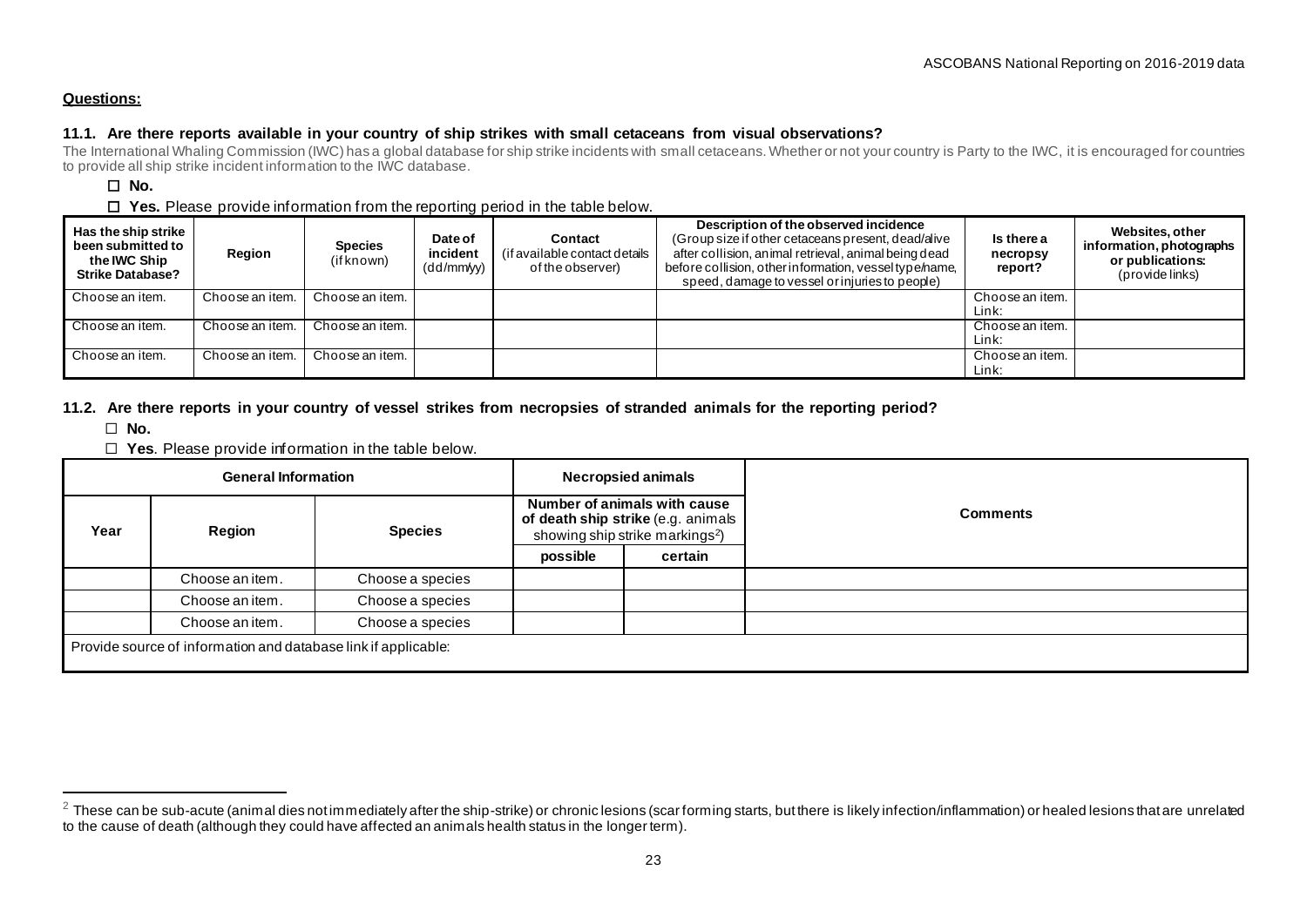**11.3. Does your country have a protocol in use to determine that a cause of death in post-mortem examination is due to a vessel strike?**

☐ **No.**

☐ **Yes.** Please provide information below:

# **11.4. Is there evidence in your country from existing photo-identification catalogues of small cetaceans of any non-lethal ship strike during the reporting period?**

For populations of small cetaceans, such as bottlenose dolphins, one can identify those animals in photo -identification catalogues of animals that show ship-strike evidence (e.g. scars). Monitoring the % of animals that show ship strike evidence can be a useful tool to monitor the development of this threat.

☐ **No.**

#### ☐ **Yes.** Please provide information in the table below.

Overview of ship strike evidence in photo-identification catalogues

|                | <b>General Information</b> |                  |                                                            | Photo-identified animals in the catalogue |                                                           |         |
|----------------|----------------------------|------------------|------------------------------------------------------------|-------------------------------------------|-----------------------------------------------------------|---------|
| Year<br>Region |                            | <b>Species</b>   | # individual<br>animals in the<br>photo-<br>identification |                                           | # animals showing ship strike<br>markings<br>(e.g. scars) |         |
|                |                            |                  | catalogue                                                  | possible                                  | certain                                                   | Unknown |
|                | Choose an item.            | Choose a species |                                                            |                                           |                                                           |         |
|                | Choose an item.            | Choose a species |                                                            |                                           |                                                           |         |
|                | Choose an item.            | Choose a species |                                                            |                                           |                                                           |         |

## **11.5. Do you have any other photographs or evidence of ship strikes outside of photo-identification catalogue?**

☐ **No.** 

☐ **Yes.** Please provide details:

**11.6. Relevant new research/work/collaboration on ship strike and its possible effects on small cetaceans in your country.**

(List initiatives/ projects (incl. PhD, MSc); publications (reports, theses, papers in journals, books) from any study; web links to other relevant information)

**11.7. List any management/policy actions/relevant regulations/guidelines related to mitigating ship strike for small cetaceans (re-routing, tracking animals, ship speed limits) in your country and the year of implementation (current and planned).**

Provide web links if available.

**11.8. Have there been any other instances / issues of ship strike on small cetaceans in your country in the reporting period?**

☐ **No.**

☐ **Yes.** Please provide details: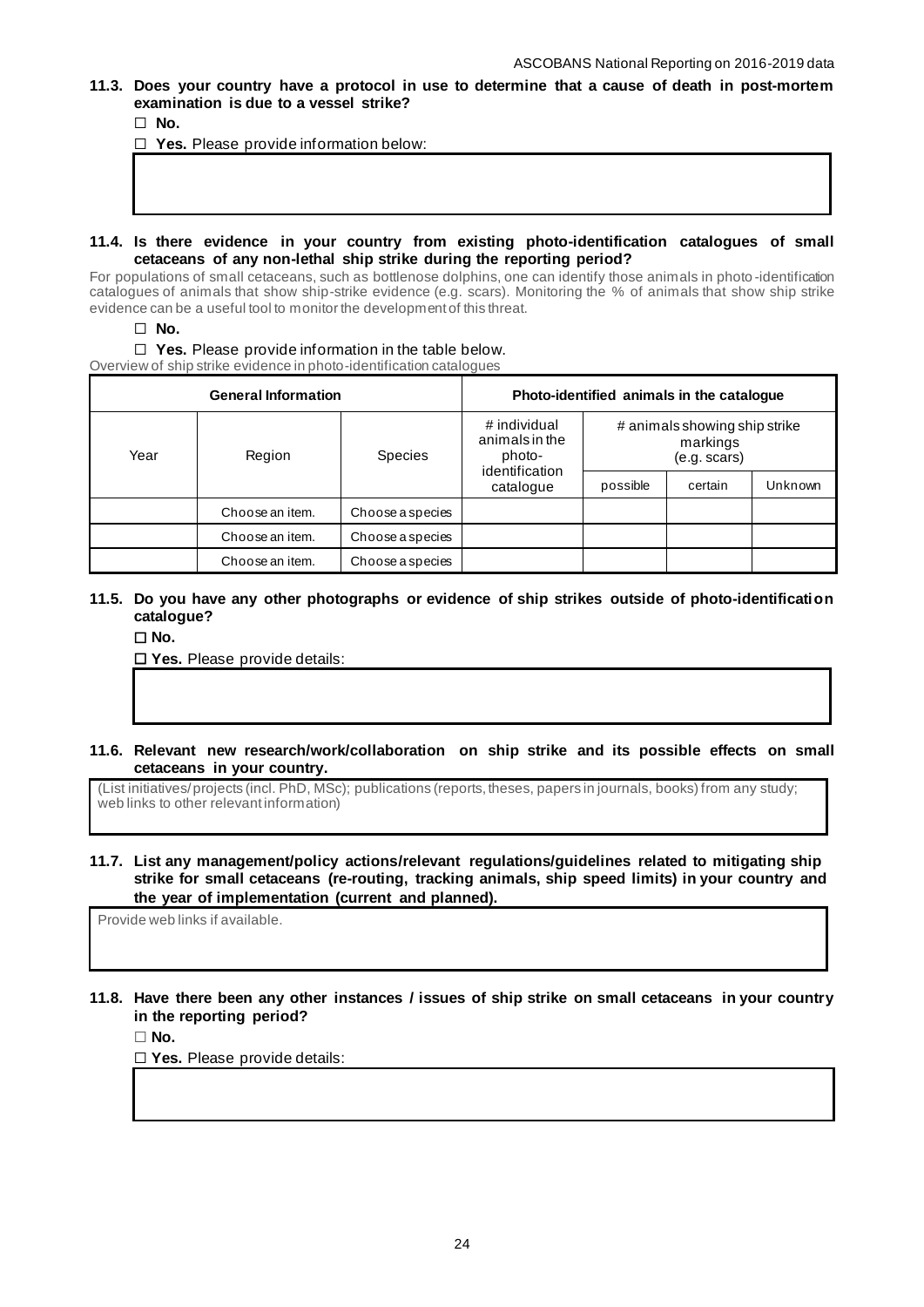**11.9. Is the perceived level of pressure from ship strikes on small cetaceans in your country increasing, decreasing, staying the same or unknown?**

To be done per species where applicable.

| <b>Species</b>                                  | <b>Increasing</b> | <b>Decreasing</b> | <b>Staying the</b><br>same | <b>Unknown</b> | Nature of the evidence |
|-------------------------------------------------|-------------------|-------------------|----------------------------|----------------|------------------------|
| Choose an item.                                 |                   | □                 |                            |                |                        |
| Choose an item.                                 |                   |                   |                            |                |                        |
| Choose an item.                                 |                   | П                 |                            |                |                        |
| $\Box$ Met enables the $\Omega$ can be externed |                   |                   |                            |                |                        |

☐ **Not applicable.** Comments:

# **C. Habitat Change and Degradation (incl. Potential physical impacts)**

# **12. Climate change (incl. ocean acidification)**

**AIM:** to illustrate progress on understanding, monitoring and mitigating negative effects of important and emerging climate change related impacts on small cetaceans. Relevant Resolutions: [8.9,](https://www.ascobans.org/en/document/managing-cumulative-anthropogenic-impacts-marine-environment-0) [8.4,](https://www.ascobans.org/en/document/conservation-common-dolphins) [8.3,](https://www.ascobans.org/en/document/revision-recovery-plan-baltic-harbour-porpoises-jastarnia-plan) [7.4,](https://www.ascobans.org/en/document/impacts-chemical-pollution-small-cetaceans) [7.1,](https://www.ascobans.org/en/document/conservation-harbour-porpoises-and-adoption-conservation-plan-western-baltic-belt-sea-and) [6.1,](https://www.ascobans.org/en/document/adoption-and-implementation-jastarnia-and-north-sea-plans.) [5.7](https://www.ascobans.org/en/document/research-habitat-quality-health-and-status-small-cetaceans-agreement-area) 

It is certain that climate change is altering the habitat of cetaceans. However, our understanding of how the predicted changes will impact different species and populations can be further developed by identifying issues and trends through reporting. CMS<sup>3</sup> highlights the importance of addressing potential issues through the engagement of (1) researchers to better understand the underlying processes, as well as (2) conservation managers and policy makers to monitor changes and to mitigate negative impacts. Focus should be given to understanding tangible climate change effects relevant to cetaceans, such as changing ocean temperatures, prey depletion / prey range shifts, ocean acidification, increased frequency and intensity of ocean storms, changes in sea ice and weakening of the North Atlantic Drift. Such occurrences require that we gather evidence on the existence and nature of climate change effects on small cetaceans and evaluate current monitoring programmes and mitigation measures.

This section aims to provide an overview of what kind of activities are already ongoing in the member states to address climate change. The focus is on those actions specifically regarding cetaceans as well as the most likely impacts on their habitat and prey. Climate change possibly represents one of the most important future threat to the status of cetaceans in the ASCOBANS region. Direct effects may arise due to ocean warming, resulting in distribution shifts (generally northward) so that the animals continue to occupy waters with temperature regimes compatible with their thermal niches. Key indirect effects will result from changes in prey distribution and abundance due to ocean warming, ocean acidification and changes in ocean current systems.

#### **Questions:**

#### **12.1. Does your country undertake monitoring that has potential to contribute to knowledge and identification of climate impacts on small cetaceans?**<sup>4</sup>

Climate change will have a multiplicity of possible direct and indirect effects on small cetaceans. Attempting to quantify this is challenging, these questions are aimed to provide an overview of the type of monitoring programmes that are conducted that may provide indirect evidence of climate change on small cetaceans.

- ☐ **No.** Go to **Question 12.3**.
- ☐ **Yes.** Continue to **Question 12.2**.

**12.2. Which effects has your country been monitoring during the reporting period?** 

Overview of monitoring activities related to climate change effects on small cetaceans. Please add additional direct or indirect effects if applicable.

| <b>Monitoring activity</b>                                       | <b>Comments</b><br>(if possible, provide contact / link to project) |
|------------------------------------------------------------------|---------------------------------------------------------------------|
| $\Box$ Changes in small cetacean abundance                       |                                                                     |
| $\Box$ Changes in small cetacean distribution                    |                                                                     |
| $\Box$ Changes in small cetacean migration or movement<br>range  |                                                                     |
| $\Box$ Changes in small cetacean migration or movement<br>timing |                                                                     |

<sup>&</sup>lt;sup>3</sup> [CMS Resolution 12.21](https://www.cms.int/en/document/climate-change-and-migratory-species-3) on Climate Change and Migratory Species.

<sup>4</sup> This refers to direct and indirect effects.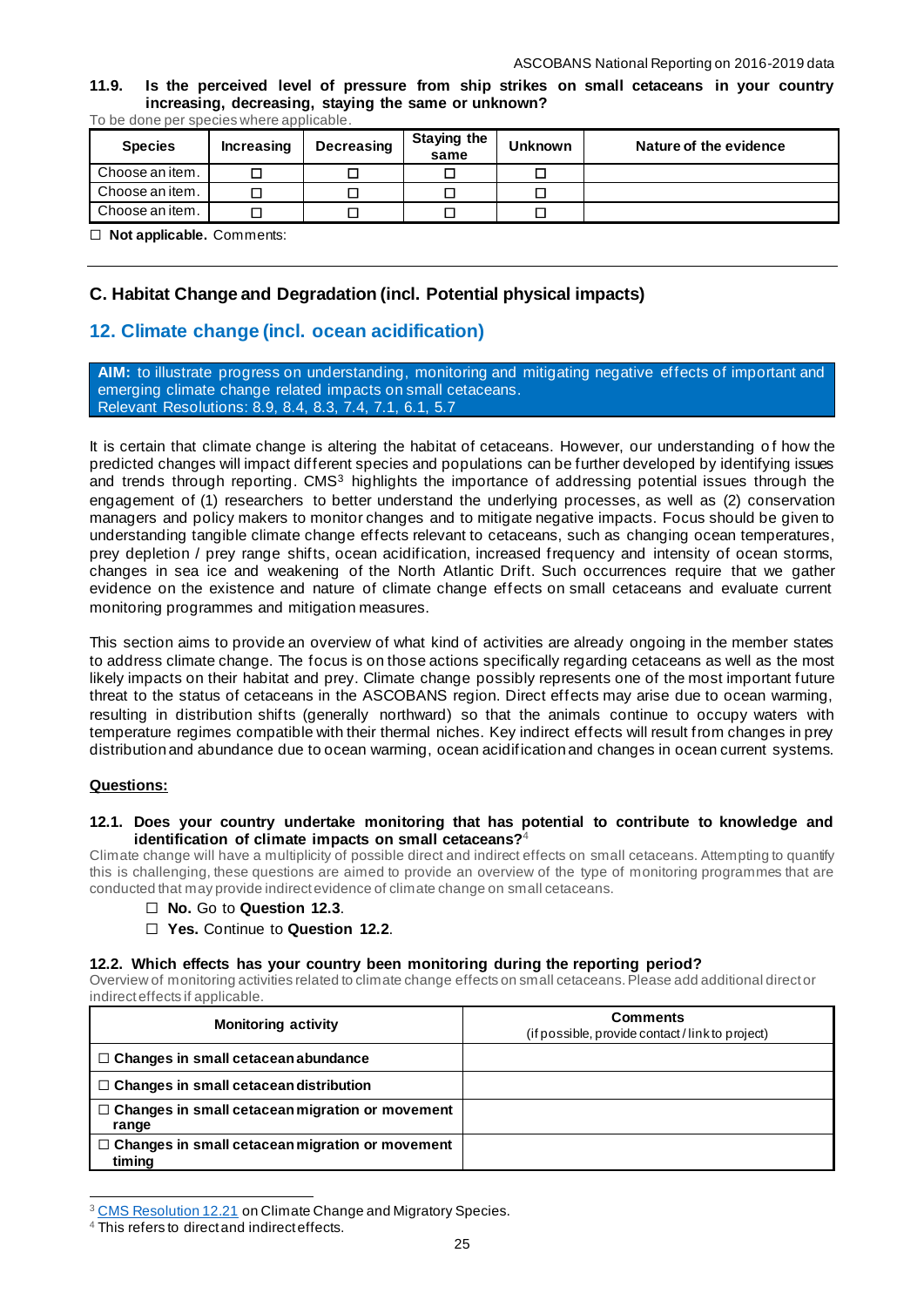| <b>Monitoring activity</b>                                                  | <b>Comments</b><br>(if possible, provide contact/link to project) |
|-----------------------------------------------------------------------------|-------------------------------------------------------------------|
| $\Box$ Changes in small cetacean community structure                        |                                                                   |
| $\Box$ Changes in reproductive success and timing in<br>small cetaceans     |                                                                   |
| $\Box$ Changes in prey (fish) abundance and distribution                    |                                                                   |
| $\Box$ Changes in timing of prey (fish) spawning and<br>migration           |                                                                   |
| $\Box$ Changes in fishing effort                                            |                                                                   |
| $\Box$ Changes in the occurrence of pathogens<br>(from sampled individuals) |                                                                   |
| $\Box$ Incidences of algal blooms (if yes, where; specify year)             |                                                                   |
| $\Box$ Other (specify):                                                     |                                                                   |

## **12.3. Relevant new research/work/collaborations which provide evidence/data about climate change, including its emerging potential issues and effects, on small cetaceans in your country.**

(List initiatives/ projects (incl. PhD, MSc); publications (reports, theses, papers in journals, books) from any study; web links to other relevant information); include the species concerned, the climate change effect observed, who did the work)

# **12.6. Have there been any instances / issues related to identified trends in small cetacean populations as a result of climate change in your country during the reporting period?**

☐ **No.**

☐ **Yes.** Please provide details:

# **12.7. Is the perceived level of pressure from climate change to small cetaceans in your country increasing, decreasing, staying the same or unknown?**

To be done per species.basis where applicable.

| <b>Species</b>  | Increasing | Decreasing | <b>Staying</b><br>the same | <b>Unknown</b> | Nature of the evidence |
|-----------------|------------|------------|----------------------------|----------------|------------------------|
| Choose an item. |            | $\Box$     |                            |                |                        |
| Choose an item. |            | $\Box$     |                            |                |                        |
| Choose an item. |            | $\Box$     |                            |                |                        |

☐ **Not applicable.** Comments:

# **C. Habitat Change and Degradation (incl. potential physical impacts)**

# **13. Physical Habitat Change (e.g. from construction)**

**AIM:** human activities in the Agreement Area have the potential to impact upon small cetaceans. Tracking those activities that cause physical habitat change and improving our understanding of their relative impacts will help shape any necessary mitigation action required. Relevant Resolutions: [8.11,](https://www.ascobans.org/en/document/cms-family-guidelines-environmental-impact-assessments-marine-noise-generating-activities-0) [8.9,](https://www.ascobans.org/en/document/managing-cumulative-anthropogenic-impacts-marine-environment-0) [8.6,](https://www.ascobans.org/en/document/ocean-energy) [8.4,](https://www.ascobans.org/en/document/conservation-common-dolphins) [8.3,](https://www.ascobans.org/en/document/revision-recovery-plan-baltic-harbour-porpoises-jastarnia-plan) [7.1,](https://www.ascobans.org/en/document/conservation-harbour-porpoises-and-adoption-conservation-plan-western-baltic-belt-sea-and) [6.2,](https://www.ascobans.org/en/document/adverse-effects-underwater-noise-marine-mammals-during-offshore-construction-activities) [6.1,](https://www.ascobans.org/en/document/adoption-and-implementation-jastarnia-and-north-sea-plans) [5.7](https://www.ascobans.org/en/document/research-habitat-quality-health-and-status-small-cetaceans-agreement-area)

This section aims to review new information on physical habitat change, e.g. from construction, and its impacts on small cetaceans, their prey and their habitat, and make recommendations to Parties and other relevant authorities for further action.

The collation of this information will contribute to the development of risk maps showing the spatial and temporal (by season) distribution of activities that have an impact on small cetaceans, including information provided in National Reports, taking into account the work done by other organizations.

Note: In the term "physical habitat change", we include a) coastal/marine construction – artificial islands, harbours, bridges, oil/gas platforms, wind turbines, tidal turbines; and b) seabed damage – dredging, bottom trawling.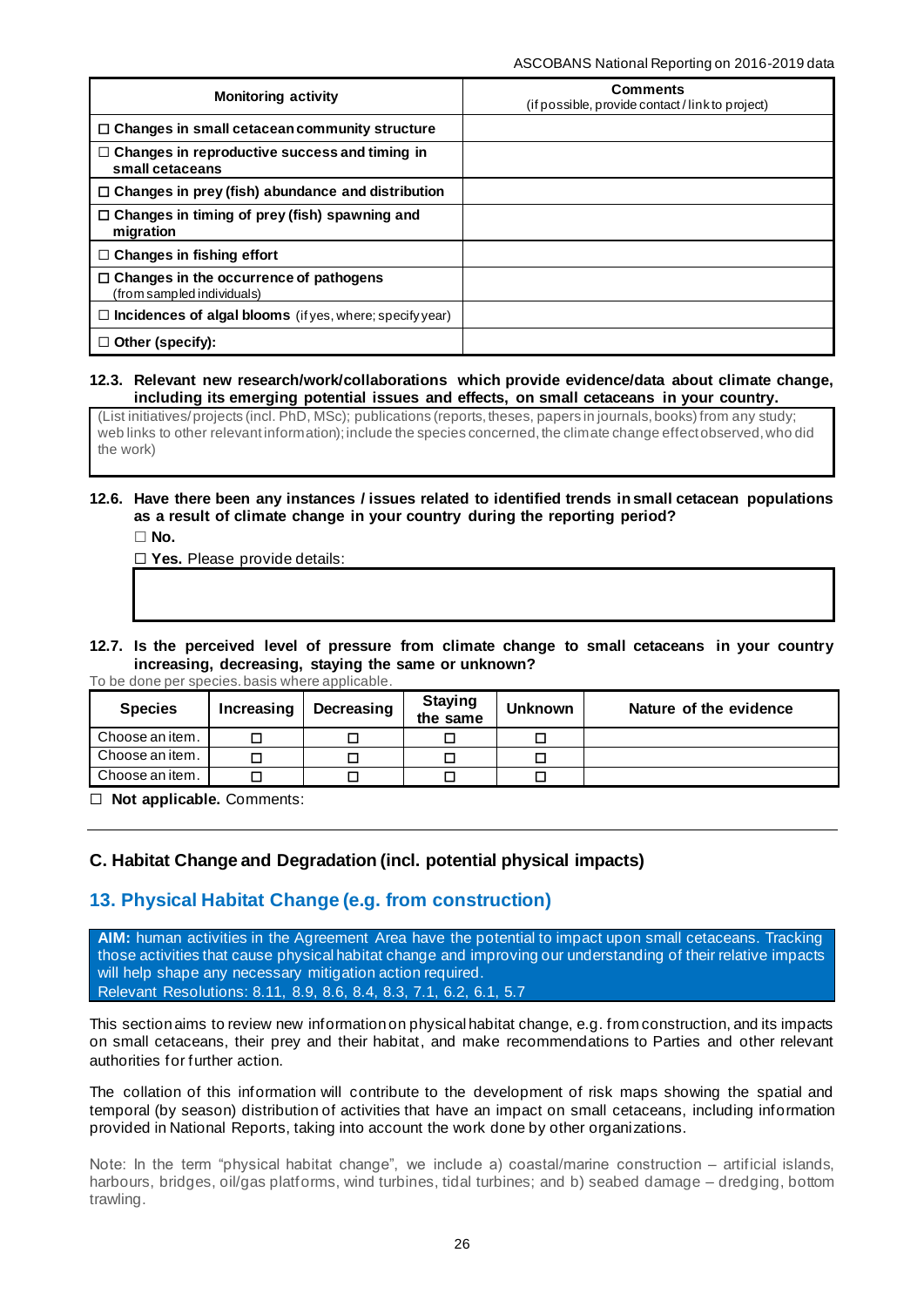## **Questions:**

#### **13.1. Provide spatial information on locations (in form of maps and/or links) of physical habitat change in your country by activity type (dredging, marine construction, coastal construction) for the reporting period.**

Many range states are mapping human activities to fulfil obligations under the EU Maritime Spatial Planning Directive, MSFD, OSPAR, and HELCOM; this information is relevant (though often not readily accessible) to ASCOBANS in understanding the extent and trends of human activities potentially impacting small cetaceans.

| <b>Region</b>   | Type of information<br>(e.g. maps, GIS, reports) | Is the data<br>available online? | Provide web link to data, or<br>comment on unavailability |
|-----------------|--------------------------------------------------|----------------------------------|-----------------------------------------------------------|
| Choose an item. |                                                  | $\Box$ No $\Box$ Yes             |                                                           |
| Choose an item. |                                                  | $\Box$ No $\Box$ Yes             |                                                           |
| Choose an item. |                                                  | $\Box$ No $\Box$ Yes             |                                                           |

**13.2. Does your country have any reported cases of physical habitat change (e.g. dredging, marine construction, coastal construction) impacting small cetaceans during the reporting period?** ☐ **No.**

| LINU.                               |
|-------------------------------------|
| $\Box$ Yes. Please provide details: |
| Provide web links if available.     |

**13.3. Does your country have any mitigation measures (regulations/guidelines) to prevent impacts on small cetaceans during physical habitat change activities (e.g. dredging, marine construction, coastal construction)?**

☐ **No.**

☐ **Yes.** Please provide details below:

Overview of mitigation measures related to small cetaceans and physical habitat change activities.

|                                           | . .<br>ັ                         |
|-------------------------------------------|----------------------------------|
| Measure:                                  |                                  |
| <b>Industry:</b>                          |                                  |
| <b>Activity type:</b>                     |                                  |
| <b>Has the measure</b><br>been effective? | $\Box$ No. $\Box$ Yes. Comments: |
| Other<br>information:                     |                                  |

Copy table if needed.

**13.4. Relevant new initiatives/projects/publications (reports, theses, papers in journals, books) in your country during the reporting period on impacts from physical habitat change on small cetaceans (incl. title, organization, lead author).**

Provide web links if available.

**13.5. Have there been any other instances/issues in your country regarding physical habitat change during the reporting period?**

☐ **No.**

☐ **Yes.** Please provide details:

**13.6. Is the perceived level of pressure from physical habitat change in your country increasing, decreasing, staying the same or unknown?**

To be done per species basis where applicable. **Species** | Increasing | Decreasing | Staying **the same Unknown Nature of the evidence** Choose an item.  $\Box$ Choose an item. □ □ □ □ □ □ □ Choose an item. □ □ │ □ │ □ │ □

☐ **Not applicable.** Comments: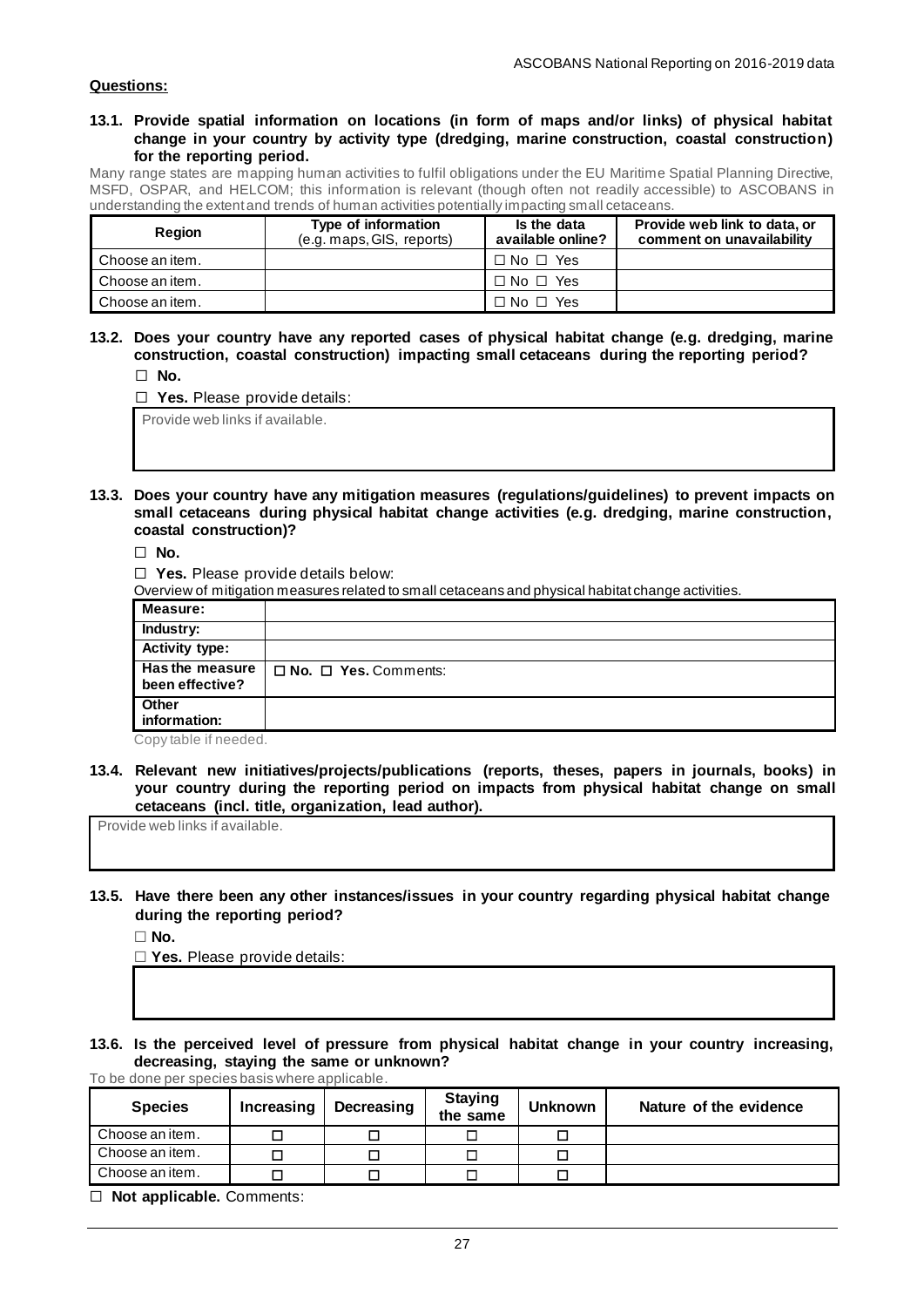# **C. Habitat Change and Degradation (incl. potential physical impacts)**

# **14. Other issues**

**14.1. List any other issues related to habitat change and degradation not mentioned above.**

# **D. Management of Cumulative Impacts**

# **15. Marine Spatial Planning**

**AIM:** to provide information on existing and proposed marine spatial plans and processes during the reporting period that may impact small cetaceans. Relevant Resolutions [8.9,](https://www.ascobans.org/en/document/managing-cumulative-anthropogenic-impacts-marine-environment-0) [8.6,](https://www.ascobans.org/en/document/ocean-energy) [8.3](https://www.ascobans.org/en/document/revision-recovery-plan-baltic-harbour-porpoises-jastarnia-plan)

A growing demand for use of maritime space increases pressure on ecosystems and marine resources. Marine ecosystems with good environmental status provide notable benefits to a number of economic outputs. Implementation of an integrated spatial planning and management approach can better mitigate negative impacts from maritime activities on marine environments. Spatial planning can support sustainable marine development through coordinated, coherent and transparent decision-making and the encouragement and identification of multi-purpose uses in relevant projects. Marine spatial planning is essential when selecting the most appropriate siting for marine-based projects. Particular attention should be given to critical habitat and relevant species, such as small cetaceans, in order to achieve good environmental status.

ASCOBANS Parties have agreed on a number of resolutions that support the integration of marine spatial planning into development processes. Small cetaceans benefit from good marine spatial planning and this is highlighted in the resolutions. Countries are requested to provide information relevant to their country in this regard.

# **Questions:**

#### **15.1. Please provide information in regard to current and foreseen marine spatial planning.**

| National plans(s) and processes in force:                                             |  |
|---------------------------------------------------------------------------------------|--|
| National plan(s) and processes in<br>preparation:                                     |  |
| Further information, including links to online<br>resources and maps where available: |  |
| Transboundary plans(s) and processes in<br>force:                                     |  |
| Transboundary plan(s) and processes in<br>preparation:                                |  |
| Further information, including links to online<br>resources and maps where available: |  |

## **15.2. Have there been any other instances/issues in your country regarding marine spatial planning during the reporting period?**

 $\Box$  **No.** 

☐ **Yes.** Please provide details:

**15.3. Relevant new research/work/collaboration on marine spatial planning in your country.**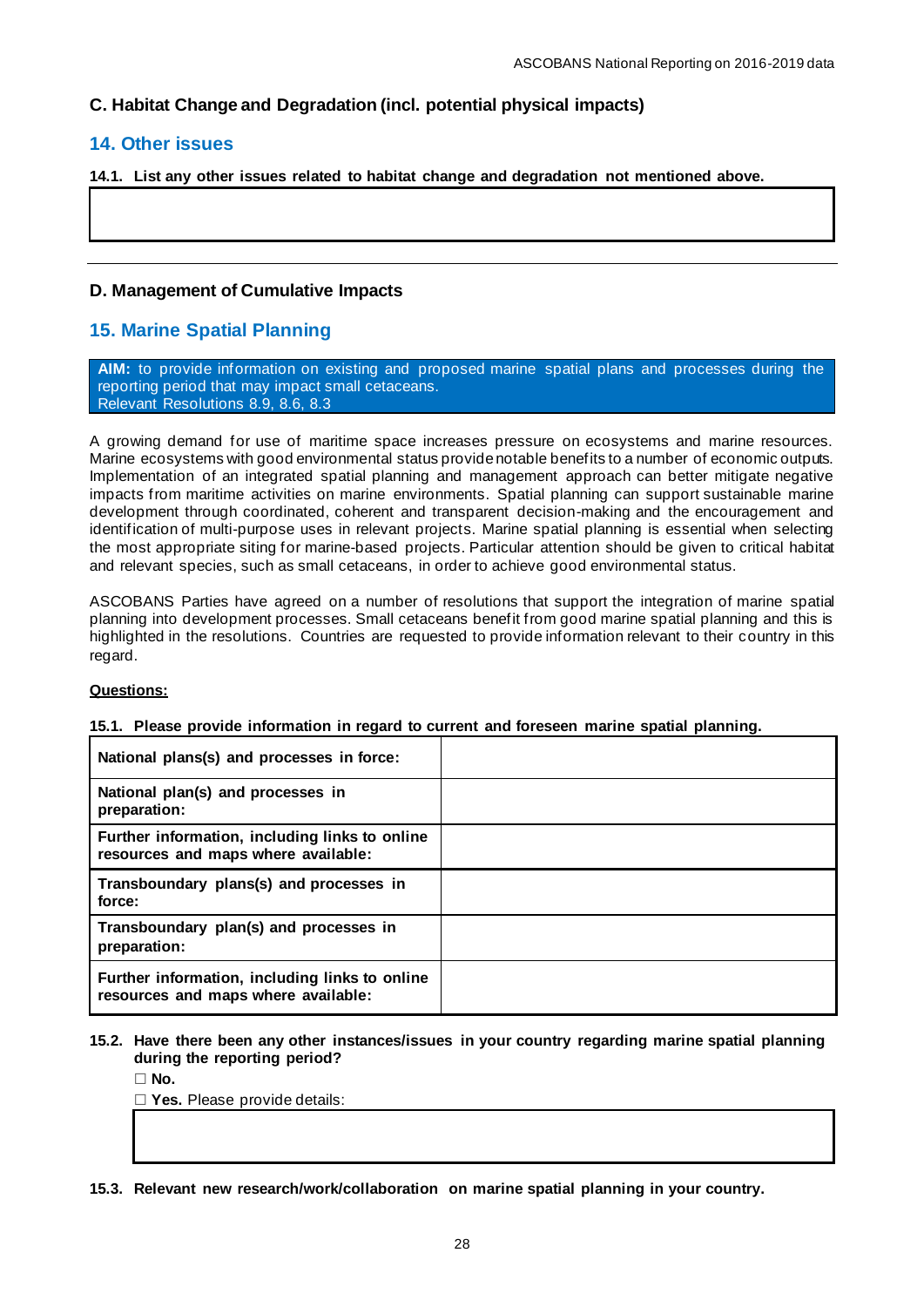(List initiatives/ projects (incl. PhD, MSc); publications (reports, theses, papers in journals, books) from any study; web links to other relevant information)

# **E. Area-based Conservation / Marine Protected Areas**

# **16. Protected areas, e.g. Natura 2000 sites**

**AIM:** to provide information on existing and proposed marine protected areas with small cetaceans as part of the selection criteria. Relevant Resolutions: [5.7](https://www.ascobans.org/en/document/research-habitat-quality-health-and-status-small-cetaceans-agreement-area)

Marine protected areas (MPAs) are considered under numerous agreements (including the Convention on Biological Diversity, Habitats Directive, Bern Convention, Ramsar Convention, OSPAR Convention, HELCOM, ACCOBAMS, MSFD) as a tool to achieve conservation goals. Part of ASCOBANS remit is to provide expert advice on the conservation and management of small cetaceans. This includes inviting Parties and Range States to continue or initiate research aimed at locating areas of special importance to the survival (in particular breeding and feeding) of small cetaceans as suitable sites for the establishment of protected areas. This also includes advising on appropriate management measures in these areas, on their own or in the context of other intergovernmental bodies to ensure the protection of small cetaceans.

To monitor the progress of such work to fulfil the obligations of Resolution 5.7 and actions in the workplan, ASCOBANS requires information (e.g. location, species, status, spatial data, management plans and monitoring) on existing and proposed marine protected areas with small cetaceans as part of the selection criteria.

It is of particular interest to ASCOBANS to obtain an overview of the current scale of marine protected areas and to review best practice approaches to management of marine protected areas, in order to make recommendations to Parties.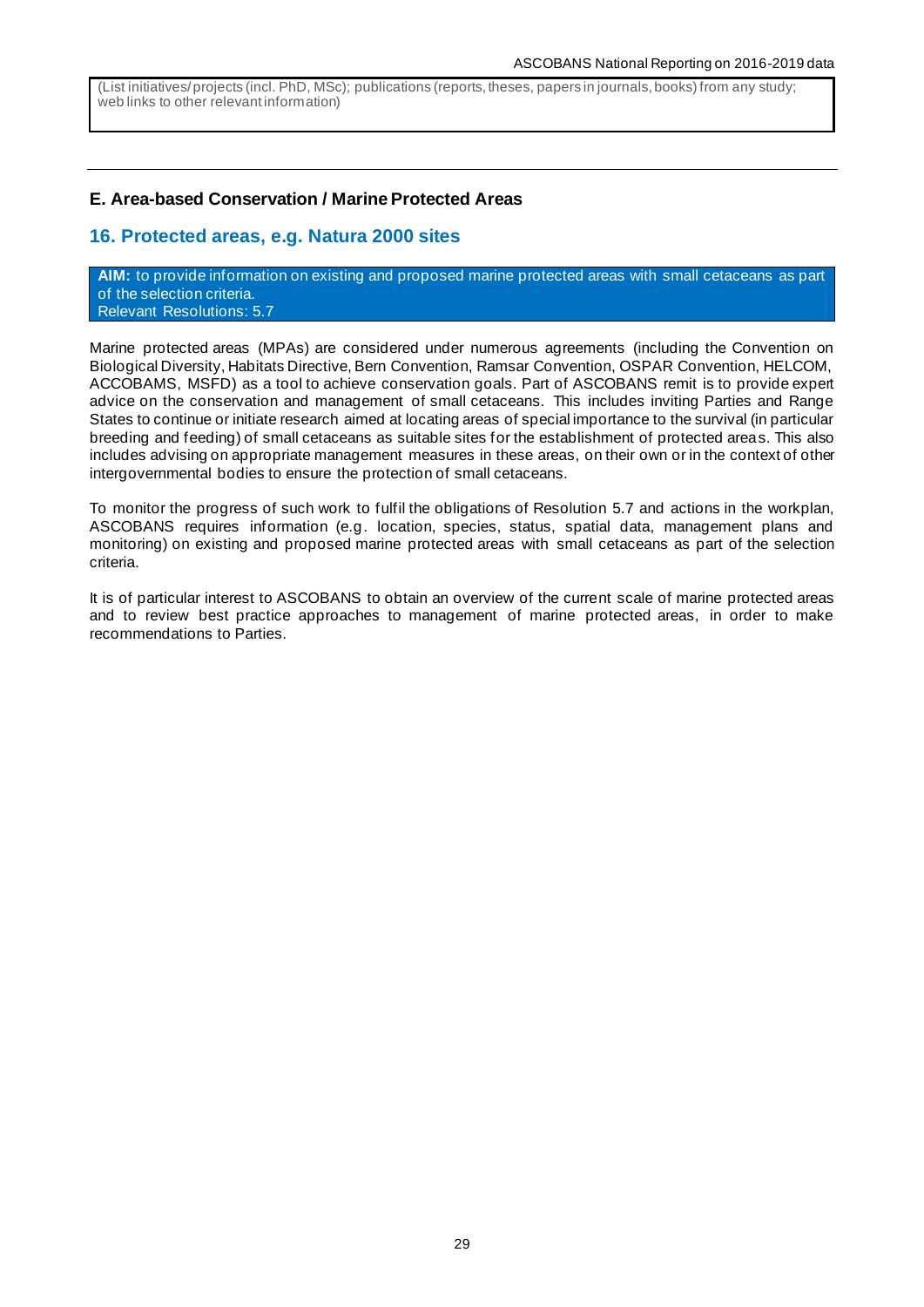# **Questions:**

**16.1. Does your country have MPAs (existing or proposed) where small cetaceans are the primary reason for the (proposed) designation?**

☐ **No.**

☐ **Yes.** Please provide details/updates in table below:

| Name<br>(full name of<br>MPA) | <b>ASCOBANS Action</b><br>Plan       | Region          | Size<br>(km <sup>2</sup> ) | <b>Species</b>                     | <b>MPA status</b>                     | Date of<br>designation<br>(if applicable) | Legislation/<br>directive<br>(e.g. Habitats<br>Directive) | Is there a site-<br>specific<br>management<br>plan in place? | Linkto<br>shapefile<br>and/or online<br>map | Link to any<br>other online<br>information |
|-------------------------------|--------------------------------------|-----------------|----------------------------|------------------------------------|---------------------------------------|-------------------------------------------|-----------------------------------------------------------|--------------------------------------------------------------|---------------------------------------------|--------------------------------------------|
|                               | $\Box$ Jastarnia Plan                | Choose an item. |                            | Choose an item.<br>(Copy drop-down | $\Box$ Designated<br>$\Box$ Submitted |                                           |                                                           | $\Box$ No.<br>$\Box$ Yes. Link:                              |                                             |                                            |
|                               | $\Box$ North Sea Plan<br>□ WBBK Plan |                 |                            | to add more                        | $\Box$ Under consultation             |                                           |                                                           |                                                              |                                             |                                            |
|                               | $\Box$ Common Dolphin                |                 |                            | species)                           | $\Box$ Recommended                    | dd/mm/yy                                  |                                                           |                                                              |                                             |                                            |
|                               | <b>SAP</b>                           |                 |                            |                                    | $\Box$ Not Applicable                 |                                           |                                                           |                                                              |                                             |                                            |
|                               | $\Box$ Not Applicable                |                 |                            |                                    |                                       |                                           |                                                           |                                                              |                                             |                                            |
|                               | $\Box$ Jastarnia Plan                | Choose an item. |                            | Choose an item.                    | $\Box$ Designated                     |                                           |                                                           | $\Box$ No.                                                   |                                             |                                            |
|                               | $\Box$ North Sea Plan                |                 |                            | (Copy drop-down                    | $\Box$ Submitted                      |                                           |                                                           | $\Box$ Yes. Link:                                            |                                             |                                            |
|                               | $\Box$ WBBK Plan                     |                 |                            | to add more<br>species)            | $\Box$ Under consultation             | dd/mm/yy                                  |                                                           |                                                              |                                             |                                            |
|                               | $\Box$ Common Dolphin                |                 |                            |                                    | $\Box$ Recommended                    |                                           |                                                           |                                                              |                                             |                                            |
|                               | SAP□ Not                             |                 |                            |                                    | $\Box$ Not Applicable                 |                                           |                                                           |                                                              |                                             |                                            |
|                               | Applicable                           |                 |                            |                                    |                                       |                                           |                                                           |                                                              |                                             |                                            |

# **16.2. Does your country have MPAs (existing or proposed) with small cetaceans are forming part of the selection criteria?**

☐ **No.**

☐ **Yes.** Please provide details/updates in table below:

| Name<br>(full name of<br>MPA) | <b>ASCOBANS Action</b><br>Plan                                                                                                     | Region          | <b>Size</b><br>(km <sup>2</sup> | <b>Species forming</b><br>part of selection<br>criteria       | <b>MPA status</b>                                                                                                 | Date of<br>designation<br>(if applicable) | Legislation/<br>directive<br>(e.g. Habitats<br>Directive) | Is there a site-<br>specific<br>management<br>plan in place? | Linkto<br>shapefile<br>and/or online<br>map | Link to any<br>other online<br>information |
|-------------------------------|------------------------------------------------------------------------------------------------------------------------------------|-----------------|---------------------------------|---------------------------------------------------------------|-------------------------------------------------------------------------------------------------------------------|-------------------------------------------|-----------------------------------------------------------|--------------------------------------------------------------|---------------------------------------------|--------------------------------------------|
|                               | $\Box$ Jastarnia Plan<br>$\Box$ North Sea Plan<br>$\Box$ WBBK Plan<br>$\Box$ Common Dolphin<br><b>SAP</b><br>$\Box$ Not Applicable | Choose an item. |                                 | Choose an item.<br>(Copydrop-down<br>to add more<br>species)  | $\Box$ Designated<br>$\Box$ Submitted<br>$\Box$ Under consultation<br>$\Box$ Recommended<br>$\Box$ Not Applicable | dd/mm/yy                                  |                                                           | $\Box$ No.<br>$\Box$ Yes. Link:                              |                                             |                                            |
|                               | $\Box$ Jastarnia Plan<br>$\Box$ North Sea Plan<br>$\Box$ WBBK Plan<br>$\Box$ Common Dolphin<br>SAP□ Not<br>Applicable              | Choose an item. |                                 | Choose an item.<br>(Copy drop-down<br>to add more<br>species) | □ Designated<br>$\Box$ Submitted<br>$\Box$ Under consultation<br>$\Box$ Recommended<br>$\Box$ Not Applicable      | dd/mm/yy                                  |                                                           | $\Box$ No.<br>$\Box$ Yes. Link:                              |                                             |                                            |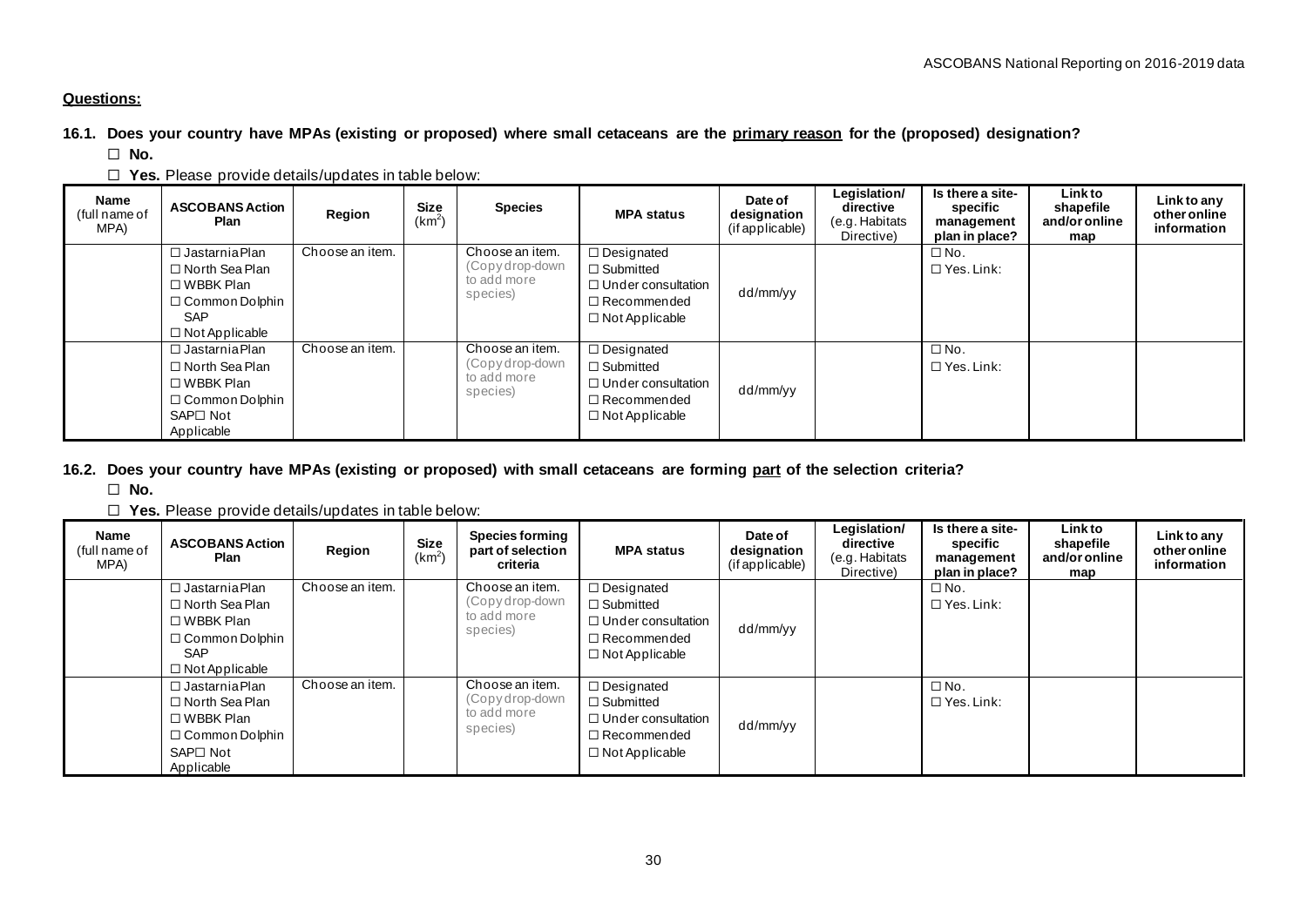#### **16.3. Provide information on management measures, including regulations/guidelines, particularly relevant to small cetaceans in MPAs listed above. Including any temporal/spatial restriction of activities (i.e. seasonal fishery closures).**

In order to monitor implementation of MPA management measures and make recommendations on best practice, we need to understand what management measures are being used and be aware of examples of what approaches are proving effective.

| <b>Site Name</b> | <b>Pressure</b><br>(add pressures per site as applicable) | <b>Measure</b><br>(add measures per pressure per site as applicable) |
|------------------|-----------------------------------------------------------|----------------------------------------------------------------------|
|                  |                                                           |                                                                      |
|                  |                                                           |                                                                      |
|                  |                                                           |                                                                      |

### **16.4. Provide details of existing or proposed monitoring schemes related to the effectiveness of MPAs / management measures listed above for small cetaceans.**

## **16.5. Relevant new research/work/collaboration relating to MPAs in your country.**

In order to plan future approaches for MPA management and monitoring we need to be aware of current gaps and emerging issues.

(List initiatives/ projects (incl. PhD, MSc); publications (reports, theses, papers in journals, books) from any study; web links to other relevant information; include the species concerned, who did the work)

# **Section III: Surveys and Research**

# **A. Biological Information (per species)**

# **1. Abundance estimates**

**AIM:** to provide new information on abundance and life history parameters of small cetaceans during the reporting period.

Relevant Resolutions: [8.5,](https://www.ascobans.org/en/document/monitoring-and-mitigation-small-cetacean-bycatch) [8.4,](https://www.ascobans.org/en/document/conservation-common-dolphins) [8.3,](https://www.ascobans.org/en/document/revision-recovery-plan-baltic-harbour-porpoises-jastarnia-plan) [7.1,](https://www.ascobans.org/en/document/conservation-harbour-porpoises-and-adoption-conservation-plan-western-baltic-belt-sea-and) [6.1,](https://www.ascobans.org/en/document/adoption-and-implementation-jastarnia-and-north-sea-plans) [5.7,](https://www.ascobans.org/en/document/research-habitat-quality-health-and-status-small-cetaceans-agreement-area) [5.5,](https://www.ascobans.org/en/document/incidental-take-small-cetaceans-0) **[4.7](https://www.ascobans.org/en/document/cetacean-populations-ascobans-area)**, **[3.5](https://www.ascobans.org/en/document/monitoring-status-and-populations-studies)**, [3.3](https://www.ascobans.org/en/document/incidental-take-small-cetaceans-0)

Abundance estimates and information on life history are of critical importance for the determination of broader species attributes such as populations levels, health and overall status. These parameters can contribute towards determination of GES and provide a reference for mortality events. Abundance and life history parameters are typically assessed from monitoring programmes. Fluctuations in these parameters can provide insight into trends in populations. Information on abundance and life history parameters can inform the need for mitigation measures, and regional assessment of these parameters allows for a more spatially targeted and concentrated response to support national assessments.

In the ASCOBANS Area, small cetacean abundance and life history should be monitored in response to a number of ASCOBANS resolutions. Continued monitoring of these parameters is essential to understanding current status and trends.

## **Questions:**

#### **1.1. Please submit the relevant information on national dedicated surveys on abundance and distribution during the reporting period into the table below.**

If additional space if required, please submit the information in an excel table. Attach maps separately, clearly marking which survey they apply to. **Note:** Information relevant to SCANS-III is to be provided in question 1.2.

| Location | Project | Time period | <b>Method</b>   | <b>Species</b>  | Animal<br>abundance<br>(including)<br>confidence limits<br>or CV) | Link to project/<br>report/<br>publication |
|----------|---------|-------------|-----------------|-----------------|-------------------------------------------------------------------|--------------------------------------------|
|          |         |             | (e.g. line)     | Choose an item. |                                                                   |                                            |
|          |         |             | transect, Photo |                 |                                                                   |                                            |
|          |         |             | $ID. etc.$ )    |                 |                                                                   |                                            |
|          |         |             | (e.g. line)     | Choose an item. |                                                                   |                                            |
|          |         |             | transect, Photo |                 |                                                                   |                                            |
|          |         |             | $ID. etc.$ )    |                 |                                                                   |                                            |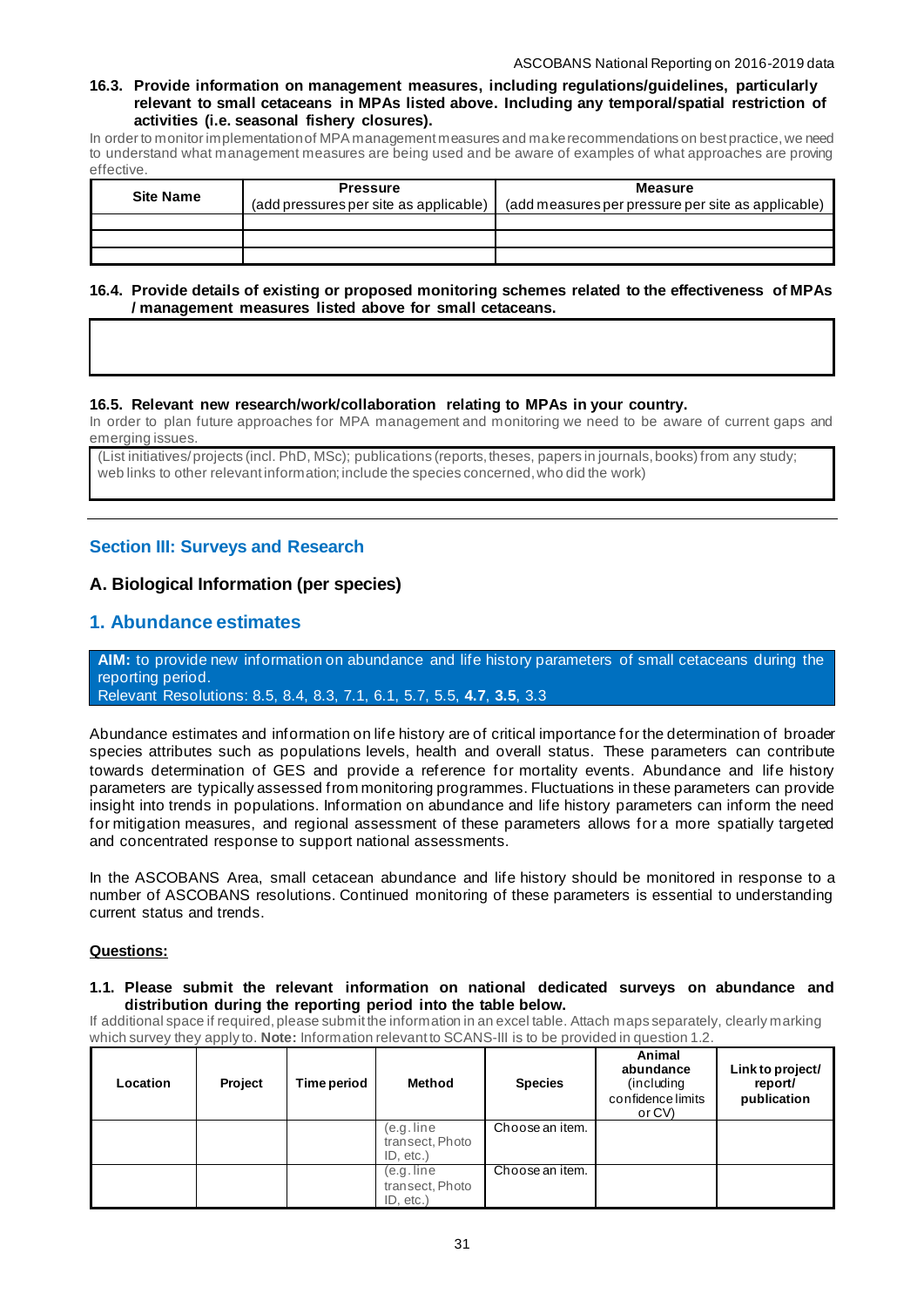ASCOBANS National Reporting on 2016-2019 data

|                                                                   |  |  | e.g.line)       | Choose an item. |  |  |  |  |
|-------------------------------------------------------------------|--|--|-----------------|-----------------|--|--|--|--|
|                                                                   |  |  | transect. Photo |                 |  |  |  |  |
|                                                                   |  |  | ID. etc.        |                 |  |  |  |  |
| Relevant information on distribution during the reporting period: |  |  |                 |                 |  |  |  |  |

(Include species, method, time period, weblinks, and other relevant information)

## **1.2. Other relevant new research/work/collaboration on abundance estimates in regard to small cetaceans in your country during the reporting period.**

(List initiatives/ projects (incl. PhD, MSc); publications (reports, theses, papers in journals, books) from any study and information relevant to SCANS-III; web links to other relevant information)

# **1.3. Is the abundance of species in your country increasing, decreasing, staying the same or unknown?** To be done per species basis where applicable.

| <b>Species</b>  | <b>Increasing</b> | Decreasing | <b>Staying</b><br>the same | <b>Unknown</b> | Nature of the evidence |
|-----------------|-------------------|------------|----------------------------|----------------|------------------------|
| Choose an item. |                   |            |                            |                |                        |
| Choose an item. |                   | □          |                            |                |                        |
| Choose an item. |                   |            |                            |                |                        |

☐ **Not applicable.** Comments:

# **A. Biological Information (per species)**

# **2. New information on life history parameters**

## **2.1. Is there new information on the following life history parameters in the reporting period?**

| Age of sexual and             | $\Pi$ No $\Pi$ Yes Please describe:   |
|-------------------------------|---------------------------------------|
| physical maturity             | Species: Choose an item.              |
| Inter-birth intervals         | $\Box$ No $\Box$ Yes Please describe: |
|                               | Species: Choose an item.              |
| Calf and adult mortality      | $\Box$ No $\Box$ Yes Please describe: |
| rates                         | Species: Choose an item.              |
| <b>Potential reproductive</b> | $\Box$ No $\Box$ Yes Please describe: |
| span/capacity                 | Species: Choose an item.              |
|                               | $\Box$ No $\Box$ Yes Please describe: |
| Longevity                     | Species: Choose an item.              |
| <b>Diet</b>                   | $\Box$ No $\Box$ Yes Please describe: |
|                               | Species: Choose an item.              |
|                               | $\Box$ No $\Box$ Yes Please describe: |
| Age and sex structure         | Species: Choose an item.              |
|                               | $\Box$ No $\Box$ Yes Please describe: |
| Other relevant factors        | Species: Choose an item.              |

For each life history parameter, provide web links and details where applicable and add more species if necessary.

# **B. Monitoring Programmes**

# **3. Overview of current monitoring and survey schemes**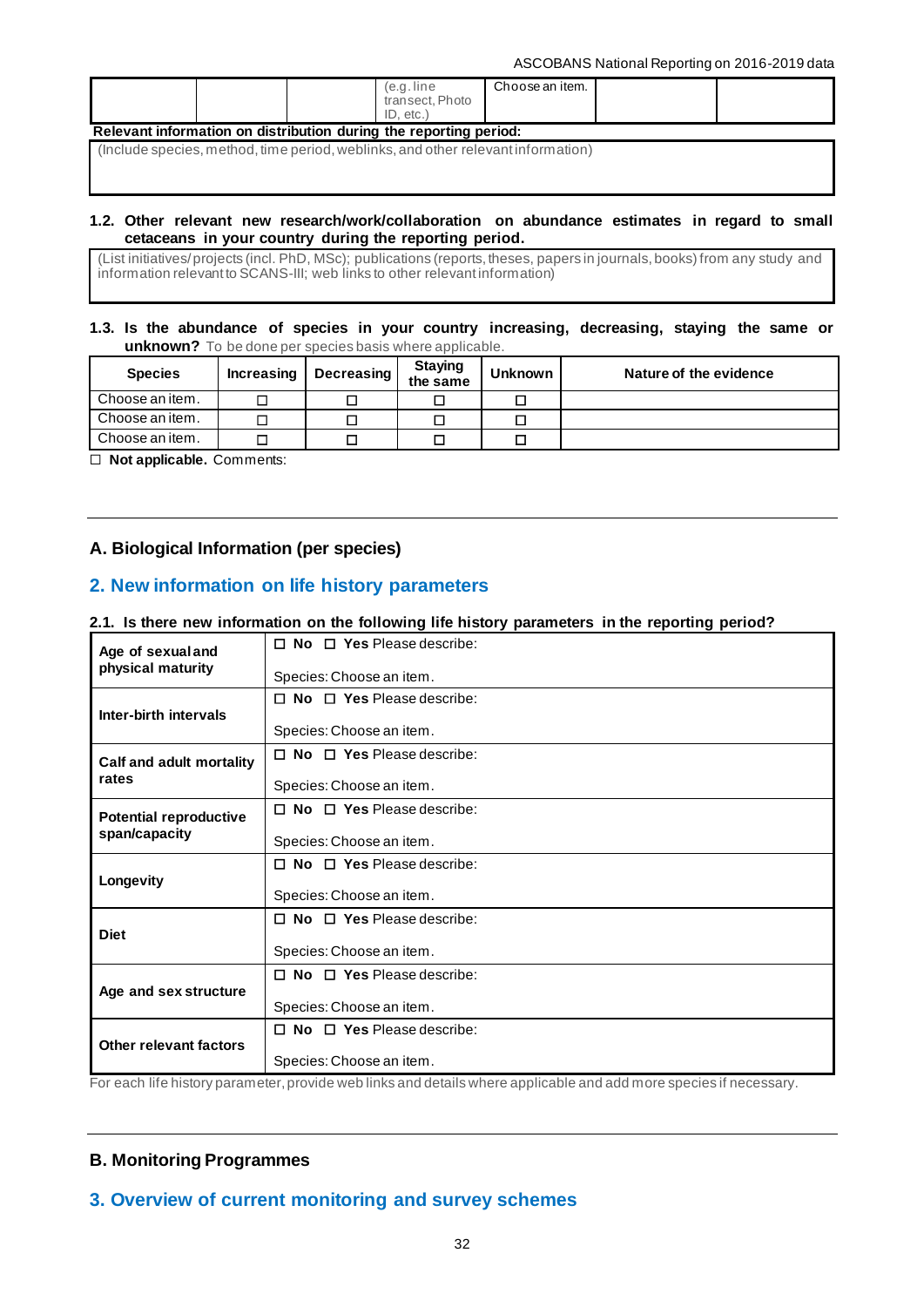**AIM:** to provide information on the progress of monitoring programmes, relevant methodologies and aims thereof, and status of small cetaceans during the reporting period. Relevant Resolutions: [8.11,](https://www.ascobans.org/en/document/cms-family-guidelines-environmental-impact-assessments-marine-noise-generating-activities-0) [8.9,](https://www.ascobans.org/en/document/managing-cumulative-anthropogenic-impacts-marine-environment-0) [8.8,](https://www.ascobans.org/en/document/addressing-threats-underwater-munitions) [8.5,](https://www.ascobans.org/en/document/monitoring-and-mitigation-small-cetacean-bycatch) [8.4,](https://www.ascobans.org/en/document/conservation-common-dolphins) [8.3,](https://www.ascobans.org/en/document/revision-recovery-plan-baltic-harbour-porpoises-jastarnia-plan) [7.3,](https://www.ascobans.org/en/document/research-and-conservation-actions-extension-agreement-area) [7.1,](https://www.ascobans.org/en/document/conservation-harbour-porpoises-and-adoption-conservation-plan-western-baltic-belt-sea-and) [6.1,](https://www.ascobans.org/en/document/adoption-and-implementation-jastarnia-and-north-sea-plans) [5.7](https://www.ascobans.org/en/document/research-habitat-quality-health-and-status-small-cetaceans-agreement-area)

Monitoring programmes provide important data on biological and environmental attributes, such as population status, abundance and spatial-temporal distribution. They create opportunities for new research and development, including potential improvements to methodology for monitoring in terms of accuracy, practicality and cost efficiency.

In the ASCOBANS Area, application of coherent monitoring programmes focused on small cetaceans, which collect and provide objective, robust and comparable data, is a key component in understanding and improving the conservation status of small cetaceans through appropriate management. Parties have agreed to design, implement and support relevant monitoring programmes through a number of resolutions. Such efforts are also supported by legislation from a number of bodies which identify monitoring as a requirement in management systems. Additionally, Parties have been encouraged to coordinate their monitoring programmes, which promotes international cooperation and synergies. Parties have also been encouraged to review such monitoring programmes and propose improvements for the betterment of conservation efforts.

It is the interest of ASCOBANS to understand the current monitoring programmes utilised, their outputs, and future activities in the Agreement Area. Countries are requested to provide information relevant to their activities as well as potential improvements to such programmes and efforts.

# **Questions:**

**3.1. Are there national monitoring programmes that enable assessment of the Conservation Status of small cetaceans in your waters (i.e. provides abundance estimates and/or life history parameters and information on pressures)?**

## ☐ **No.**

☐ **Yes.** Please provide an overview in the table below.

|                       | Approach:<br>Photo-ID<br>Line transect surveys<br>Strandings<br>П<br>$\Box$<br>Passive Acoustic Monitoring $\Box$<br>Other, please specify:    |
|-----------------------|------------------------------------------------------------------------------------------------------------------------------------------------|
| Within<br><b>MPAs</b> | Target Species: (Copy drop-down to add more species)<br>Choose an item.                                                                        |
|                       | <b>Instiution(s):</b> (Name, website, etc)                                                                                                     |
|                       |                                                                                                                                                |
|                       | Approach:<br>Photo-ID<br>Line transect surveys<br>Strandings<br>$\Box$<br>$\Box$<br>Passive Acoustic Monitoring<br>Other, please specify:<br>□ |
| Wider<br>Seas         | Target Species: (Copy drop-down to add more species)<br>Choose an item.                                                                        |
|                       | <b>Instiution(s):</b> (Name, website, etc)                                                                                                     |

# **3.2. Please provide the relevant information with regards to aerial surveying activities.**

| Number of<br>surveys | Area covered | <b>Species</b>  | Timeframe of survey |
|----------------------|--------------|-----------------|---------------------|
|                      |              | Choose an item. |                     |
|                      |              | Choose an item. |                     |
|                      |              | Choose an item. |                     |

#### **3.3. Please provide the relevant information with regards to Passive Acoustic Monitoring (PAM).**

| Location of moored<br><b>instruments</b> | Timeframe of survey | <b>Species</b>  | Make and model of<br>instruments used |
|------------------------------------------|---------------------|-----------------|---------------------------------------|
|                                          |                     | Choose an item. |                                       |
|                                          |                     | Choose an item. |                                       |
|                                          |                     | Choose an item. |                                       |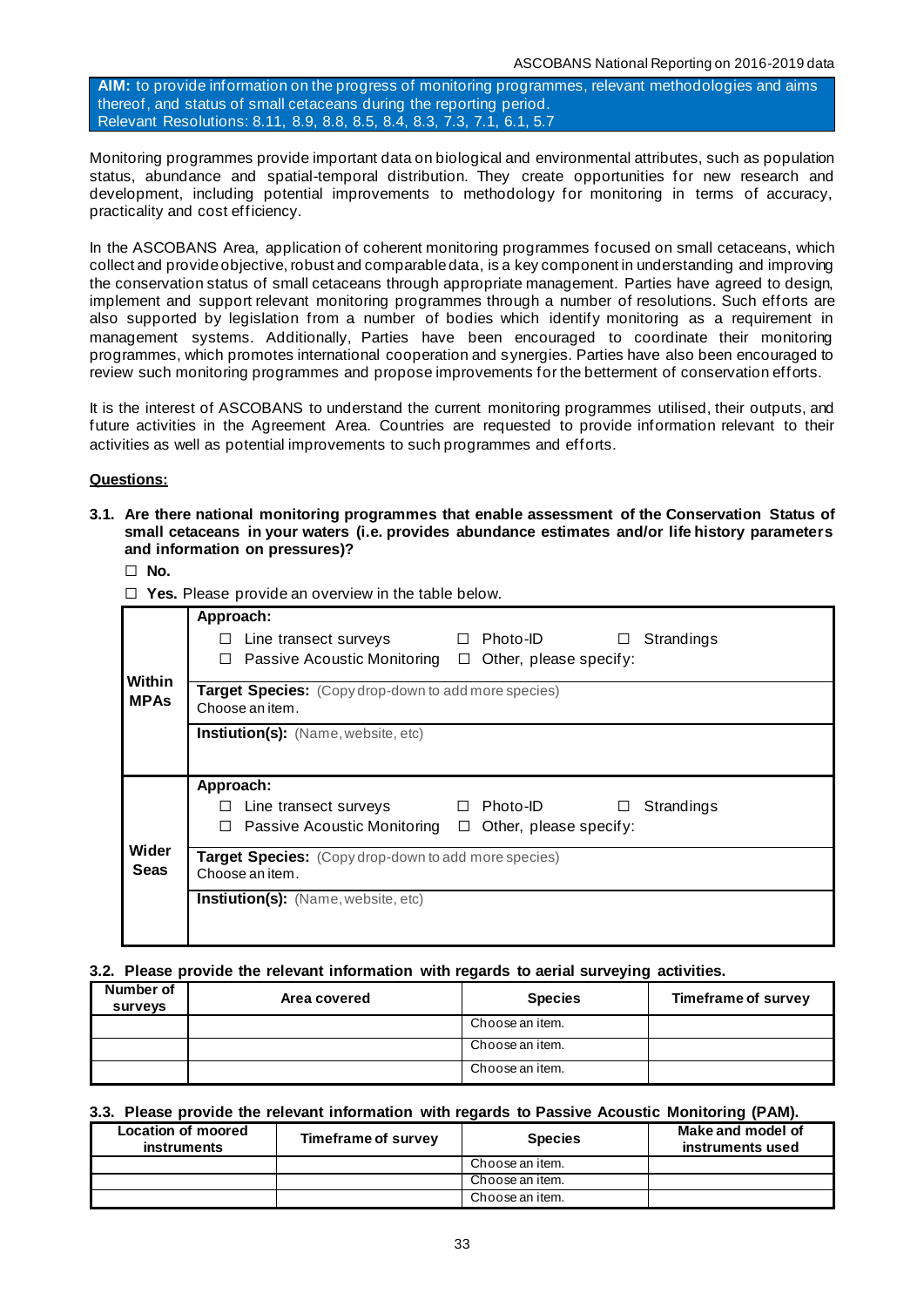# **3.4. Are any of these programmes carried out in collaboration with other countries?**

☐ **No.**

☐ **Yes.** Describe below:

| Programme | <b>Collaborators</b> | Links |
|-----------|----------------------|-------|
|           |                      |       |
|           |                      |       |
|           |                      |       |

# **3.5. Please provide details on any planned activities relevant to monitoring programmes.**

Provide web links if available.

# **3.6. Relevant outputs/findings from monitoring programmes to note.**

| <b>Species</b>  | <b>Relevant outputs</b>          |
|-----------------|----------------------------------|
| Choose an item. | (Provide web links if available) |
| Choose an item. | (Provide web links if available) |
| Choose an item. | (Provide web links if available) |

# **B. Monitoring Programmes**

# **4. Other research (not mentioned elsewhere in Section II, III or IV)**

**4.1. Please provide relevant information in regard to other research (not mentioned elsewhere in Sections II, III, IV).** 

| <b>Project name</b> | <b>Institution</b> | <b>Duration</b> | Aim(s)/Objective(s) | <b>Method</b> |
|---------------------|--------------------|-----------------|---------------------|---------------|
|                     |                    |                 |                     |               |
|                     |                    |                 |                     |               |
|                     |                    |                 |                     |               |

# **Section IV: Use of Strandings Records**

# **A. Stranding Network and Strandings**

**AIM:** to provide information on stranding events and demonstrate progress of stranding networks in understanding, monitoring and mitigating strandings of small cetaceans. Relevant Resolutions: **[8.10](https://www.ascobans.org/en/document/small-cetacean-stranding-response)**, [8.7,](https://www.ascobans.org/en/document/impacts-polychlorinated-biphenyls-pcbs) [8.4,](https://www.ascobans.org/en/document/conservation-common-dolphins) [8.3,](https://www.ascobans.org/en/document/revision-recovery-plan-baltic-harbour-porpoises-jastarnia-plan) [7.4,](https://www.ascobans.org/en/document/impacts-chemical-pollution-small-cetaceans) [7.3,](https://www.ascobans.org/en/document/research-and-conservation-actions-extension-agreement-area) [7.1,](https://www.ascobans.org/en/document/conservation-harbour-porpoises-and-adoption-conservation-plan-western-baltic-belt-sea-and) [6.1,](https://www.ascobans.org/en/document/adoption-and-implementation-jastarnia-and-north-sea-plans) [5.7](https://www.ascobans.org/en/document/research-habitat-quality-health-and-status-small-cetaceans-agreement-area)

Stranding of cetaceans is an ever-present occurrence and analysis through necropsy and sampling can provide indications of reason for injury and death. Stranding numbers also provide information on population status, abundance and distribution. Effective response to strandings contributes to the maintenance of favourable conservation status of small cetaceans and also has implications for animal welfare. Comprehensive stranding networks are a critical asset in managing small cetacean strandings and have resulted in large numbers of animals rescued and returned to sea. These networks also have the capacity to guide the public on animal welfare, human health and safety considerations during stranding events.

In the effort to mitigate the anthropogenic causes of these occurrences, Parties have agreed to measures through a number of resolutions. Continued monitoring of stranding causation and further developing guidance for best practices in stranding response and necropsies was identified by Parties as important tasks to pursue, as was setting up stranding response networks. This information is to align with appropriate sampling practices and countries should ensure that the data is available for researchers. Additionally, development and support of international strandings databases and regular reporting is conducted through relevant research institutes and stranding schemes. ASCOBANS Secretariat encourages the ongoing funding and support of engagement with organizations for further development of guidelines, best practices and maintaining dataflow for capacity building across stranding networks.

To better understand the extent to which stranding events occur and how these events are managed, it is the interest of ASCOBANS for countries to provide the relevant information on these occurrences within the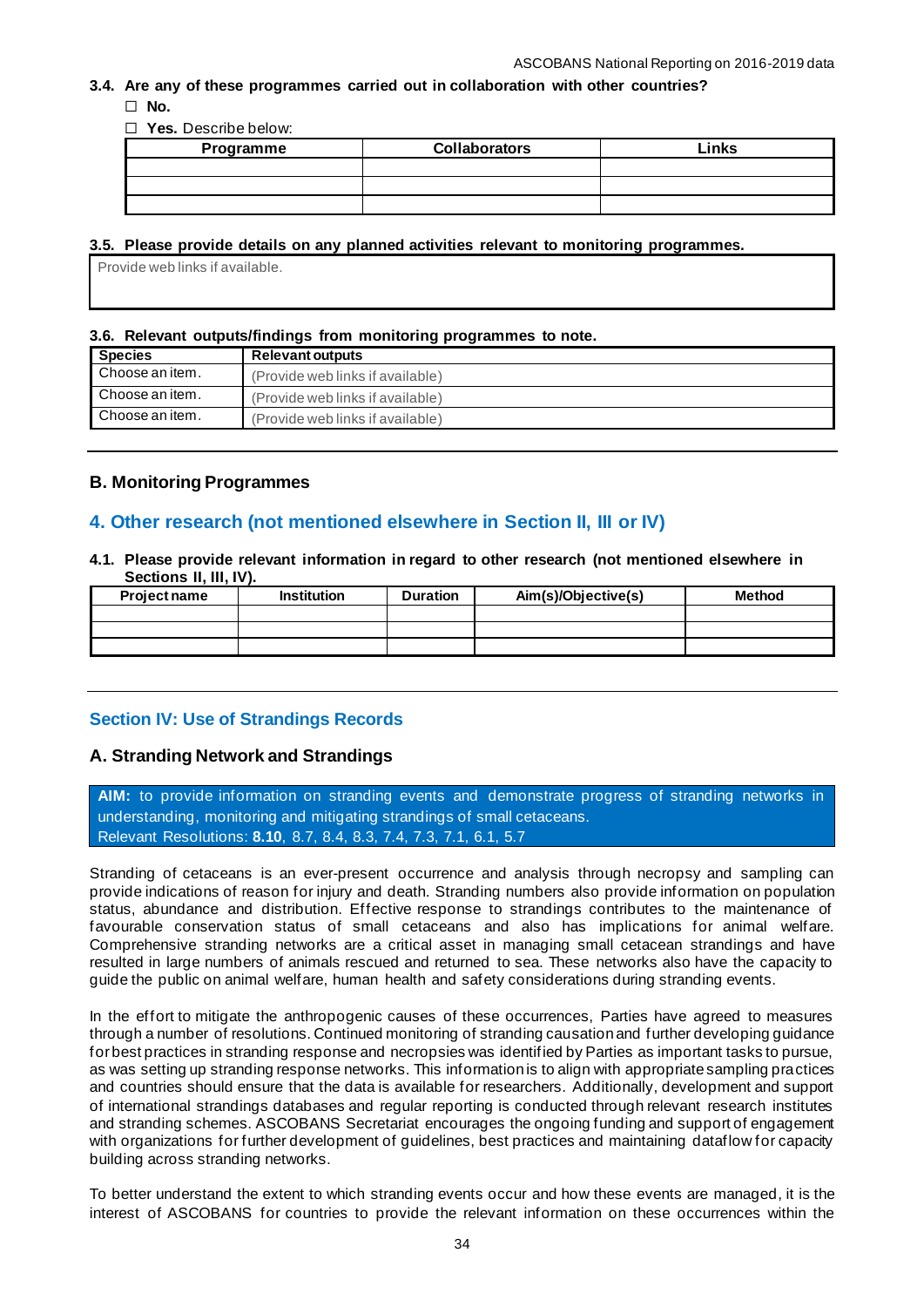Agreement Area, procedures undertaken in response to stranding events, necropsies and information on stranding networks.

# **Questions:**

- **1.1. Is there a national stranding network in place?**
	- ☐ **No.** Go to **Question 1.4.**

☐ **Yes.** Please provide details:

**1.2. Does the national stranding network cover the whole, or part of the reporting country's coastline?**

☐ **Whole coastline.**

☐ **Part of the coastline.** Please provide details:

- **1.3. Are necropsies carried out to determine cause of death?**
	- ☐ **No.**

☐ **Yes.** Please provide details:

## **1.4. Is there a database of strandings?**

- ☐ **No.** Go to question 1.6.
- ☐ **Yes.** Continue to question 1.5.

## **1.5. Is the data available online or downloadable on request?**

☐ **No.**

☐ **Yes.** Please provide details:

**1.6. Provide details for the institution(s) responsible for a stranding database, responding to livestrandings, collection of carcasses, and for conducting necropsies.**

| <b>Responsible Institution</b> | <b>Responsibility</b>                | <b>Phone number</b> | <b>Email</b> | Website |
|--------------------------------|--------------------------------------|---------------------|--------------|---------|
|                                | $\Box$ Responding to live-strandings |                     |              |         |
|                                | $\Box$ Collection of carcasses       |                     |              |         |
|                                | $\Box$ Necropsies                    |                     |              |         |
|                                | $\Box$ Stranding database            |                     |              |         |
|                                | $\Box$ Responding to live-strandings |                     |              |         |
|                                | $\Box$ Collection of carcasses       |                     |              |         |
|                                | $\Box$ Necropsies                    |                     |              |         |
|                                | $\Box$ Stranding database            |                     |              |         |
|                                | $\Box$ Responding to live-strandings |                     |              |         |
|                                | $\Box$ Collection of carcasses       |                     |              |         |
|                                | $\Box$ Necropsies                    |                     |              |         |
|                                | $\Box$ Stranding database            |                     |              |         |

# **1.7. Are any cases photographed, measured or sampled even if not collected for necropsy?**

☐ **No.**

☐ **Yes.** Please provide details: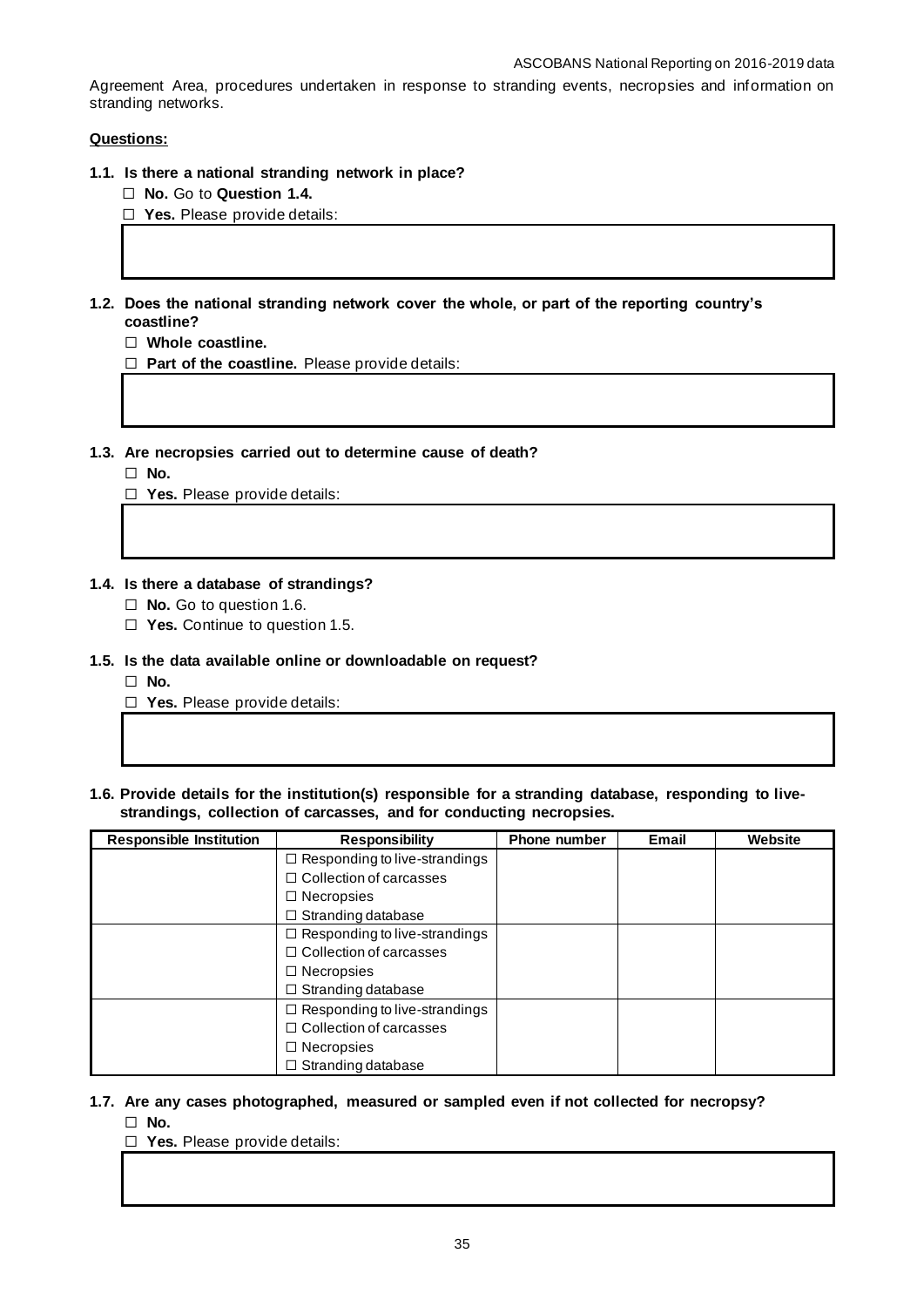# **1.8. Provide details relevant for recorded stranding events during the reporting period.**

| <b>Reporting</b><br>year | <b>Species</b>     | <b>Region</b>      | Total<br>animals<br>stranded | <b>Number</b><br>of dead<br>animals | Number of<br>animals<br>stranding<br>alive | <b>Response to live stranding</b><br>(describe # of successful<br>cases and methods used) |
|--------------------------|--------------------|--------------------|------------------------------|-------------------------------------|--------------------------------------------|-------------------------------------------------------------------------------------------|
|                          | Choose an<br>item. | Choose an<br>item. |                              |                                     |                                            |                                                                                           |
|                          | Choose an<br>item. | Choose an<br>item. |                              |                                     |                                            |                                                                                           |
|                          | Choose an<br>item. | Choose an<br>item. |                              |                                     |                                            |                                                                                           |

## **1.9. Provide details relevant to necropsies.**

| <b>Protocol used for dissection</b><br>methodologies, collection of<br>samples etc. | Number of carcasses<br>necropsied | What causes of death<br>were identified? (add<br>percentage if available) | Comment |
|-------------------------------------------------------------------------------------|-----------------------------------|---------------------------------------------------------------------------|---------|
|                                                                                     |                                   |                                                                           |         |
|                                                                                     |                                   |                                                                           |         |
|                                                                                     |                                   |                                                                           |         |

#### **1.10. Other relevant new research/work/collaboration on strandings and stranding networks in your country.**

(List initiatives/ projects (incl. PhD, MSc); publications (reports, theses, papers in journals, books) from any study; web links to other relevant information)

# **Section V: Legislation**

# **A. Overview of Legislative Framework**

**AIM:** to provide information on national, regional and international legislation and guidelines relevant to small cetaceans during the reporting period. Relevant Resolutions: 8.10, 8.9, 8.8, 8.6, 8.5, 8.4, 8.3, 7.1, 6.2, 6.1, 5.7, 5.4

Legislation and guidelines are a key component of efforts to support favourable conservation status of small cetaceans in the ASCOBANS Area. A number of existing legislation and guidelines bear relevance to conservation efforts for small cetaceans on national, regional and international scales. Regular updating and adaptation of guidelines and legislation (where applicable) can ensure ongoing prevention, minimization and reduction of negative impacts of marine activities on small cetaceans. In addition, these actions support transparent and reliable management.

Parties to ASCBOANS have agreed to support the requisition, development and the implementation of legislation and guidelines to assess, minimize and mitigate pressures on favourable conservation status of small cetaceans in the Agreement Area. Parties have committed to these actions through a number of resolutions regarding pressures known to be detrimental to small cetaceans. It is in the interest of ASCOBANS for countries to provide information on current and foreseen national, regional and international legislation and guidelines relevant to small cetaceans in the Agreement Area.

## **Questions:**

#### **1.1. Please provide the applicable information regarding legislation and guidelines relevant to small cetaceans in the table below.**

| Are national guidelines relevant for small<br>cetaceans currently in place in your<br>country? | $\Box$ No.<br>$\Box$ Yes. Please identify the guidelines concerned:    |
|------------------------------------------------------------------------------------------------|------------------------------------------------------------------------|
| Is national legislation relevant for small<br>cetaceans currently in place in your<br>country? | $\Box$ No.<br>$\Box$ Yes. Please identify the legal statues concerned: |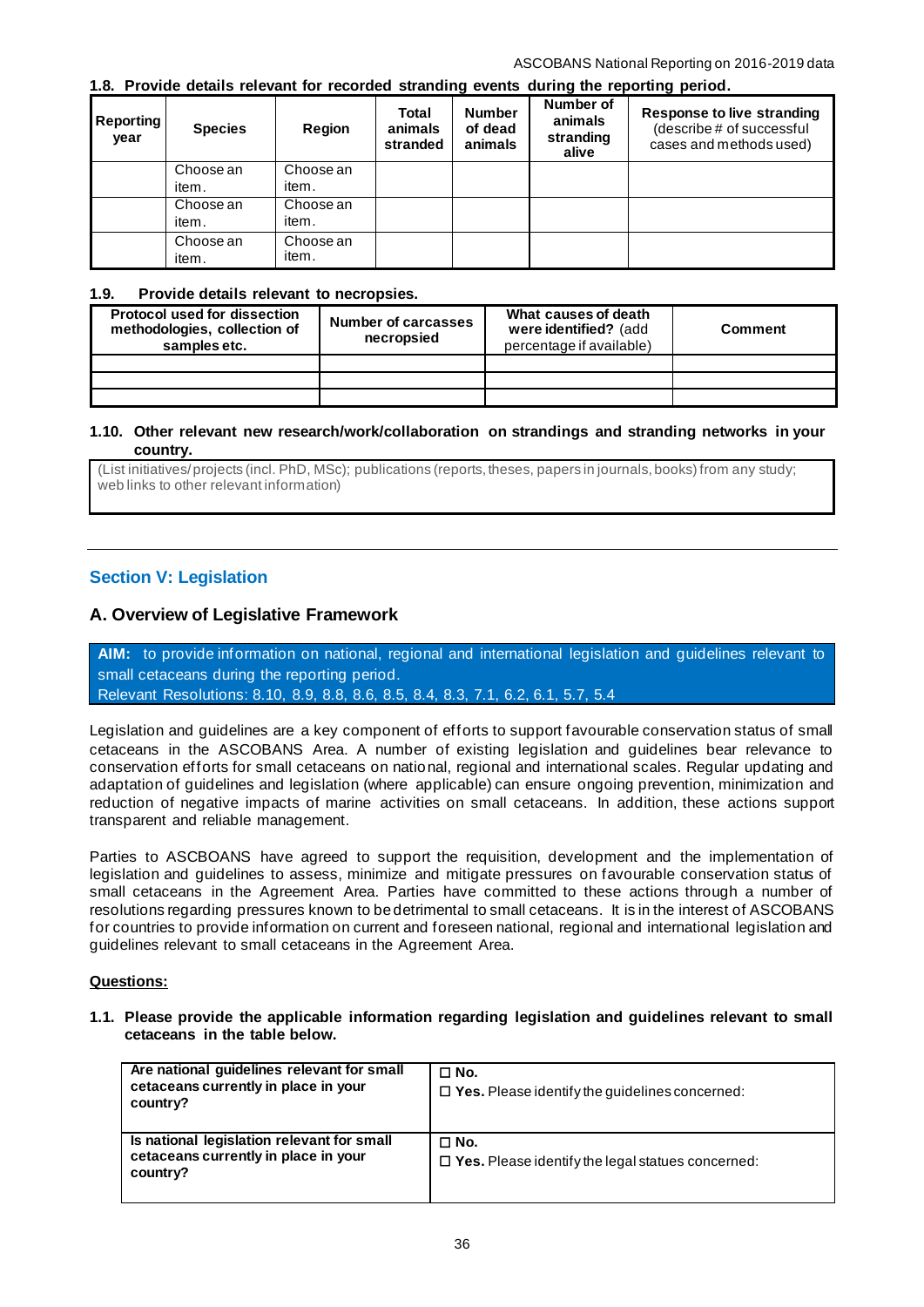| Are regional and/or international guidelines<br>relevant for small cetaceans currently in<br>place in your country? | $\Box$ No.<br>$\Box$ Yes. Please identify the guidelines concerned:    |
|---------------------------------------------------------------------------------------------------------------------|------------------------------------------------------------------------|
| Is regional and/or international legislation<br>relevant for small cetaceans currently in<br>place in your country? | $\Box$ No.<br>$\Box$ Yes. Please identify the legal statues concerned: |

## **1.2. Have there been any instances/issues related to national, regional and/or international legislation during the reporting period in your country?**

☐ **No.**

☐ **Yes.** Please provide details:

# **Section VI: Information and Education**

# **A. Education and outreach**

**AIM:** to determine if there are gaps in the outreach and education activities and if additional material should be produced in your country or by the Secretariat (e.g. on certain themes, species, regions, languages, for certain target audiences). Relevant Resolutions: [8.13,](https://www.ascobans.org/en/document/financial-and-administrative-matters-2017-2020) [8.3,](https://www.ascobans.org/en/document/revision-recovery-plan-baltic-harbour-porpoises-jastarnia-plan) [8.2,](https://www.ascobans.org/en/document/work-plan-ascobans-advisory-committee-and-secretariat-2017-2020-and-strategic-plan-0) [5.8,](https://www.ascobans.org/en/document/educational-and-promotional-activities-1)

ASCOBANS Communication, Education and Public Awareness (CEPA) Plan<sup>5</sup> was presented at the 17<sup>th</sup> Meeting of the Advisory Committee. The purpose of the CEPA Plan was to identify actions and activities to be undertaken by the Secretariat, Parties and relevant partners. In addition, the Advisory Committee recommended the following overarching principles: (i) Carefully identifying the aud ience – e.g. children, students, policy makers, fishers – and making materials appropriate to each particular audience; (ii) Noting that different localities, communities and cultures may require different approaches; (iii) Preparing outreach and education materials in relevant languages (including on the website); and (iv) Building joint initiatives with 'partner' organizations and others. The CEPA aimed for more effective engagement with audiences, greater impact upon audiences, closer relationship with key conservation issues; more effective connection with educational, fundraising and promotional initiatives; and more effective and easily understood communication of relevant areas of science. In this spirit, the purpose of this section is to highlight successes and to identify potential gaps in outreach and education activities and related materials.

### **Questions:**

#### **1.1. List education/outreach activities in the reporting period in your country, which are of relevance to conservation of small cetaceans in the ASCOBANS Area** (e.g. activities during the International Day of the Baltic Harbour Porpoise in May)

| Organizer | uro Danuo manoodi mondo immay<br>Name of activity<br>(incl. translation to<br>English, where<br>applicable) | Date(s) | Location | <b>Target audience</b><br>(general public, scientists,<br>children, fishers; other-<br>please state) | Links (for further<br>information) |
|-----------|-------------------------------------------------------------------------------------------------------------|---------|----------|------------------------------------------------------------------------------------------------------|------------------------------------|
|           |                                                                                                             |         |          |                                                                                                      |                                    |
|           |                                                                                                             |         |          |                                                                                                      |                                    |
|           |                                                                                                             |         |          |                                                                                                      |                                    |

#### **1.2. List current information/outreach materials produced in your country, which are of relevance to ASCOBANS Area and species.**

| Name of publication<br>(incl. translation into<br>English, where<br>applicable) | Author(s) | <b>Publisher</b> | Year | Links<br>(to download<br>publication) | <b>Can ASCOBANS distribute the</b><br>link to publication for<br>outreach purposes? |
|---------------------------------------------------------------------------------|-----------|------------------|------|---------------------------------------|-------------------------------------------------------------------------------------|
|                                                                                 |           |                  |      |                                       | $\Box$ No                                                                           |
|                                                                                 |           |                  |      |                                       | □ Yes                                                                               |

<sup>5</sup> See [AC17 Report,](https://www.ascobans.org/en/document/report-17th-meeting-ascobans-advisory-committee) Annex 10 (starting on page 65).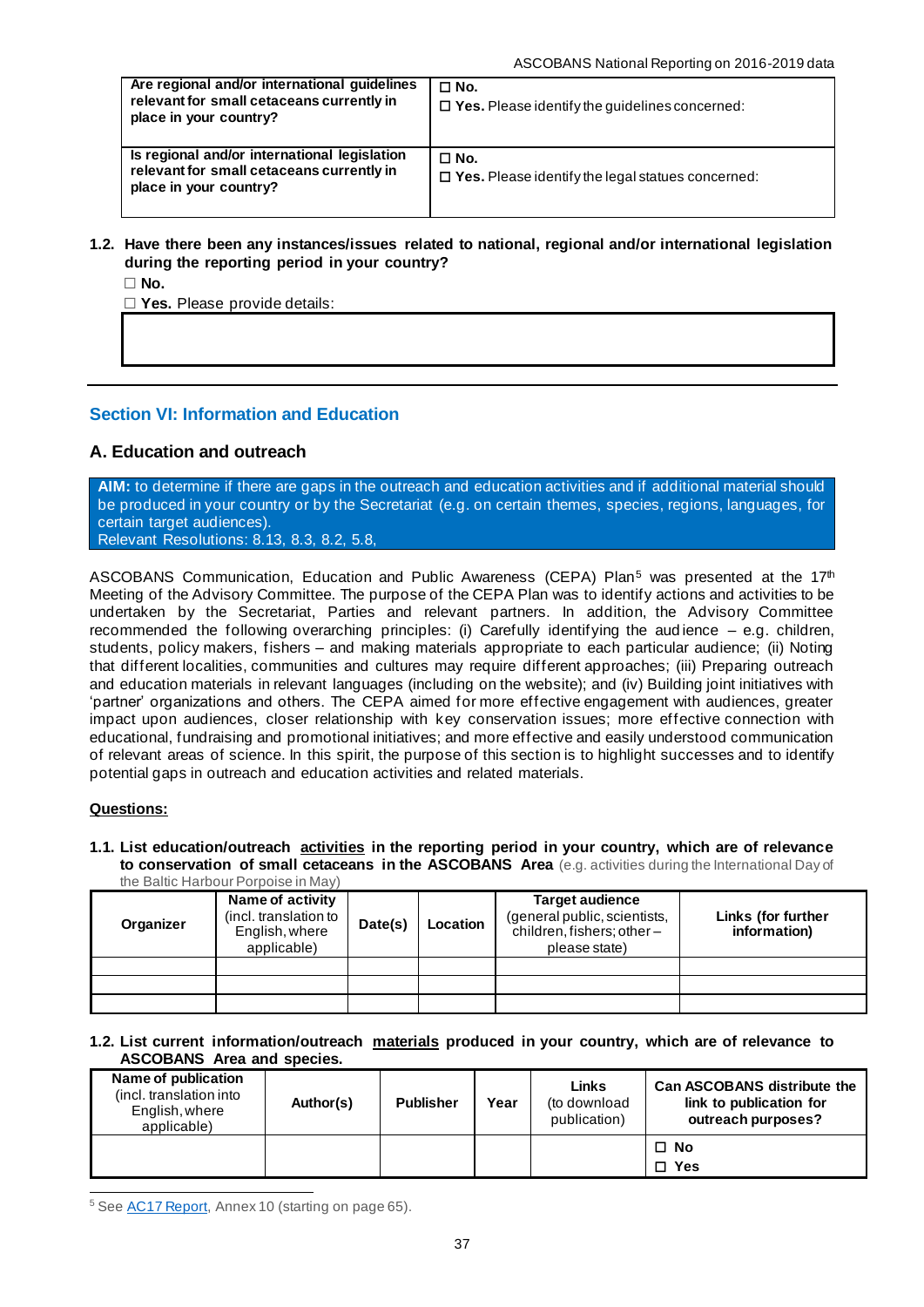ASCOBANS National Reporting on 2016-2019 data

|  |  | $\square$ No  |
|--|--|---------------|
|  |  | Yes<br>$\Box$ |

**1.3. List other organizations engaged in outreach relevant to the ASCOBANS Area, incl. web links.**

- **1.4. List other initiatives/work/collaboration relevant to the ASCOBANS Area that are not included above.**
- **1.5. List any gaps in your country's outreach relevant to the ASCOBANS Area. What would be needed to fill these gaps?**

**1.6. Resources permitting, are there any materials that you think the ASCOBANS Secretariat should produce?** 

☐ **No.**

☐ **Yes.** Please describe what, and why:

# **Section VII: Other Matters**

**A. Other information or comments important for the Agreement: 6**

# **B. Difficulties in implementing the Agreement:**

<sup>6</sup> Opportunity to include other information relevant to the topics covered in this form but which are missing.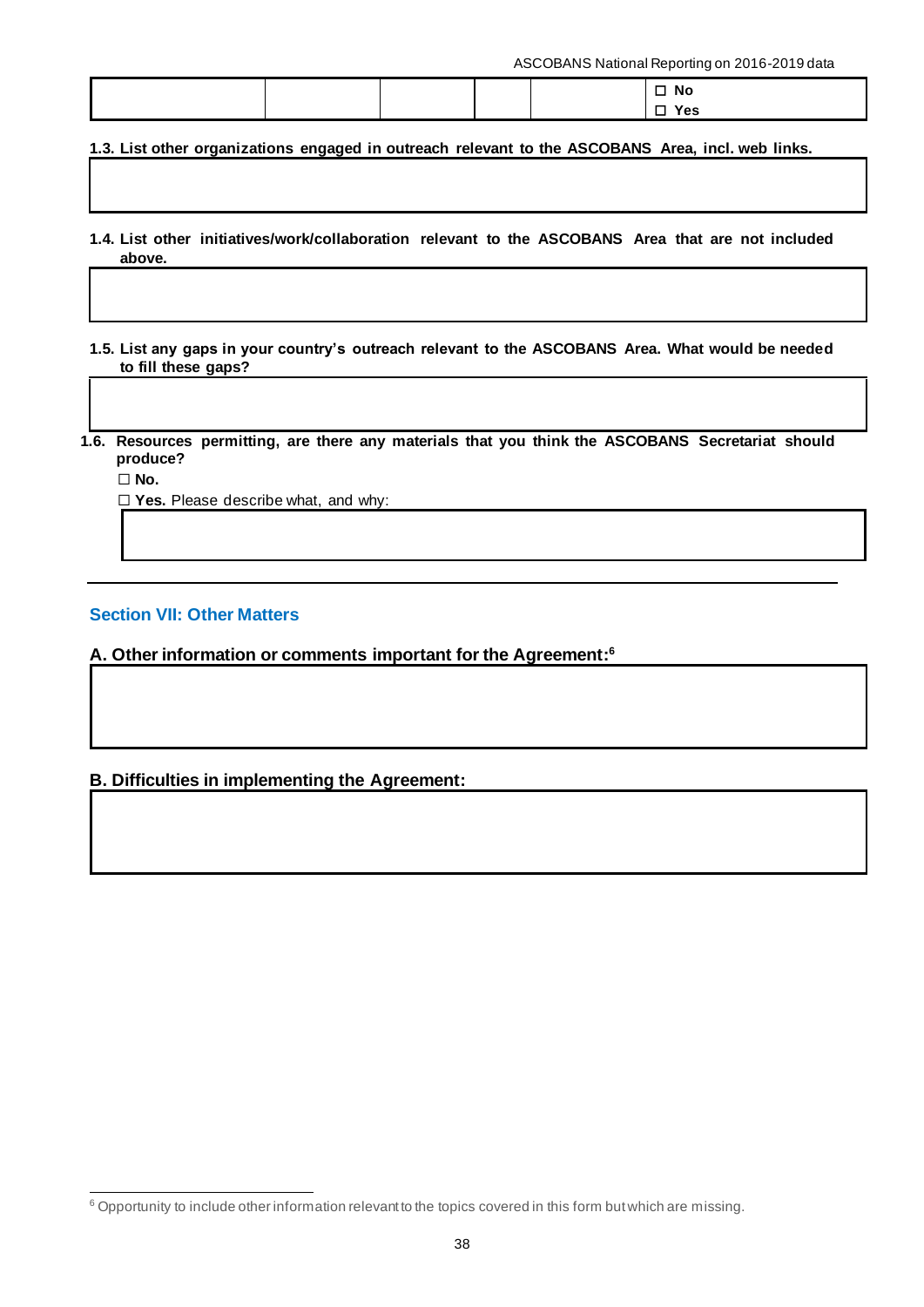# **Annex A: Overview of the sub-regions as defined by OSPAR and HELCOM, and areas as defined by ICES.**

# **Drop-down menu sub-regions OSPAR and HELCOM**

Choose an item.

| <b>OSPAR Region I Arctic Waters</b>      | <b>OSPAR Region IV Bay of Biscay</b> | <b>HELCOM cont.</b>         |
|------------------------------------------|--------------------------------------|-----------------------------|
| $\Box$ Norwegian Sea                     | and Iberian Coast                    | $\Box$ Gulf of Finland      |
|                                          | $\Box$ N. Bay of Biscay              | Northern Baltic Proper<br>□ |
| <b>OSPAR Region II Greater North Sea</b> | Iberian Sea<br>п                     | Western Gotland Basin       |
| $\Box$ Dogger Bank                       | <b>Gulf of Cadiz</b><br>□            | Eastern Gotland Basin<br>П. |
| □ Southern North Sea                     |                                      | $\Box$ Gulf of Riga         |
| □ Northern North Sea                     | <b>OSPAR Region V Wider Atlantic</b> | Gdansk Basin<br>n.          |
| □ Channel                                | □                                    | Bornholm Basin<br>n.        |
| $\Box$ Norwegian Trench                  |                                      | Arkona Basin<br>□           |
| $\Box$ Skagerrak                         | <b>HELCOM</b>                        | Kattegat<br>□               |
|                                          | $\Box$ Bothnian Bay                  | <b>Belt Sea</b><br>$\Box$   |
| <b>OSPAR Region III Celtic Sea</b>       | Bothnian Sea<br>п                    | The Sound<br>$\Box$         |
| $\Box$ Celtic Sea                        | $\Box$ Archipelago Sea               |                             |
| Irish Sea<br>0                           | Åland Sea<br>П                       |                             |
| $\Box$ Irish & Scottish W. Coast         |                                      |                             |
|                                          |                                      |                             |
|                                          |                                      |                             |

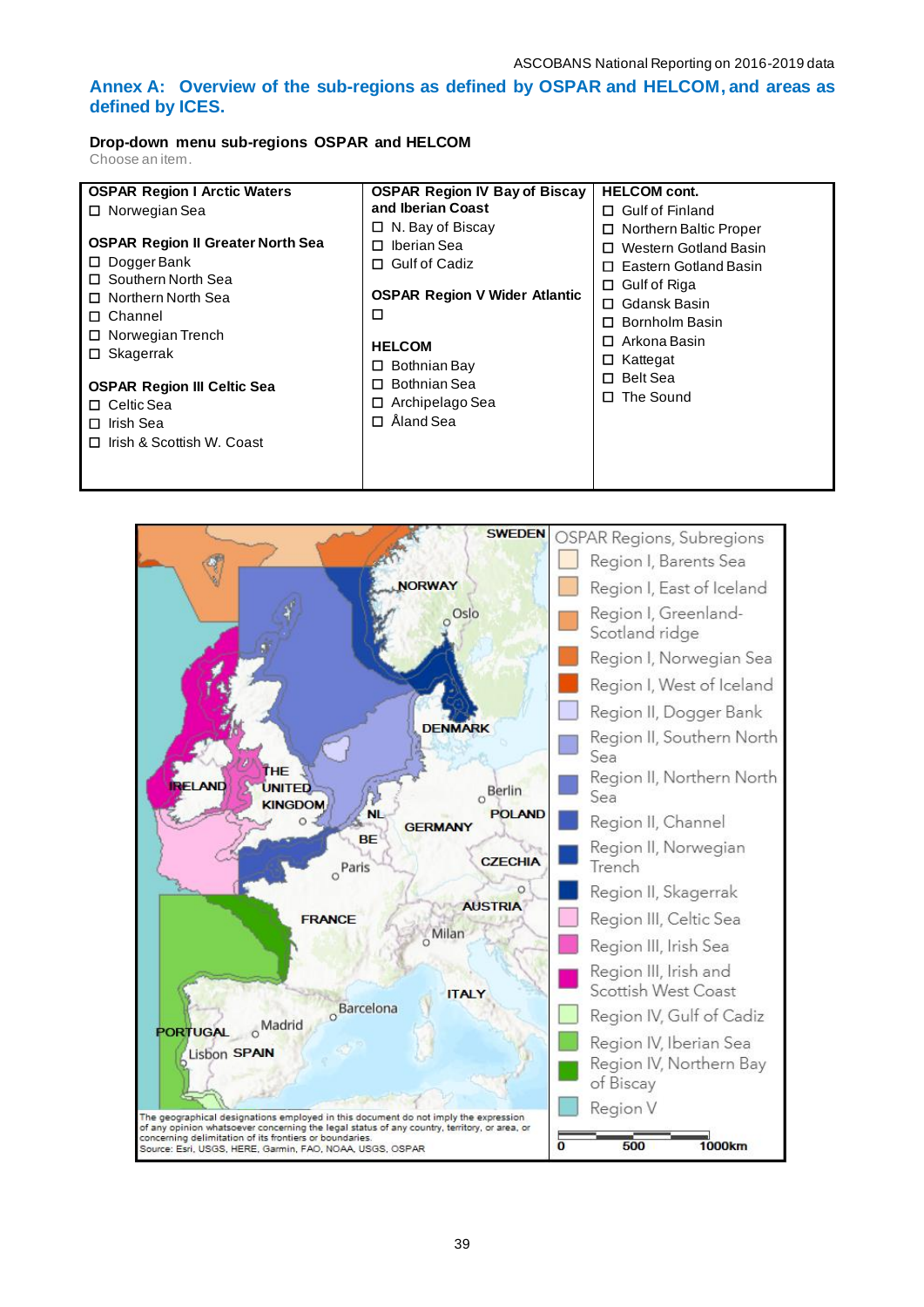## ASCOBANS National Reporting on 2016-2019 data



A map of the Baltic Sea drainage basins (catchment area), and marine

- subdivisions, including basins.
- 1. Bothnian Bay
- 2. Bothnian Sea
- 3. Archipelago Sea
- 4. Åland Sea
- 5. Gulf of Finland
- 6. Northern Baltic Proper
- 7. Western Gotland Basin
- 8. Eastern Gotland Basin
- 9. Gulf of Riga
- 10. Gdansk Basin
- 11. Bornholm Basin
- 12. Arkona Basin
- 13. Kattegat
- 14. Belt Sea
- 15. The Sound

#### **Drop-down menu of ICES Areas**

Choose an item.

| Area        | <b>Area Description</b>                                    | Area              | <b>Area Description</b>                              |
|-------------|------------------------------------------------------------|-------------------|------------------------------------------------------|
| 27.3        | Skagerrak, Kattegat, Sound, Belt and Baltic Seas           | 27.7 <sub>b</sub> | West of Ireland                                      |
| 27.3.a      | Skagerrak and Kattegat                                     | 27.7.c            | Porcupine Bank                                       |
| 27.3.a.20   | Skagerrak                                                  | 27.7.c.1          | Porcupine Bank / NEAFC Reg. Area                     |
| 27.3.a.21   | Kattegat                                                   | 27.7.c.2          | Porcupine Bank / Non-NEAFC Reg. Area                 |
| 27.3.b.c    | Sound and Belt Sea                                         | 27.7.d            | Eastern English Channel                              |
| 27.3.b.23   | Sound                                                      | 27.7.e            | Western English Channel                              |
| 27.3.c.22   | Belt Sea                                                   | 27.7.f            | <b>Bristol Channel</b>                               |
| 27.3.d      | <b>Baltic Sea</b>                                          | 27.7.9            | Celtic North Sea                                     |
| 27.3.d.24   | <b>Baltic West of Bornholm</b>                             | 27.7.h            | Celtic Sea South                                     |
| 27.3.d.25   | Southern Central baltic - West                             | 27.7.i            | SW of Ireland - East                                 |
| 27.3.d.26   | Southern Central Baltic - East                             | 27.7 i.1          | SW of Ireland - East - Parts of the NEAFC Reg. Area  |
| 27.3.d.27   | West of Gotland                                            | 27.7 i.2          | SW of Ireland - East - Non-NEAFC Reg. Area           |
| 27.3.d.28.1 | Gulf of Riga                                               | 27.7k             | SW of Ireland - West                                 |
| 27.3.d.28.2 | East of Gotland                                            | 27.7.k.1          | SW of Ireland - West - Part of the NEAFC Reg. Area   |
| 27.3.d.29   | Archipelago Sea                                            | 27.7.k.2          | SW of Ireland - West - Part of the Non-NEAFC Area I  |
| 27.3.d.30   | Bothnian Sea                                               | 27.8              | Bay of Biscay                                        |
| 27.3.d.31   | Bothnian Bay                                               | 27.8.a            | Bay of Biscay North                                  |
| 27.3.d.32   | Bay of Finland                                             | 27.8.b            | Bay of Biscay Central                                |
| 27.4        | North Sea                                                  | 27.8.c            | Bay of Biscay South                                  |
| 27.4.a      | Northern North Sea                                         | 27.8.d            | Bay of Biscay Offshore                               |
| 27.4.b      | Central North Sea                                          | 27.8.d.1          | Bay of Biscay Offshore - Part of the NEAFC Reg. Area |
| 27.4.c      | Southern North Sea                                         | 27.8.d.2          | Bay of Biscay Offshore - Non-NEAFC Reg. Area         |
| 27.6        | Rockall, NW Coast of Scotland and N. Ireland               | 27.8.e            | Wet of Bay of Biscay                                 |
| 27.6.a      | NW Coast of Scotland and N. Ireland                        | 27.9              | Portuguese Waters                                    |
| 27.6.b      | Rockall                                                    | 27.9.a            | Portuguese Waters - East                             |
| 27.6.b.1    | Rockall / NEAFC Reg. Area I                                | 27.9.b            | Portuguese Water - West                              |
| 27.6.b.2    | Rockall / Non-NEAFC Reg. Area                              | 27.9 b.1          | Portuguese waters - West Part of the NEAFC Reg. Area |
| 27.7        | Irish Sea, West of Ireland, Porcupine Bank, Eastern and    | 27.9 b.2          | Portuguese waters - Non-NEAFC Reg. Area              |
|             | Western English Channel, Bristol Channel, Celtic Sea North |                   |                                                      |
|             | and South, and Southwest of Ireland - East and West        |                   |                                                      |
| 27.7.a      | Irish Sea                                                  |                   |                                                      |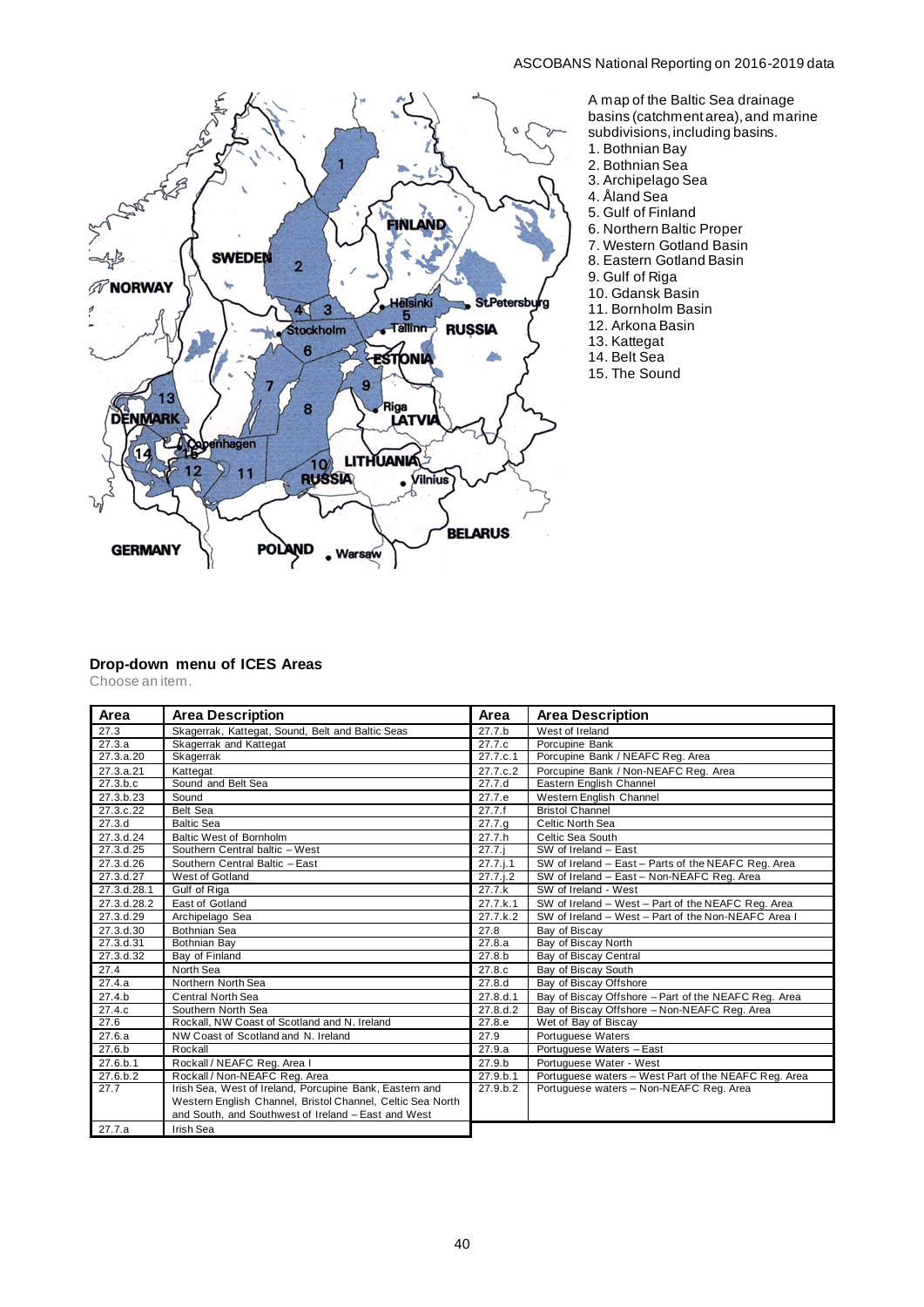# ASCOBANS National Reporting on 2016-2019 data